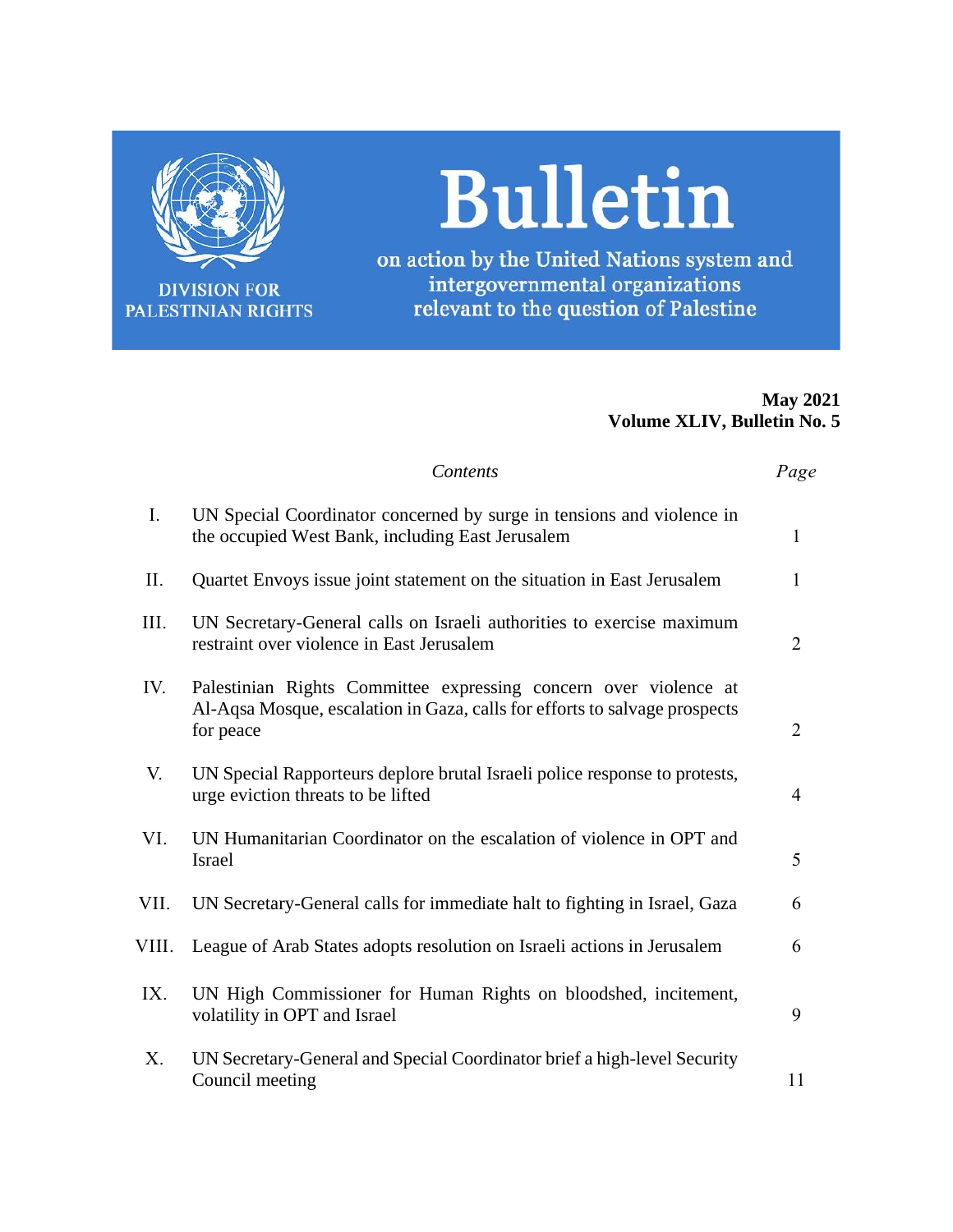|       | Contents                                                                                                                                                 | Page |
|-------|----------------------------------------------------------------------------------------------------------------------------------------------------------|------|
| XI.   | UN Special Rapporteurs urge end to violence in Gaza-Israel escalation                                                                                    | 13   |
| XII.  | UN Under-Secretary-General for Humanitarian Affairs urges end to<br>hostilities, humanitarian access                                                     | 15   |
| XIII. | Palestinian Rights Committee convenes UN Forum of Parliamentarians                                                                                       | 16   |
| XIV.  | Chair of the Palestinian Rights Committee intervenes at session of<br>UN General Assembly to address developments in OPT including East<br>Jerusalem     | 21   |
| XV.   | UN Secretary-General's remarks following ceasefire announcement<br>between Gaza and Israel                                                               | 23   |
| XVI.  | UN Special Rapporteurs welcome ceasefire, call for ICC probe                                                                                             | 24   |
|       | XVII. UN Releases US\$ 22.5 million for rising humanitarian needs in Gaza                                                                                | 25   |
|       | XVIII. Security Council welcomes Gaza ceasefire                                                                                                          | 26   |
|       | XIX. UN Child Rights Committee urges Israel, Palestine and international<br>community to bring immediate support to children and start building<br>peace | 26   |
| XX.   | UN Special Coordinator briefs the Security Council on recent escalation                                                                                  | 27   |
| XXI.  | UN Human Rights Council establishes International Commission of<br>Inquiry                                                                               | 31   |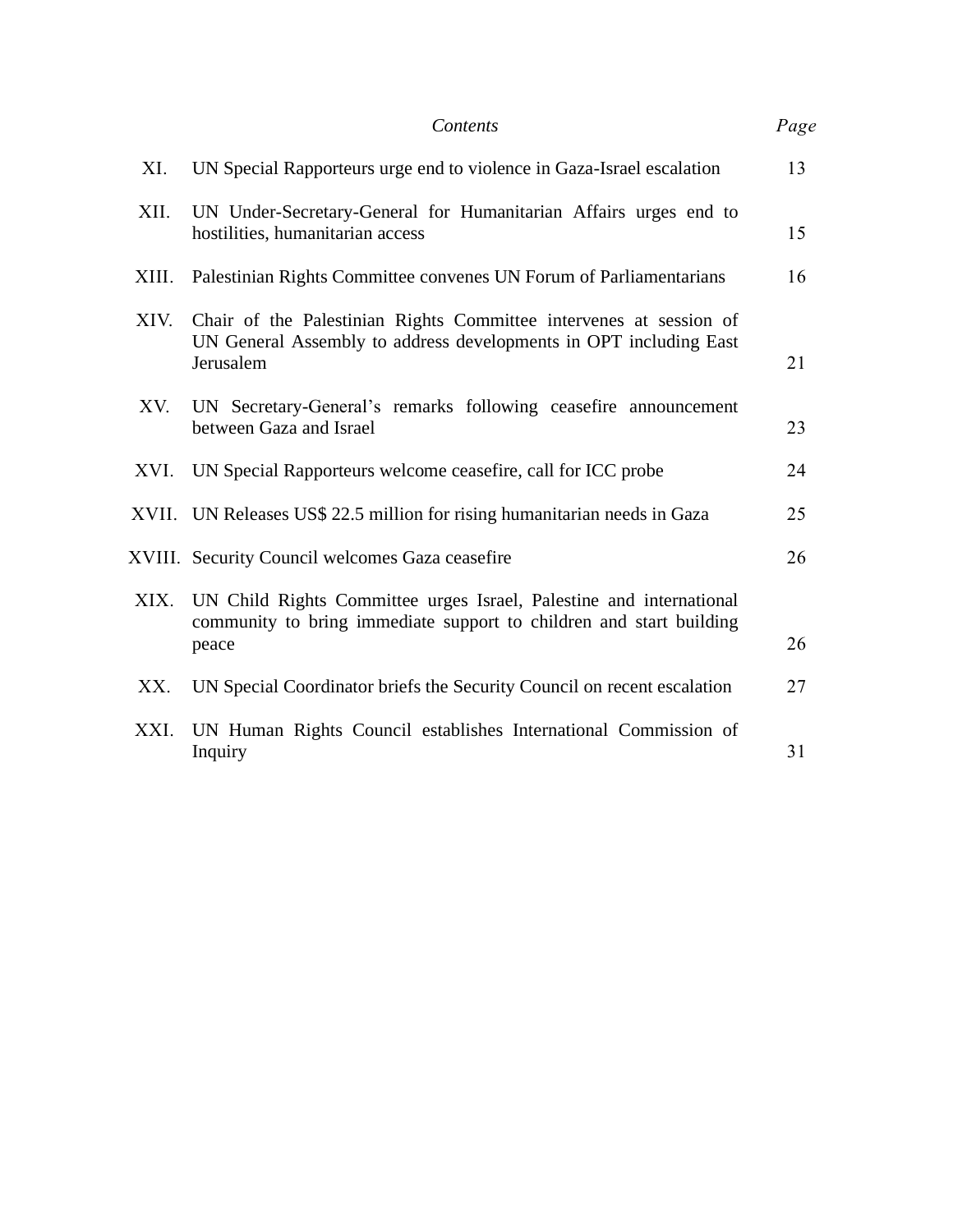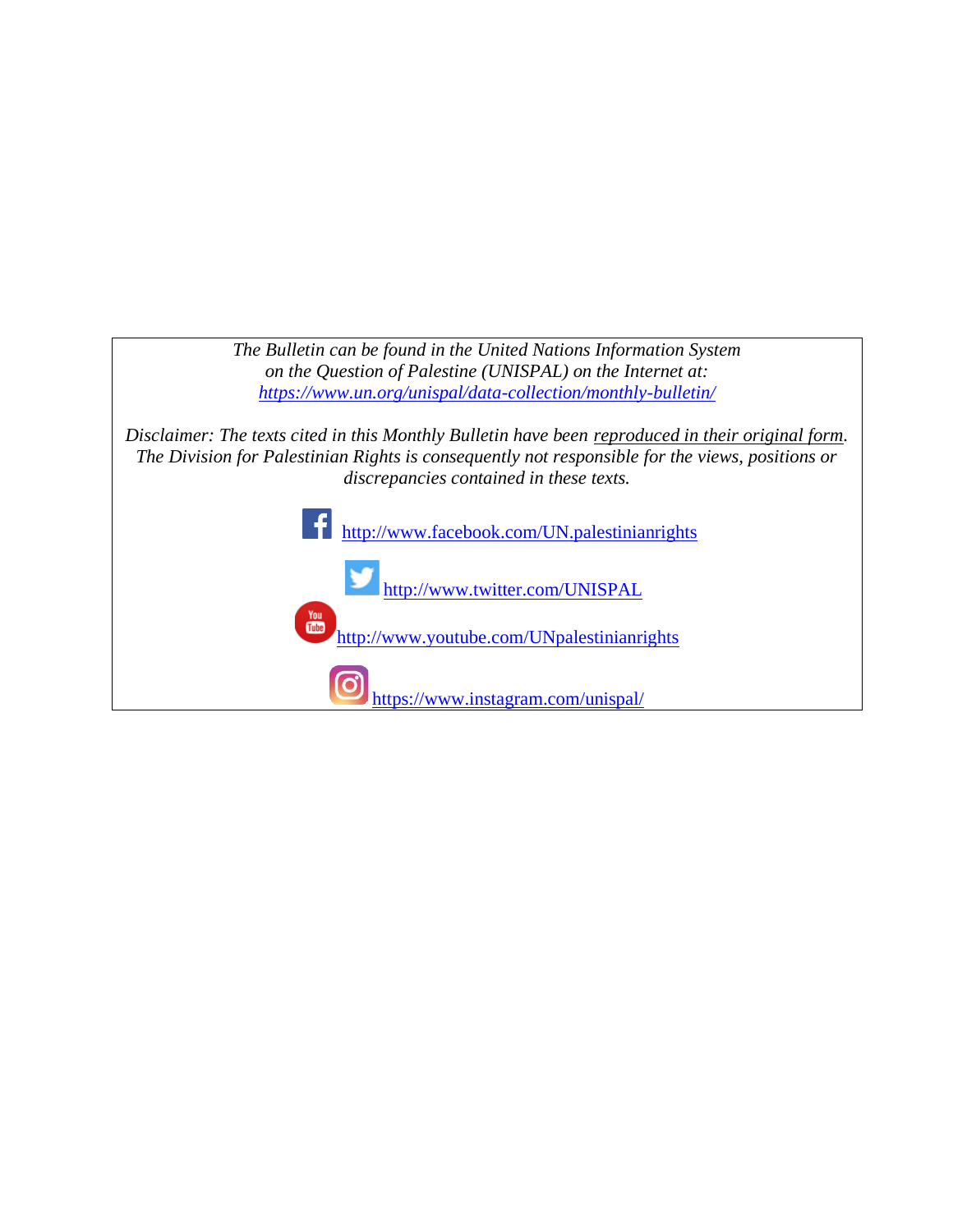#### **I. UN SPECIAL COORDINATOR CONCERNED BY SURGE IN TENSIONS AND VIOLENCE IN THE OCCUPIED WEST BANK, INCLUDING EAST JERUSALEM**

*On 6 May, Tor Wennesland, Special Coordinator for the Middle East Peace Process, issued the following [statement.](https://www.un.org/unispal/document/statement-by-special-coordinator-on-the-surge-in-tensions-and-violence-in-the-occupied-west-bank-including-east-jerusalem/)*

I am deeply concerned by the surge in tensions and violence in the occupied West Bank, including East Jerusalem, since the beginning of the holy month of Ramadan.

In the past few days alone, two Palestinians, including a woman and a child, were killed in separate incidents, by Israeli security forces (ISF) in the context of clashes or attacks. An Israeli was killed by a Palestinian in a drive-by shooting and several others injured. I reiterate that ISF must exercise maximum restraint and use lethal force only when strictly unavoidable in order to protect life. Perpetrators of violence on all sides must be held accountable and swiftly brought to justice.

The latest developments related to the eviction of Palestine refugee families in Sheikh Jarrah and other neighbourhoods in occupied East Jerusalem are also very worrying. I urge Israel to cease demolitions and evictions, in line with its obligations under international humanitarian law.

I call on political, religious and community leaders on all sides to stand firmly against violence, incitement and inflammatory rhetoric. If unaddressed, the situation could spiral out of control.

#### **II. QUARTET ENVOYS ISSUE JOINT STATEMENT ON THE SITUATION IN EAST JERUSALEM**

#### *On 8 May, the Middle East Quartet issued the following joint [press statement.](https://www.un.org/unispal/document/joint-press-statement-of-the-middle-east-quartet-envoys-on-the-situation-in-east-jerusalem/)*

The Envoys of the Middle East Quartet from the European Union, Russia, the United States, and the United Nations are closely monitoring the situation in East Jerusalem, including in the Old City and Sheikh Jarrah neighbourhood.

The Envoys express deep concern over the daily clashes and violence in East Jerusalem, in particular last night's confrontations between Palestinians and Israeli security forces at Haram Al-Sharif/Temple Mount. We are alarmed by the provocative statements made by some political groups, as well as the launching of rockets and the resumption of incendiary balloons from Gaza towards Israel, and attacks on Palestinian farmland in the West Bank.

The Envoys noted with serious concern the possible evictions of Palestinian families from homes they have lived in for generations in Sheikh Jarrah and Silwan neighbourhoods in East Jerusalem and voice opposition to unilateral actions, which will only escalate the already tense environment.

We call upon Israeli authorities to exercise restraint and to avoid measures that would further escalate the situation during this period of Muslim Holy Days. We call on all sides to uphold and respect the status quo at the holy sites. All leaders have a responsibility to act against extremists and to speak out against all acts of violence and incitement. In this context, the Quartet Envoys reiterated their commitment to a negotiated two state solution.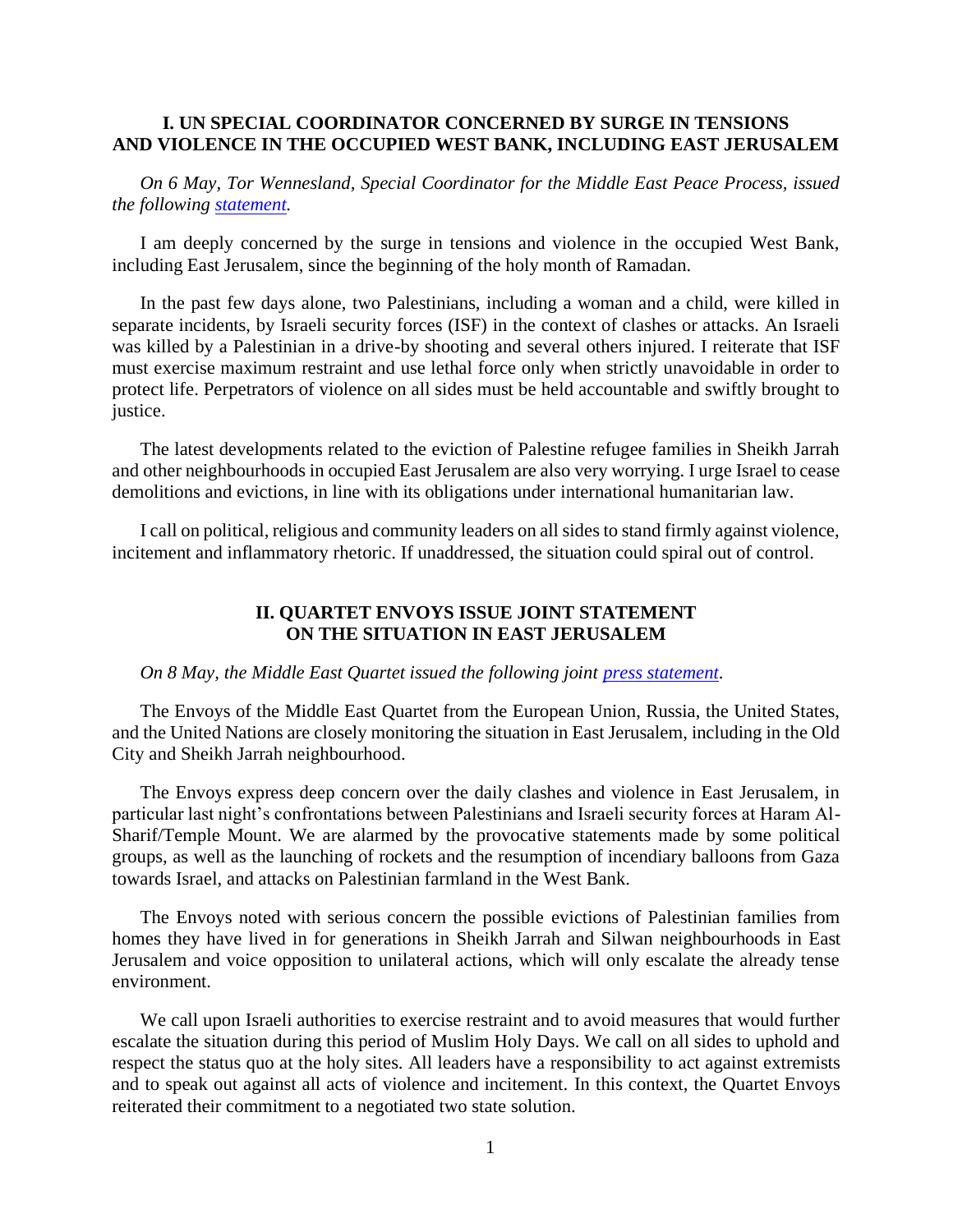#### **III. UN SECRETARY-GENERAL CALLS ON ISRAELI AUTHORITIES TO EXERCISE MAXIMUM RESTRAINT OVER VIOLENCE IN EAST JERUSALEM**

*On 9 May, the Spokesperson for António Guterres, United Nations Secretary-General issued the following press release [\(SG/SM/20718\)](https://www.un.org/unispal/document/deeply-concerned-over-violence-in-occupied-east-jerusalem-secretary-general-calls-on-israeli-authorities-to-exercise-maximum-restraint-press-release-sg-sm-20718/).*

The Secretary-General expresses his deep concern over the continuing violence in occupied East Jerusalem, as well as the possible evictions of Palestinian families from their homes in the Sheikh Jarrah and Silwan neighbourhoods. He urges Israel to cease demolitions and evictions, in line with its obligations under international humanitarian and international human rights law.

Israeli authorities must exercise maximum restraint and respect the right to freedom of peaceful assembly. All leaders have a responsibility to act against extremists and to speak out against all acts of violence and incitement. The Secretary-General urges that the status quo at the holy sites be upheld and respected.

The Secretary-General reiterates his commitment, including through the Middle East Quartet, to supporting Palestinians and Israelis to resolve the conflict on the basis of relevant United Nations resolutions, international law and bilateral agreements.

# **IV. PALESTINIAN RIGHTS COMMITTEE EXPRESSING CONCERN OVER VIOLENCE AT AL-AQSA MOSQUE, ESCALATION IN GAZA, CALLS FOR EFFORTS TO SALVAGE PROSPECTS FOR PEACE**

*On 10 May, the Bureau of the United Nations Committee on the Exercise of the Inalienable Rights of the Palestinian People (Palestinian Rights Committee) issued the following statement [\(GA/PAL/1437\)](https://www.un.org/unispal/document/statement-by-palestinian-rights-committee-on-escalation-of-violence-in-occupied-east-jerusalem/).*

The Bureau, on behalf of the United Nations Committee on the Exercise of the Inalienable Rights of the Palestinian People, expresses its deep alarm at the dramatic deterioration of the situation in the Occupied Palestinian Territory that includes the escalation of violence and acts of provocation and incitement, particularly by Israeli extremists in occupied East Jerusalem.

The Committee is gravely concerned at the violence today at Al-Aqsa Mosque compound, where over 200 Palestinian worshippers have been injured by the Israeli forces, who fired rubbercoated bullets, stun grenades and tear gas at unarmed civilians. The Committee condemns such acts against worshippers and all acts of provocation, incitement and inflammatory rhetoric.

The Committee is further alarmed by Israel's escalation in the Gaza Strip today, where missile strikes are reported to have killed at least nine Palestinians, among them three children. There is no justification for the taking of innocent lives. All indiscriminate attacks against civilians must stop.

The Committee is gravely concerned at the prospects of further destabilization and calls for immediate efforts to de-escalate this dangerous situation with the aim of bringing a halt to the violence, protecting innocent civilians lives and restoring calm. The Security Council bears particular responsibilities in this regard. The Council must act immediately to uphold its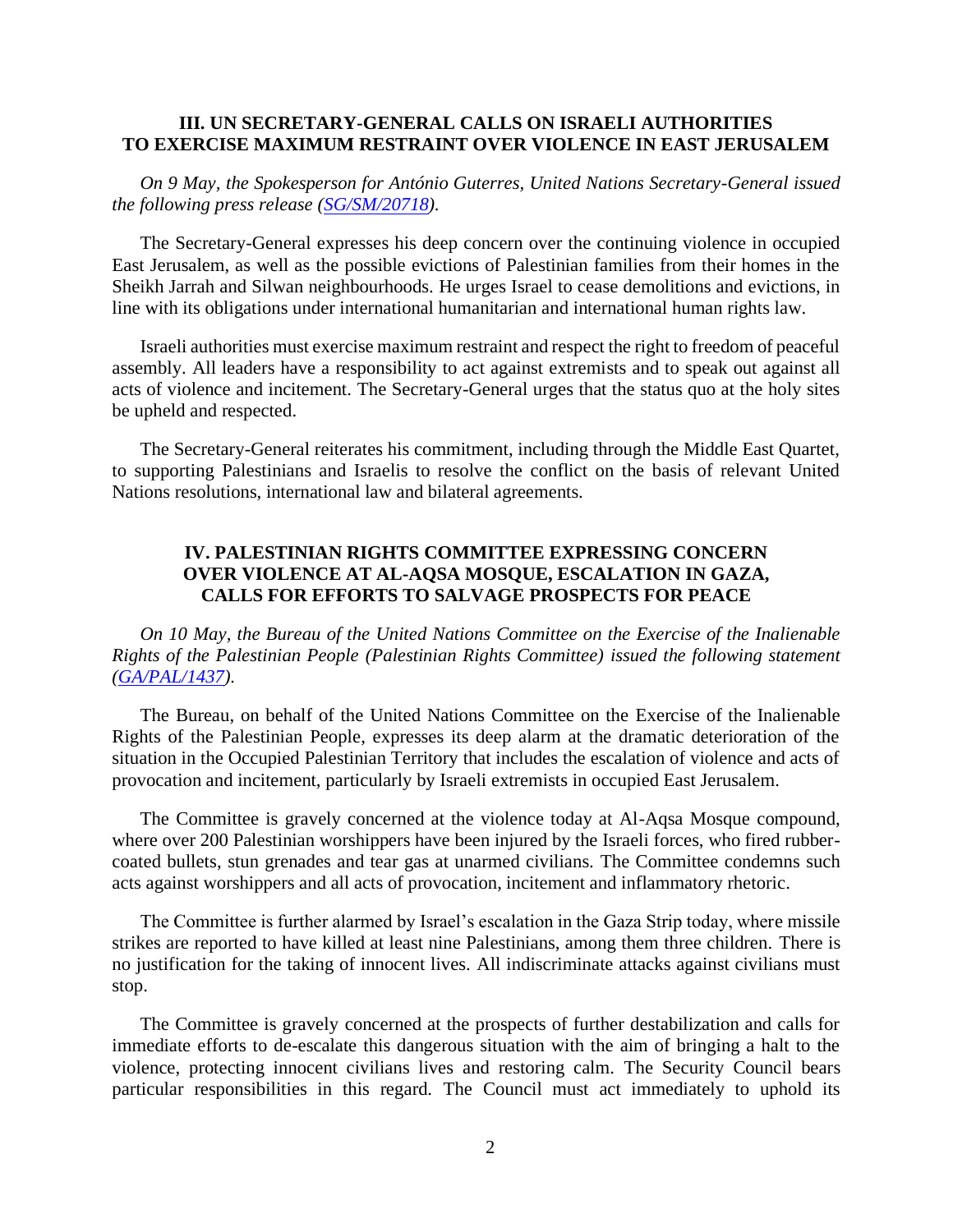resolutions on the question of Palestine and fulfil its duties under the United Nations Charter. It cannot remain paralysed in this situation, which constitutes a threat to international peace and security.

The Committee also expresses its deep concern about the imminent evictions of Palestinian families from their homes in the Sheikh Jarrah and Silwan neighbourhoods of occupied East Jerusalem. In Sheikh Jarrah, 169 people, including 46 children, face the immediate threat of eviction from the homes in which they have lived for generations, and being rendered homeless. The United Nations High Commissioner for Human Rights has warned that these actions — which constitute flagrant violations of Israel's obligations as the occupying Power under international law and could lead to a risk of forcible transfer — must cease.

Responsible collective action is urgent for de-escalation and ensuring the necessary accountability for the violations of international law, including humanitarian and human rights law, being perpetrated by Israel for far too long in the Occupied Palestinian Territory, including East Jerusalem. In this regard, the Committee reiterates its calls for a halt to all illegal Israeli policies and practices, including all settlement activities, home demolitions, evictions and all other acts of collective punishment against the Palestinian civilian population.

The Committee echoes the clear call by the Secretary-General for "Israel to cease demolitions and evictions in line with its obligations under international humanitarian and international human rights law", as well as his call for the status quo at the holy sites in Jerusalem to be upheld and respected. This must include respect for the historic and legal status quo at Al-Aqsa Mosque compound and respect for the sanctity of this holy site and for the right of Muslims to peacefully worship there free from threats, intimidation and violence.

The Committee calls on the Secretary-General to continue utilizing his good offices and mediation capacities, as well as on all parties with influence, to act with urgency to de-escalate this volatile situation. The Committee further urges the Security Council and the Middle East Quartet to revitalize the stalled peace process in view of resuming meaningful negotiations towards the achievement of a just peace.

The international community has an abiding responsibility towards the question of Palestine until it is resolved in all aspects, in accordance with international law and the relevant United Nations resolutions, and must act without delay to salvage the prospects for a just solution to the Israeli-Palestinian conflict and lasting peace and security.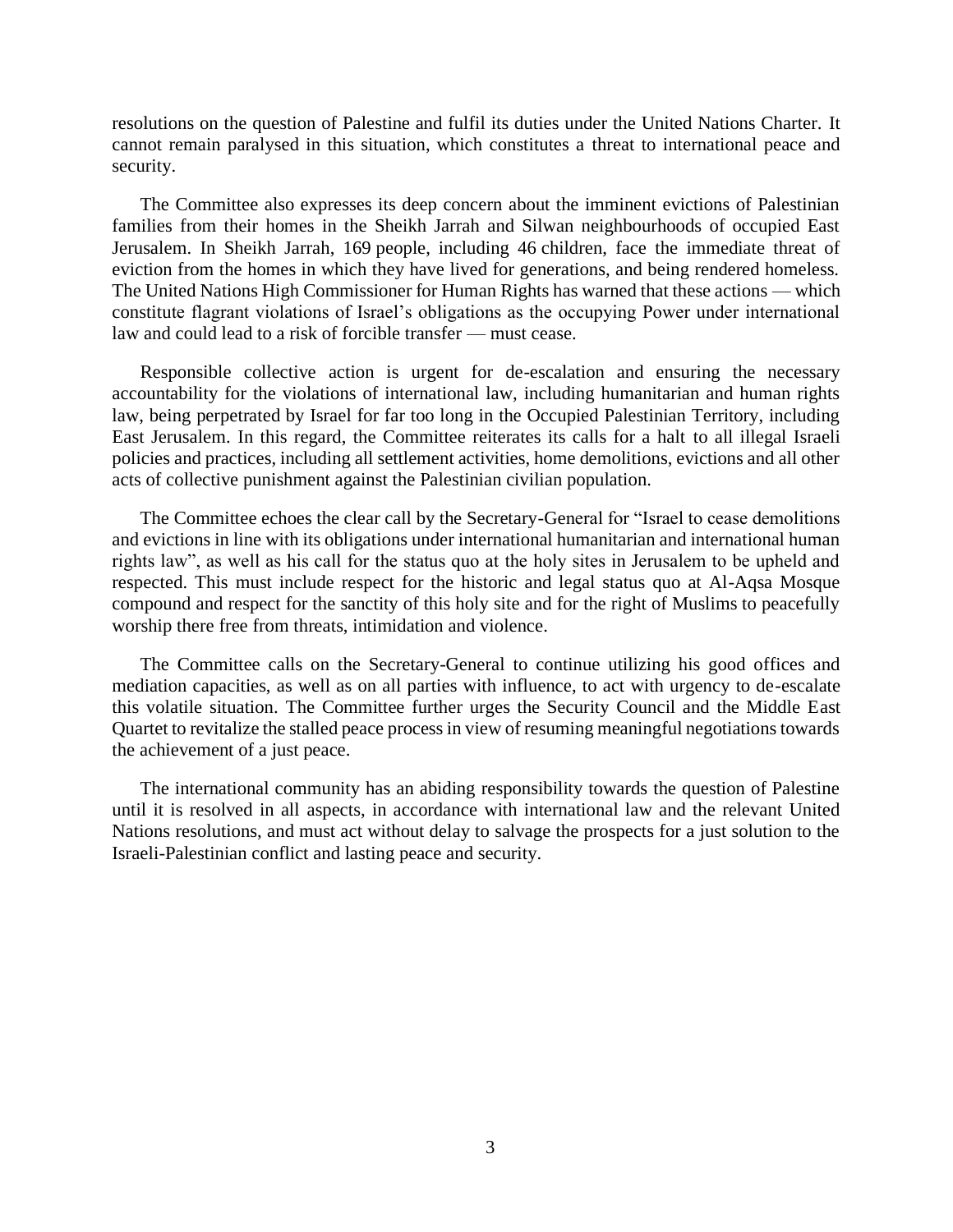#### **V. UN SPECIAL RAPPORTEURS DEPLORE BRUTAL ISRAELI POLICE RESPONSE TO PROTESTS, URGE EVICTION THREATS TO BE LIFTED**

*On 11 May, Michael Lynk, Special Rapporteur on the situation of human rights in the Palestinian Territory occupied since 1967, and Balakrishnan Rajagopal, Special Rapporteur on adequate housing as a component of the right to an adequate standard of living, and on the right to non-discrimination in this context, issued the following [press release.](https://www.un.org/unispal/document/un-experts-explore-brutal-police-response-to-protests-urge-eviction-threats-to-be-lifted-press-release/)*

UN human rights experts today expressed grave concerns about Israel's aggressive response to protests in East Jerusalem, and called on Israel, as the occupying power, to immediately lift its threat to evict hundreds of Palestinian households from their legally-protected homes.

"Re-establishing calm in Jerusalem is important, but creating the conditions for justice and equality in the City are even more important," the experts said. "Neither short-term calm nor longterm peace will be accomplished as long as the national and individual rights of the City's Palestinian population are routinely abrogated."

Hundreds of Palestinians, as well as some Israeli police officers, have been injured in clashes over recent days. The experts called on Israel to exercise full restraint in its policing of the demonstrations by Palestinians in Jerusalem, and to respect the freedoms of assembly, expression and religious worship.

"The recent scenes of Israeli police and security forces attacking large crowds of Palestinian residents and worshipers is only intensifying a deeply inflammatory atmosphere in the City. A militarized response to civilian protests against discriminatory practices only deepens social divisions. Respecting rights is the only path forward,"

The ongoing and threatened evictions of Palestinian families from their homes, primarily in the East Jerusalem neighbourhoods of Sheikh Jarrah and Silwan, are based on two Israeli laws: the Absentee Property Law of 1950 and the Legal and Administrative Matters Law of 1970. The 1950 law prohibits Palestinians from reclaiming their properties lost in the 1947-49 war, while the 1970 law allows Israeli Jews to re-claim properties lost during the same war. Evictions of Palestinian families under these laws have recurred many times over the years, raising deep concerns about impunity and lack of accountability.

"These laws are inherently discriminatory, both in intent and in application, and they violate fundamental principles of both international humanitarian law and international human rights law," said the experts. "An occupying power is prohibited from confiscating private property belonging to the protected population, and it must respect the body of existing laws which had governed the territory, unless it is absolutely necessary to alter them.

"The forced transfer of the population under occupation is a grave breach of the Fourth Geneva Convention, which contribute to the coercive environment now prevailing in East Jerusalem. As well, these evictions breach the right to adequate housing – a core human right in international law."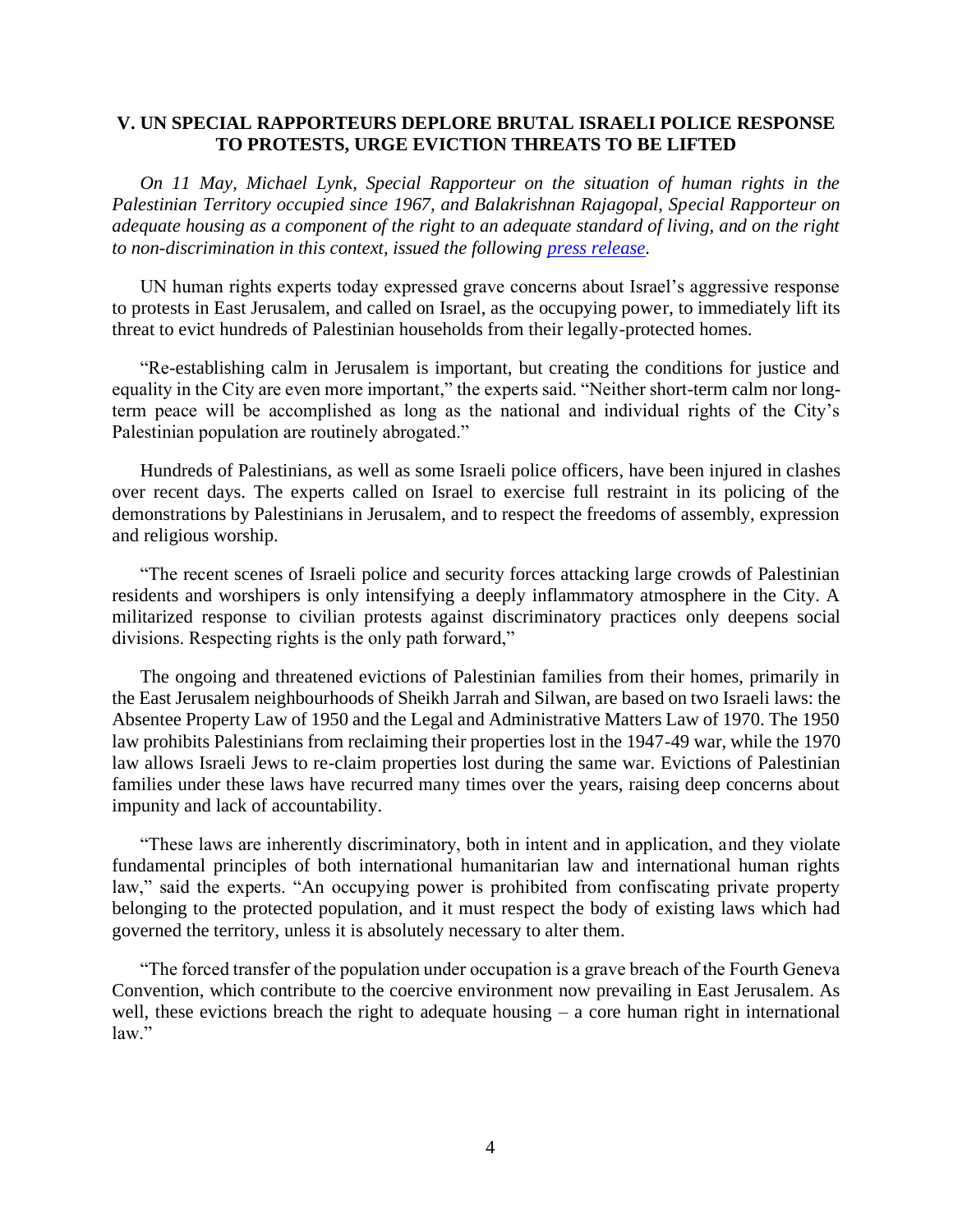"The proper step for Israel to take is to remove the threat of eviction, have the property rights of these Palestinian families respected and legal regularized, and annul all discriminatory legislation from its laws."

Israel occupied East Jerusalem, along with the West Bank and Gaza, in 1967. Within weeks of the June 1967 war, it annexed East Jerusalem and parts of the West Bank. Over the past five decades, it has built 13 settlements, housing more than 220,000 Jewish settlers, in East Jerusalem.

The United Nations Security Council has repeatedly condemned both the annexation and the settlements as null and void under international law, and has demanded that Israel rescind its illegal acts. UN human rights experts have demanded repeatedly over the years that Israel comply with its international obligations and stop evictions, demolitions and forced removal of Palestinians from their lands. Israel has regularly stated that it has no intention of complying with the direction of the international community.

"The immediate source of the current tensions in East Jerusalem are the actions of Israeli settler organizations, whose stated aim is to turn Palestinian neighbourhoods into Jewish neighbourhoods. This demographic engineering has been abetted by the Jerusalem municipality, whose urban master plans have explicitly set a goal of limiting the City's Palestinian population at 30 percent. Establishing official population targets such as this reinforce entrenched patterns of ethnic domination, which have no place in the modern world."

#### **VI. UN HUMANITARIAN COORDINATOR ON THE ESCALATION OF VIOLENCE IN OPT AND ISRAEL**

#### *On 11 May, Lynn Hastings, Deputy United Nations Special Coordinator, Resident and Humanitarian Coordinator in the Occupied Palestinian Territory, issued the following [statement.](https://www.un.org/unispal/document/statement-by-humanitarian-coordinator-hastings-on-escalation-of-violence-in-opt-and-israel/)*

The recent escalation has already seen children and other civilians killed and injured; it must stop to avoid more deaths and injuries.

The situation will likely increase humanitarian needs, in particular in the Gaza Strip, following years of the Israeli blockade, Palestinian political divisions and recurrent escalations. The health sector, already struggling, due to the COVID-19 pandemic, must be able to respond to those who are injured.

Movement of humanitarian personnel and the entry of goods to Gaza – including fuel – must be continuously allowed: without further provision, fuel for the Gaza Power Plant is due to run out this Saturday, causing significant reduction in electricity supply, again impacting the availability of health, water and sanitation services.

All parties have obligations under international humanitarian law; the principles of distinction, precaution and proportionality in the use of force must be adhered to. Airstrikes in densely populated areas risk violating these principles. Rockets are indiscriminate by nature and as such violate international law. Israeli security forces in the West Bank, including East Jerusalem, must refrain from using force against those peacefully exercising their rights to freedoms of expression, religion, association and assembly.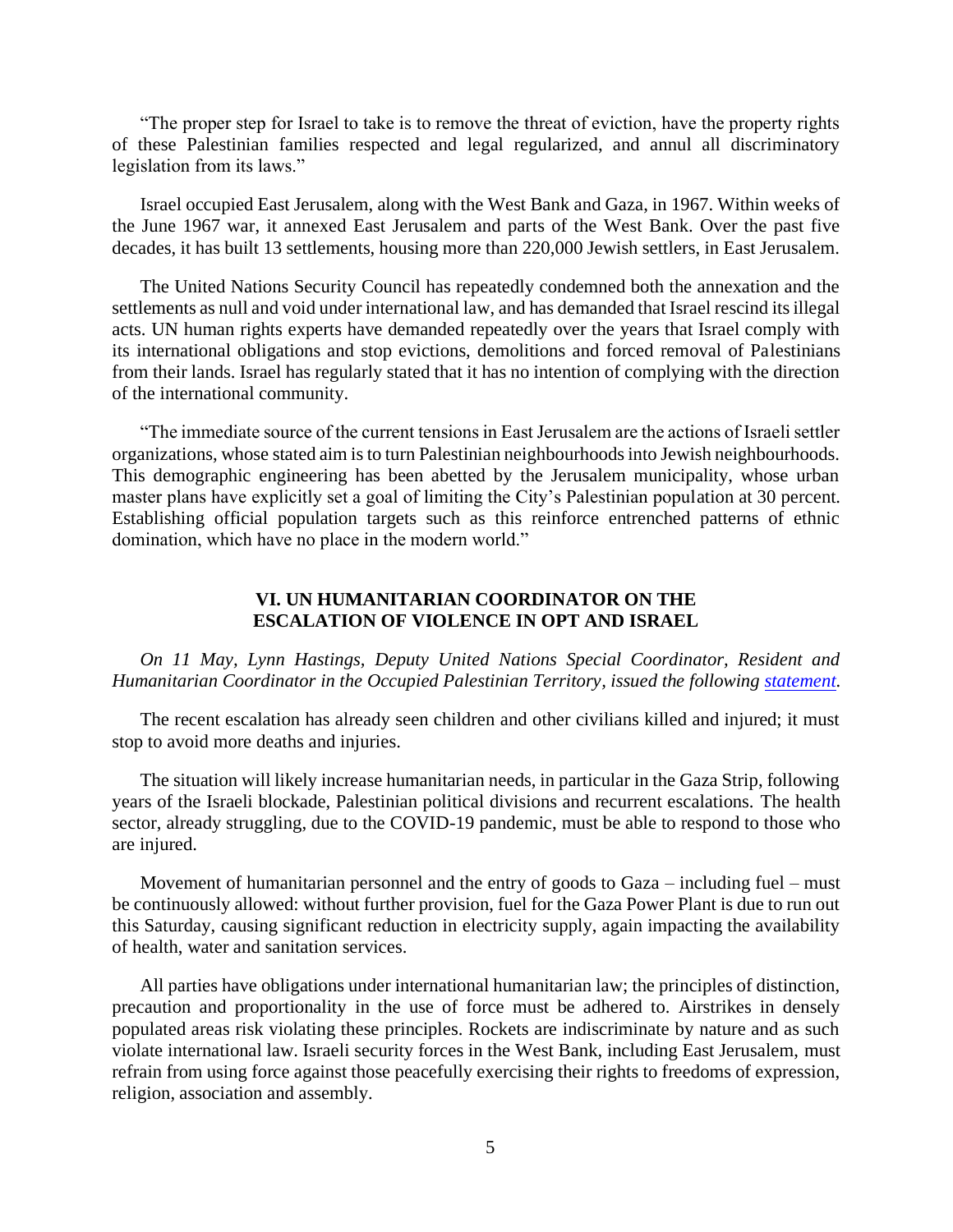The humanitarian community, including UN agencies and the NGO partners, are continuing to deliver assistance to those in need and counts on the full support of all parties to respond to emerging humanitarian needs. The protection of civilians is of paramount importance.

### **VII. UN SECRETARY-GENERAL CALLS FOR IMMEDIATE HALT TO FIGHTING IN ISRAEL, GAZA**

*On 14 May, the Spokesperson for António Guterres, United Nations Secretary-General issued the following statement on his behalf [\(SG/SM/20725\)](https://www.un.org/unispal/document/secretary-general-calls-for-immediate-halt-to-fighting-in-israel-gaza-statement-sg-sm-20725/).*

The Secretary-General appeals to all parties to immediately cease the fighting in Gaza and Israel.

The ongoing military escalation has caused great suffering and destruction. It has claimed scores of civilian lives, including, tragically, many children. The fighting has the potential to unleash an uncontainable security and humanitarian crisis and to further foster extremism, not only in the Occupied Palestinian Territory and Israel, but in the region as a whole.

The parties must allow for mediation efforts to intensify with a view to ending the fighting immediately. The United Nations is actively involved in such efforts, which are also crucial for delivering much-needed humanitarian aid to the affected people in Gaza.

The Secretary-General reiterates that only a sustainable political solution will lead to lasting peace. He reiterates his commitment, including through the Middle East Quartet, to supporting Palestinians and Israelis to resolve the conflict on the basis of relevant United Nations resolutions, international law and bilateral agreements.

#### **VIII. LEAGUE OF ARAB STATES ADOPTS RESOLUTION ON ISRAELI ACTIONS IN JERUSALEM**

*On 14 May, the League of Arab States adopted Resolution 8660 on Israeli aggression against the occupied city of Jerusalem and its people, including the Al-Aqsa Mosque and the Shaykh Jarrah neighbourhood. The resolution contained in a letter [\(S/2021/462\)](https://www.un.org/unispal/document/league-of-arab-states-resolution-8660-israeli-aggression-against-the-occupied-city-of-jerusalem-and-its-people-including-the-holy-al-aqsa-mosque-and-the-sheikh-jarrah-neighbourhood/) to the United Nations Secretary-General is replicated below.*

# **Israeli aggression against the occupied city of Jerusalem and its people, including the holy Aqsa Mosque and the Shaykh Jarrah neighbourhood**

On Tuesday, 29 Ramadan A.H. 1442 (11 May A.D. 2021), the Council of the League of the Arab States at the ministerial level, chaired by the Minister for Foreign Affairs of Qatar (current chair of the Council of the League at the ministerial level), convened an extraordinary session via videoconference at the request of the State of Palestine, which was supported by the States members. At that session, in which the Ministers for Foreign Affairs, the heads of delegation and the Secretary-General participated, members discussed Arab and international response to the brutal crimes and acts of aggression committed by Israel against the lives, holy sites and property of the Palestinian people in the occupied city of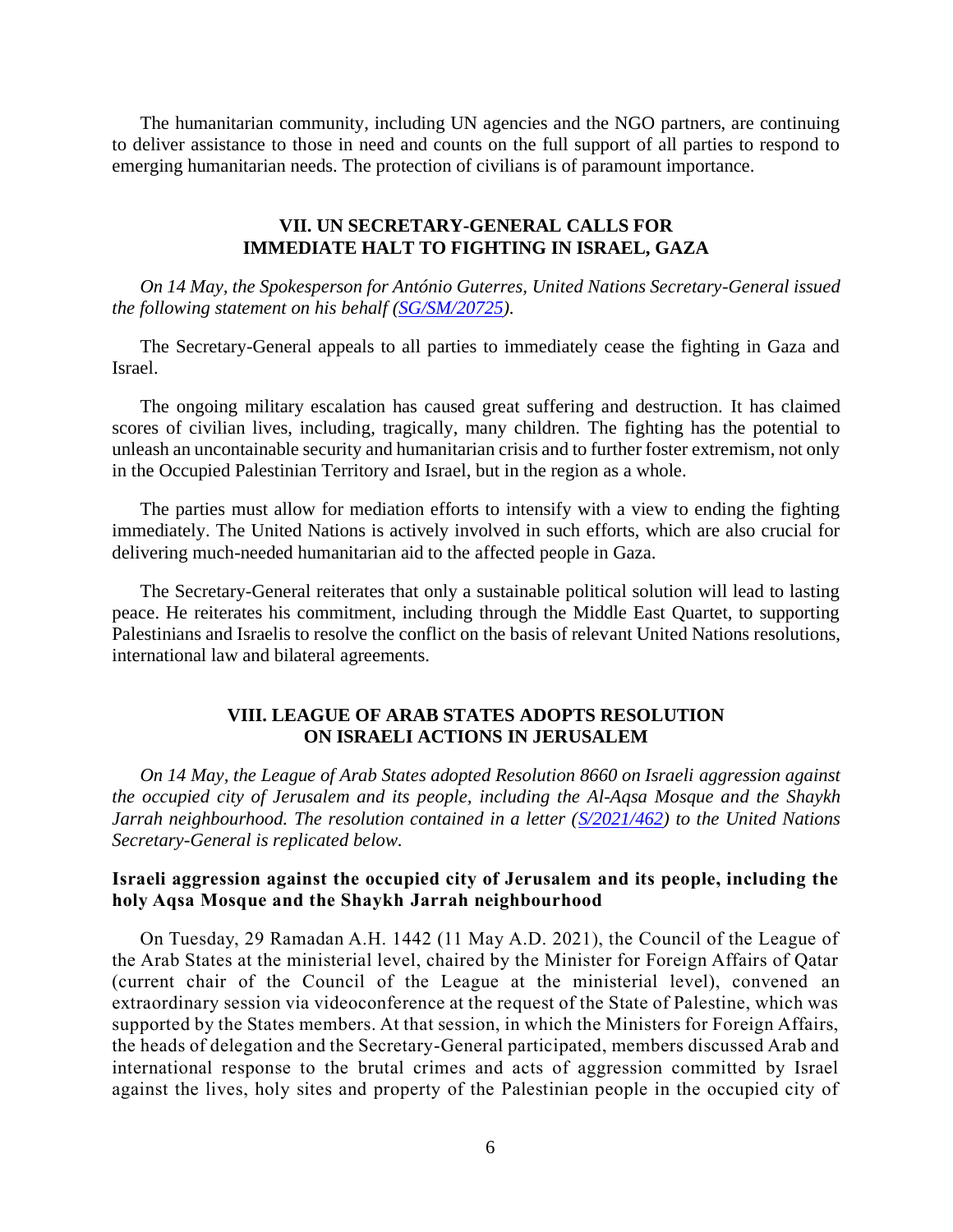Jerusalem, the capital of the State of Palestine, including the ongoing brutal Israeli aggression aimed at displacing Palestinians from their homes and property in the Shaykh Jarrah neighbourhood and other neighbourhoods in the city, as well as the barbaric attacks against worshippers at the blessed Aqsa Mosque.

• *Reaffirming* the centrality of the question of Palestine to the entire Arab nation, that occupied East Jerusalem, the capital of the State of Palestine, is an integral part of the Palestinian territory occupied in 1967, and its complete solidarity with the Palestinian people and strong support for their steadfastness in the occupied city of Jerusalem in response to systematic Israeli policies and practices aimed at Judaizing the city and distorting its Arab identity, displacing its Palestinian Arab population and changing the legal and historical status of the city and its Islamic and Christian holy sites, including the blessed Aqsa Mosque, the first of the two *qiblahs* and the third holiest mosque,

• *Reaffirming* all its resolutions concerning the question of Palestine and the Arab-Israeli conflict, including those adopted at the summit and ministerial levels at its ordinary and extraordinary sessions,

• *Calling* attention to the importance of the efforts that led to the convening of a Security Council meeting on 10 May 2021 to discuss Israeli aggression against Jerusalem and violations of the sanctity of the Aqsa Mosque, a meeting that was convened in response to the initiative of Tunisia, the Arab member of the Security Council, acting in coordination with the State of Palestine and with the support of China, the current Chair of the Security Council, and most member States, and *highlighting* the deliberations that took place at that meeting, in the course of which participants reiterated their commitment to the two-State solution on the basis of the relevant United Nations resolutions and international terms of reference,

# Decides to:

1. *Salute, hail and pay tribute* to the heroic and freeborn Palestinian people of Jerusalem, who remain steadfast in the occupied city of Jerusalem, as they defend, unarmed, the blessed Aqsa Mosque and Arab, Islamic and Christian holy sites and property against the brutal and systematic crimes and acts of aggression committed by the occupying Israeli forces in the Holy City;

2. *Condemn* unreservedly the crimes perpetrated by the occupying Israeli forces against unarmed Muslim worshipers in the blessed Aqsa Mosque, which have escalated seriously over the past few weeks and days of the holy month of Ramadan, leading to the injury and arrest of hundreds of worshipers and culminating in the storming of the blessed Aqsa Mosque and the violation of its sanctity; *warn* that these attacks and crimes are considered a flagrant act of provocation by the faithful across the Islamic world, and that they threaten to ignite a cycle of violence that will jeopardize security and stability in the region and around the world; and *deplore* strongly the occupying authorities' attempts to undermine freedom of worship at Islamic and Christian holy places in the city of Jerusalem, including attacking defenceless Christian worshipers in the Church of the Holy Sepulchre as they performed their religious sacraments;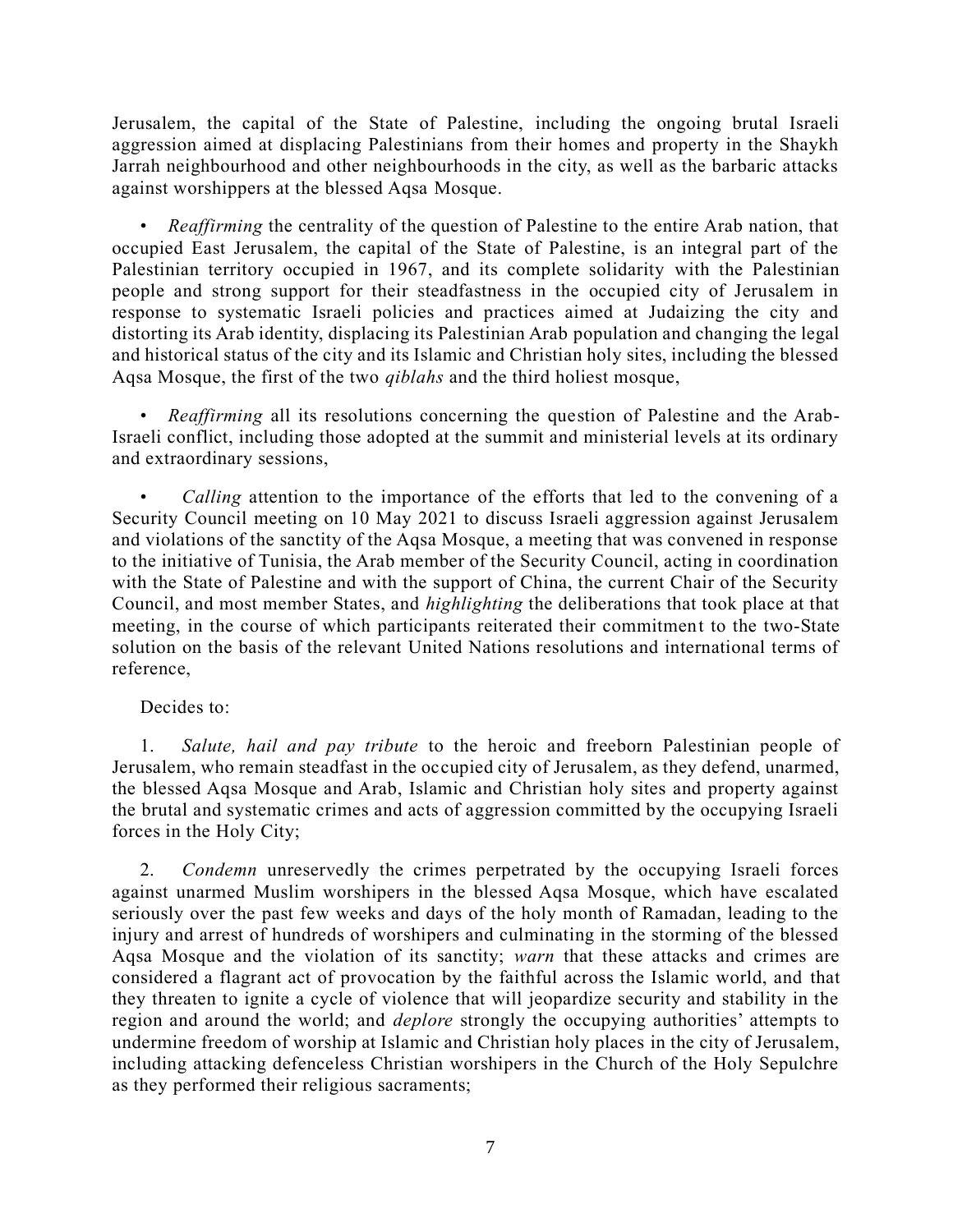3. *Condemn* unreservedly the decisions and measures taken by Israel, the occupying Power, and its unjust judicial system, as well as the terrorist campaigns organized by Israeli settlers with the support of the occupying army and police, all of which are aimed at displacing the people of occupied Jerusalem, including the families of the Shaykh Jarrah neighbourhood and other areas of the city, as part of an ethnic cleansing campaign sponsored by the occupying Israeli Government that is designed to perpetuate the apartheid regime;

4. *Condemn* unreservedly the broad-scale aggression committed by the Israeli occupiers against the Palestinian people throughout the Occupied Palestinian Territory, including, in particular, the savage and deliberate bombardment of and use of excessive force against civilians in the besieged Gaza Strip, as a result of which many children and innocent civilians have been killed and wounded; and *call upon* on the international community to take urgent action at all levels, in order to put an end to the reckless disregard displayed by the Israeli occupiers for the lives of Palestinian civilians and to stop the current aggression and prevent its recurrence;

5. *Hold* Israel, the occupying Power, responsible for the consequences of those crimes and actions, which constitute flagrant violations of United Nations resolutions, international law and international humanitarian law; and *call upon* the United Nations and specialized international organizations, including the Security Council, to assume their legal, moral and humanitarian responsibilities, in order to end immediately the Israeli aggression, provide international protection for the Palestinian people and uphold their right to freedom of worship, and maintain security and peace in the region and throughout world;

6. *Urge* member States to take the necessary steps and measures at all levels, including by engaging in intensive diplomatic action, such as writing letters, reaching out to contacts and holding bilateral meetings, in order to protect the city of Jerusalem, defend its Islamic and Christian holy sites, and support the political, social, economic and humanitarian rights of its people;

7. *Establish* an Arab ministerial committee consisting of Jordan, Saudi Arabia, Palestine, Qatar, Egypt, Morocco, the presidency of the Arab summit (in its capacity), the Arab member of the Security Council (in its capacity) and the Secretary-General of the League of Arab States. This committee will reach out to the permanent members of the Security Council and other internationally influential countries and urge them to take practical measures aimed at halting illegal Israeli policies and measures in the occupied city of Jerusalem. The Committee will present a report on the outcome of its efforts at an extraordinary session of the Council of the League to be convened for that purpose;

8. *Call upon* the International Criminal Court to proceed with its criminal investigation into war crimes and crimes against humanity committed by Israel against the defenceless Palestinian people, including the displacement of Palestinians from their homes in the Shaykh Jarrah neighbourhood and other occupied Palestinian areas and neighbourhoods; and *urge* the Court to make available all the material and human resources needed for this investigation and to give the investigation due priority;

9. *Reaffirm* the importance of the historical Hashemite custodianship of Islamic and Christian holy sites in Jerusalem and the significant role that it plays in protecting those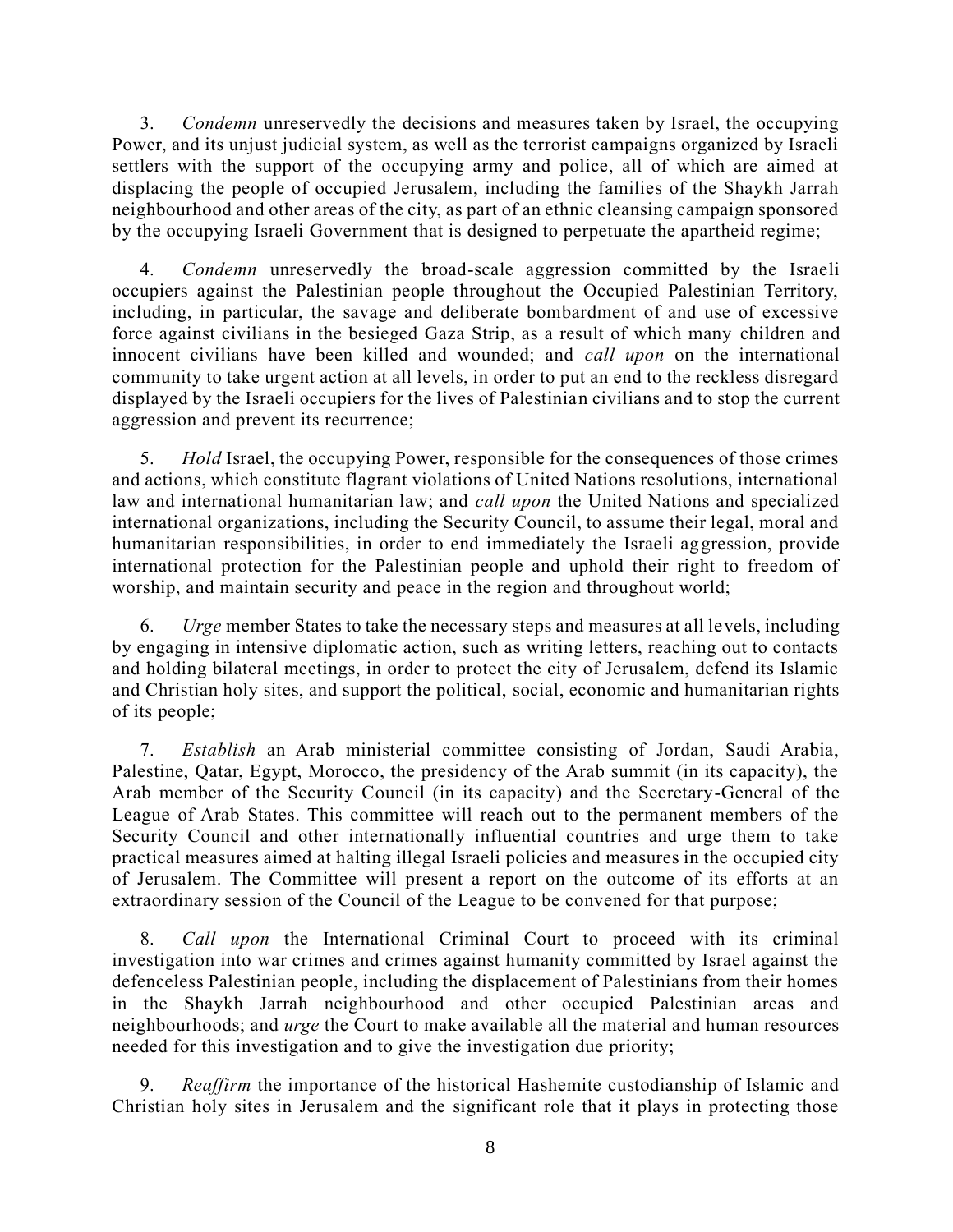sites, maintaining their historical and legal status, and their Arab Islamic and Christian identities; and *reiterate* that the Jerusalem Waqf and Aqsa Mosque Affairs Administration of Jordan is the sole authority entrusted with administering the affairs of the blessed Aqsa Mosque/Haram al-Sharif.

10. *Draw attention* to the significant role played by the Al-Quds Committee, which is chaired by Morocco, in defending the Holy City and supporting the resilience of the Palestinian people, as well as to the efforts of the Bayt Mal al-Quds Agency, an affiliate of the Al-Quds Committee;

11. *Instruct* the secretariat of the League to coordinate action with the Organization of Islamic Cooperation, in order to protect the occupied city of Jerusalem from the systematic policies and attacks of Israel;

12. *Call upon* the Arab Parliament to take immediate action, in concert with parliaments in influential countries, to achieve the objectives of the present resolution;

13. *Instruct* the missions of the League and the councils of Arab ambassadors to launch an intensive diplomatic effort to convey the substance of the present resolution to the capitals of influential countries around the world;

14. *Instruct* the Group of Arab States at the United Nations in New York to initiate consultations and consider various measures with the President of the Security Council and the President of the General Assembly, including possibility of the resuming the tenth Emergency Special Session of the General Assembly on illegal Israeli actions in occupied East Jerusalem and other occupied Palestinian territories; and *furthermore instruct* the Group of Arab States in Geneva and Paris to initiate consultations and consider various measures with the Human Rights Council and the United Nations Educational, Scientific and Cultural Organization, with a view to addressing and stopping the systematic attacks being committed by and the policies of Israel in the occupied city of Jerusalem;

15. *Remain actively seized* of matters relating to the hostile Israeli plans; and *request* the Secretary-General to monitor implementation of the present resolution and submit a report in that regard to the Council of the League at its next session.

#### **IX. UN HIGH COMMISSIONER FOR HUMAN RIGHTS ON BLOODSHED, INCITEMENT, VOLATILITY IN OPT AND ISRAEL**

*On 15 May, Michelle Bachelet, United Nations High Commissioner for Human Rights issued the following [press release.](https://www.un.org/unispal/document/un-high-commissioner-for-human-rights-bachelet-appeals-for-de-escalation-amid-increasing-bloodshed-incitement-volatility-in-opt-and-israel-press-release/)*

UN High Commissioner for Human Rights Michelle Bachelet on Saturday called for strict respect for international law and appealed to all sides to take steps to de -escalate the increasingly alarming situation in Israel and the Occupied Palestinian Territory.

"Over the past 10 days, the situation in the Occupied Palestinian Territory and Israel has deteriorated at an alarming rate. The situation in Sheikh Jarrah in occupied East Jerusalem,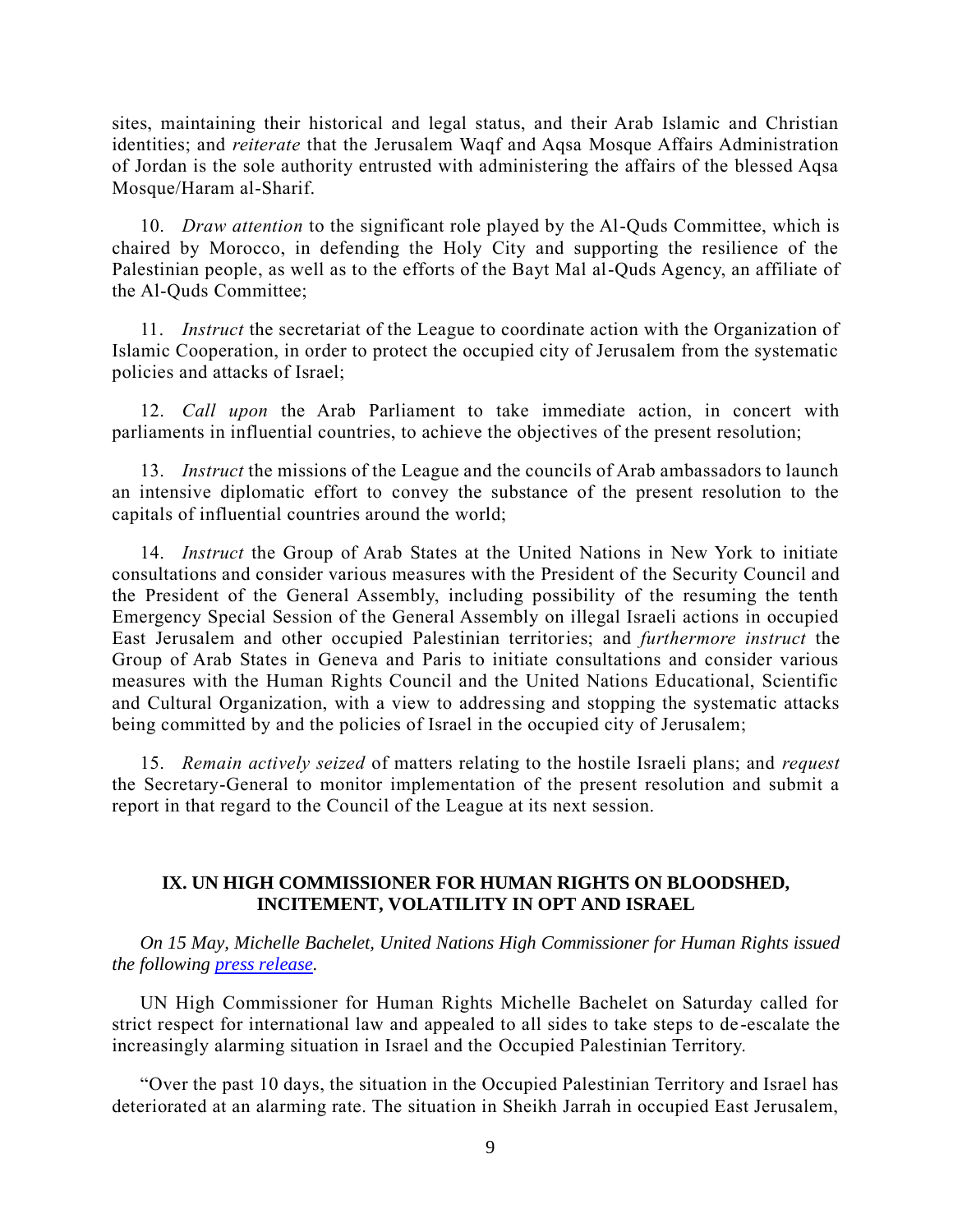triggered by threats of forced evictions of Palestinian families; the heavy presence of Israeli Security Forces and violence around the al Aqsa mosque during Ramadan; the severe escalation of attacks from and on Gaza; and the shocking incitement to racial hatred and violence in Israel have all led to vicious attacks and mounting casualties in the Occupied Palestinian Territory and in Israel," High Commissioner Bachelet said.

"Rather than seeking to calm tensions, inflammatory rhetoric from leaders on all sides appears to be seeking to excite tensions rather than to calm them. Once again, we are seeing lives lost and terrified people being forced to flee or hide in their homes, subjected to attacks that are being carried out by both sides in what may amount to serious violations of international humanitarian law."

Bachelet warned that the firing of large numbers of indiscriminate rockets by Palestinian armed groups into Israel, including densely populated areas, in clear violation of international humanitarian law, amounts to war crimes. In Gaza, where there have been extensive Israeli airstrikes and shelling from land and sea into densely-populated areas, there are concerns that some attacks by the Israeli Defence Forces have targeted civilian objects that, under international humanitarian law, do not meet the requirements to be considered as military objectives. The failure to adhere to the principles of distinction, proportionality and precaution in the conduct of military operations amounts to a serious violation of international humanitarian law and may constitute war crimes.

"I urge both sides to ensure strict respect for their obligations under international law. Israel, as the occupying power, also has a duty to ensure unimpeded access to humanitarian assistance to the Gaza strip," the High Commissioner said. "Those found to be responsible for violations must be held to account."

The High Commissioner also called on the Israeli Government to take measures to stem the disturbing outbreak of violence between ultra-right wing groups, including Israeli settlers, and Palestinian citizens of Israel, in cities including Lod, Jaffa, Ramle and Haifa. Of particular concern is the apparent highly organised nature of some attacks as well as inflammatory language that may amount to incitement to racial and religious hatred and violence. Reports indicate that in some instances, settlers arrived in organized convoys from Israeli settlements in the West Bank to join local groups. Violent attacks have also been perpetrated by some Palestinian citizens of Israel. Mob violence has taken place in Bat-Yam, Jaffa and Acre this week, including attacks on places of worship and cultural heritage.

"I am particularly concerned at reports that Israeli police failed to intervene where Palestinian citizens of Israel were being violently attacked, and that social media is being used by ultra-right wing groups to rally people to bring 'weapons, knives, clubs, knuckledusters' to use against Palestinian citizens of Israel," the High Commissioner said. There are also reports of excessive and discriminatory use of force by police against Palestinian citizens of Israel, hundreds of whom have been detained in relation to incidents of violence.

"I remind the Israeli Government of its duty to protect all its residents and citizens without discrimination based on notions of 'nationhood', religious or ethnic origin, and to ensure equal treatment before the law," Bachelet said. "Political leaders must refrain from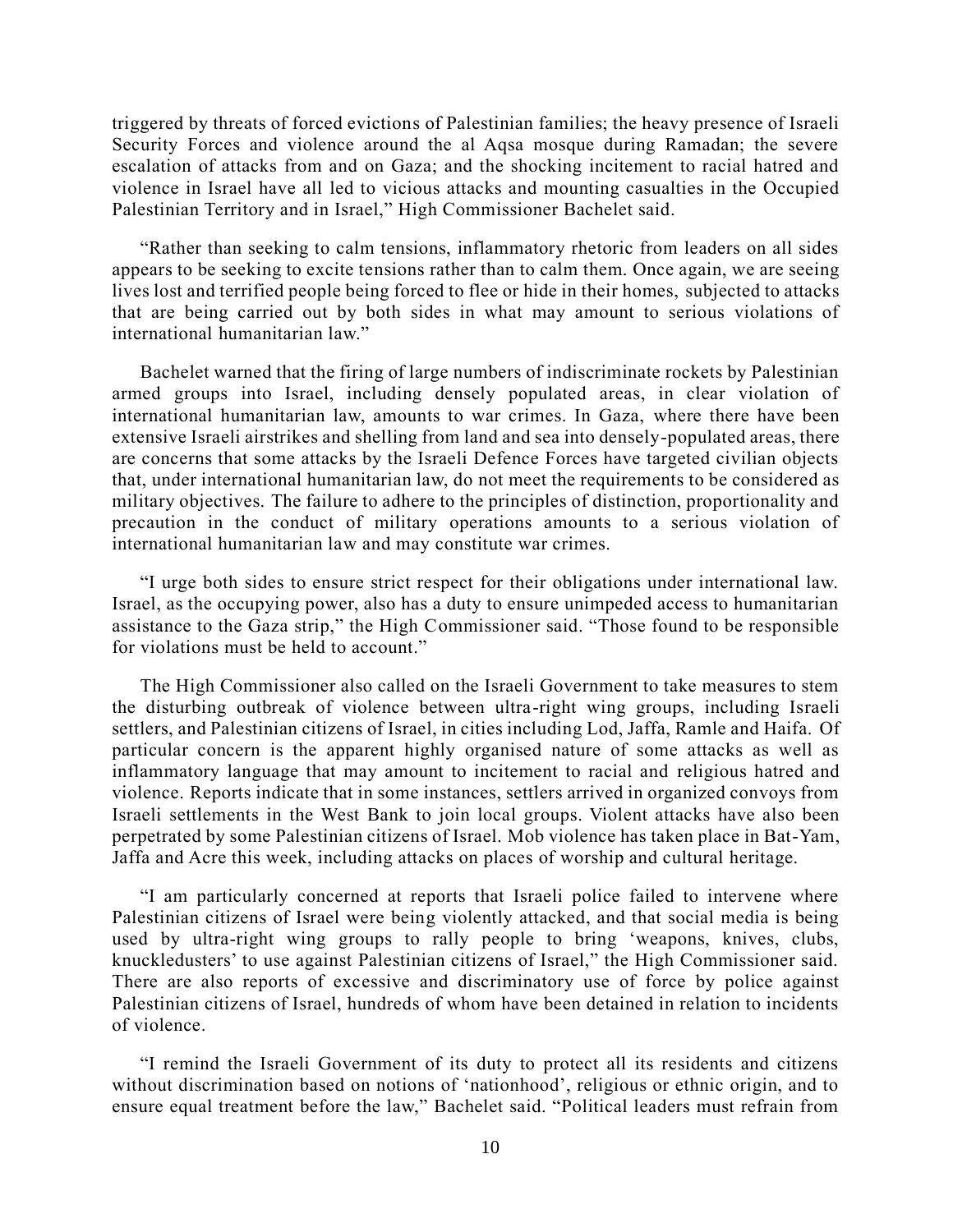any action that will inflame tensions, but must take action to prevent and address incitement to hatred and violence and ensure all citizens of Israel are fully and equally protected, including by taking preventive action."

The High Commissioner said she was also deeply disturbed by the reported use of live ammunition by Israeli Security Forces in the context of protests and clashes in the West Bank, resulting in the death of 10 Palestinians on 14 May alone. Any use of force by the ISF in the West Bank must adhere to the Basic Principles on the use of force and firearms by law enforcement, which state in particular that firearms can only be used against individuals representing an imminent threat to life or of serious injury, and only as a matter of last resort. In a situation of occupation, the unjustified and illegal resort to firearms by law enforcement officials may constitute a war crime.

Bachelet called for independent, transparent and thorough investigations into all allegations of violations of international human rights law and international humanitarian law.

"We know from recent history how such a grave situation can advance with utterly catastrophic consequences for thousands of civilians," Bachelet said. "There can be no winner, no sustainable peace resulting from the furtherance of the cycle of violence. I urge all sides – and States with influence – to take immediate measures to ensure respect for international law, ease tensions, and work to resolve – rather than fan – the conflict."

#### **X. UN SECRETARY-GENERAL AND SPECIAL COORDINATOR BRIEF A HIGH-LEVEL SECURITY COUNCIL MEETING**

*On 16 May, António Guterres, United Nations Secretary-General, and Tor Wennesland, Special Coordinator for the Middle East Peace Process, made remarks at a meeting of the Security Council on the situation in the Middle East including the Palestinian question. The Secretary-General'[s remarks](https://www.un.org/unispal/document/secretary-generals-remarks-to-the-security-council-on-the-situation-in-the-middle-east-including-the-question-of-palestine/) are replicated below. Click [here](https://www.un.org/unispal/document/senseless-cycle-of-bloodshed-destruction-between-israel-palestinians-in-gaza-must-stop-now-secretary-general-tells-security-council-press-release-sc-14521/) for a full press release of the meeting. Foreign Ministers of China, Egypt, Ireland, Jordan, Norway, State of Palestine, Russian Federation and Tunisia participated in the meeting.* 

I thank the Chinese presidency for organizing this open meeting.

We meet today amid the most serious escalation in Gaza and Israel in years.

The current hostilities are utterly appalling. This latest round of violence only perpetuates the cycles of death, destruction and despair, and pushes farther to the horizon any hopes of coexistence and peace.

Fighting must stop. It must stop immediately. Rockets and mortars on one side and aerial and artillery bombardments on the other must stop. I appeal to all parties to heed this call.

The United Nations is actively engaging all sides towards an immediate ceasefire.

The hostilities have already caused unconscionable death, immense suffering and damage to vital infrastructure. I am appalled by the increasingly large numbers of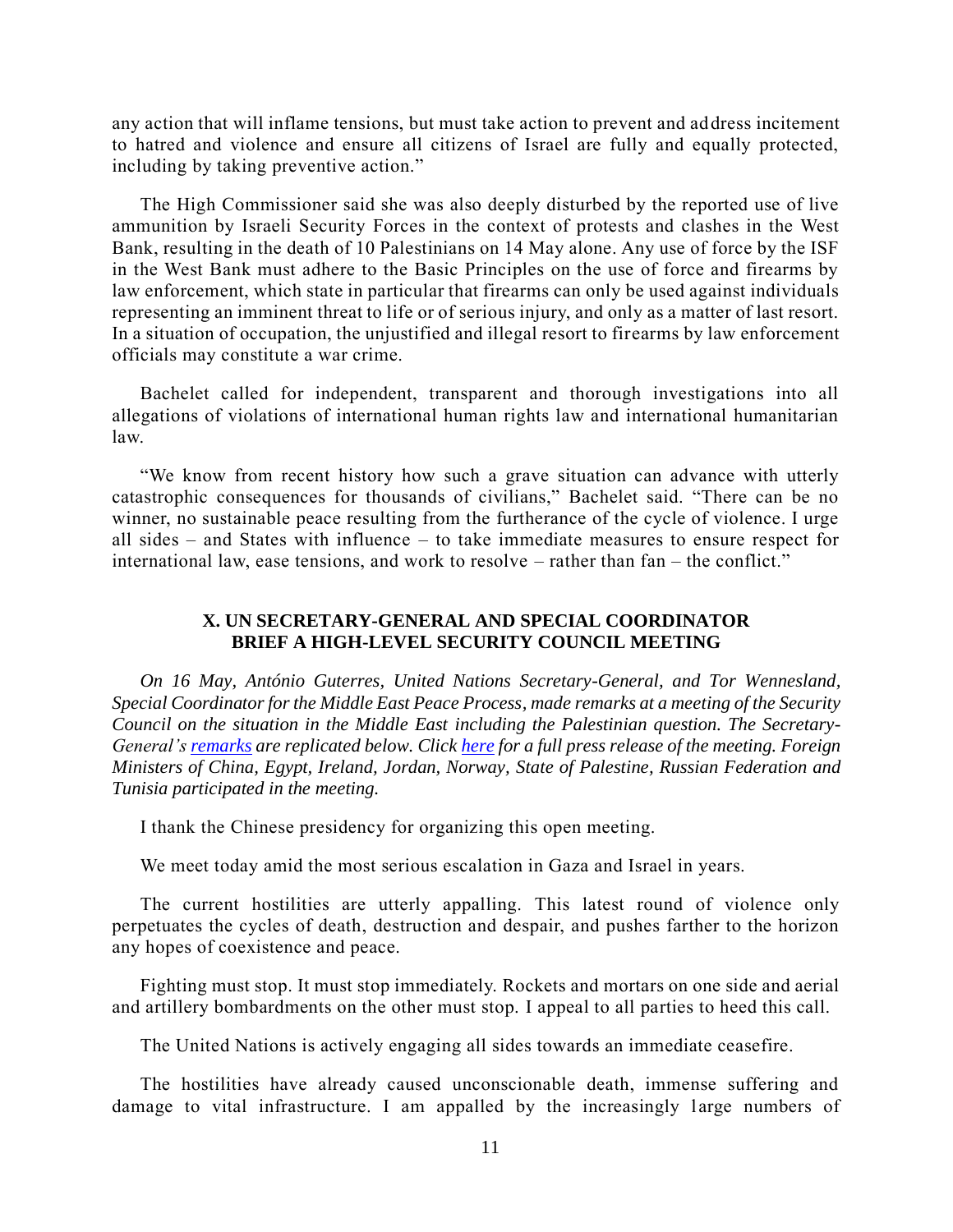Palestinian civilian casualties, including many women and children, from Israeli strikes in Gaza. I also deplore Israeli fatalities from rockets launched from Gaza.

I am also deeply concerned by violent clashes between Israeli security forces and Palestinians across the occupied West Bank, including east Jerusalem, where some Palestinian families are under threat of eviction.

In Israel, violence by vigilante-style groups and mobs has added a further horrendous dimension to an already deteriorating crisis. Leaders on all sides have a responsibility to curb inflammatory rhetoric and calm the rising tensions.

The fighting risks dragging Israelis and Palestinians into a spiral of violence with devastating consequences for both communities and for the entire region.

It has the potential to unleash an uncontainable security and humanitarian crisis and to further foster extremism, not only in the Occupied Palestinian Territory and Israel, but in the region as a whole, potentially creating a new locus of dangerous instability.

The hostilities have forced thousands of Palestinians to leave their homes in Gaza and shelter in schools, mosques and other places with limited access to water, food, hygiene or health services. Hospitals are already overstretched due to the COVID-19 pandemic. Meanwhile, Israeli civilians live in fear of rockets launched from Gaza.

I am appalled by the attack on a refugee camp in Gaza, in which 10 members of one family were killed. Humanitarian installations must be protected.

Journalists must be allowed to work free of fear and harassment. The destruction of media offices in Gaza is extremely concerning.

This senseless cycle of bloodshed, terror and destruction must stop immediately.

All parties must respect international humanitarian law and international human rights law.

The status quo at the holy sites must be upheld and respected.

My Special Coordinator will brief you today on the latest developments on the ground and our efforts to de-escalate the situation.

Let me reiterate that the United Nations remains deeply committed to working with Israelis and Palestinians and with our international and regional partners, including the Middle East Quartet, to realize a lasting and just peace.

We are in contact with many relevant interlocutors and I again call on the parties to allow mediation efforts to intensify and succeed.

The only way forward is to return to negotiations with the goal of a two-States solution, with two States living side-by-side in peace, security and mutual recognition, with Jerusalem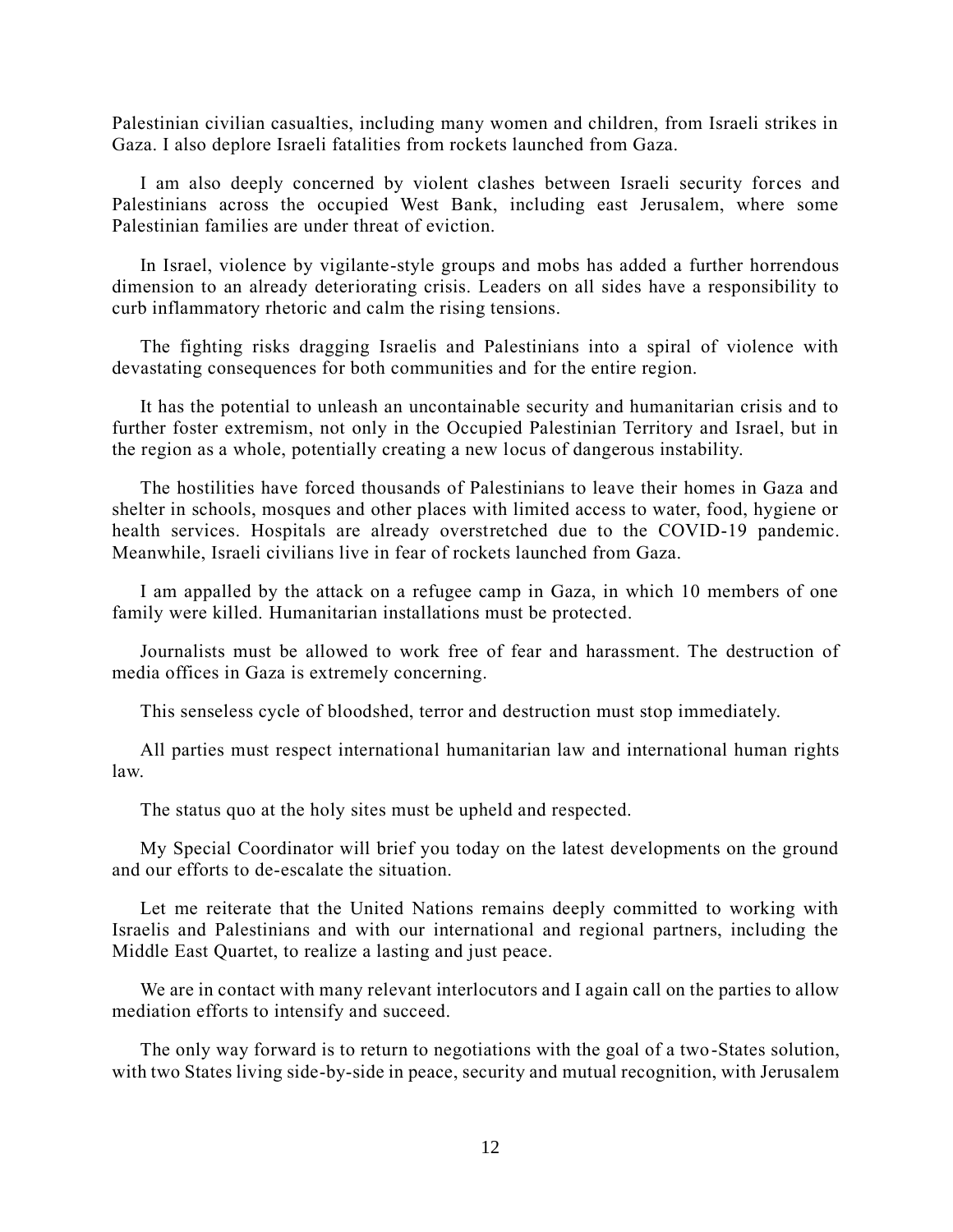as the capital of both states, based on relevant UN resolutions, international law and prior agreements.

The longer this cycle of violence continues, the more challenging it will be to reach that ultimate goal.

Only a negotiated sustainable political solution will end, once and for all, these devastating cycles of violence and lead to a peaceful future for Palestinians and Israelis alike.

I thank you.

# **XI. UN SPECIAL RAPPORTEURS URGE END TO VIOLENCE IN GAZA-ISRAEL ESCALATION**

*On 18 May, Michael Lynk, Special Rapporteur on the situation of human rights in the Palestinian Territory occupied since 1967, Clément Voule, Special Rapporteur on the rights to freedom of peaceful assembly and of association, Morris Tidball-Binz, Special Rapporteur on extrajudicial, summary or arbitrary executions, Fionnuala Ní Aoláin, Special Rapporteur on the promotion and protection of human rights while countering terrorism, and Koumbou Boly Barry, Special Rapporteur on the right to education, issued the following [press release.](https://www.un.org/unispal/document/gaza-israel-escalation-end-violence-now-then-work-to-end-occupation-say-un-special-rapporteurs-press-release/)*

UN human rights experts called on the international community to demand an immediate end to the violence in Gaza and Israel, and to act decisively to address the underlying source of the conflict: the denial of collective and individual rights of the Palestinian people.

"This most recent violence has a depressingly familiar pattern to it," said the experts. "Israel and Palestinian armed groups in Gaza exchange missiles and rockets following dispossession and the denial of rights in the occupied Palestinian territory, with Israel's far greater firepower inflicting far higher death tolls and injuries and a much larger scale of property destruction."

As of Monday, at least 211 Palestinians in Gaza, including at least 59 children, have been killed, along with 10 Israelis, including two children. At least 10 Palestinians in the West Bank protesting the violence in Gaza have also been killed by Israeli security forces. Almost 40,000 Palestinians have been displaced from their home, sheltering in UN compounds.

"The firing by Israel of missiles and shells into heavily populated areas of Gaza – particularly with the rising civilian toll and property destruction – constitute indiscriminate and disproportionate attacks against civilians and civilian property. These attacks likely violate the laws of war and constitute a war crime," the experts said.

"Similarly, the firing of rockets by Palestinian armed groups deliberately or recklessly into Israeli urban areas likely violate international law and may well amount to a war crime. Armed groups in Gaza should also be held to account in their failure to take adequate precautions to protect the civilian population and civilian objects under their control against the effects of attacks.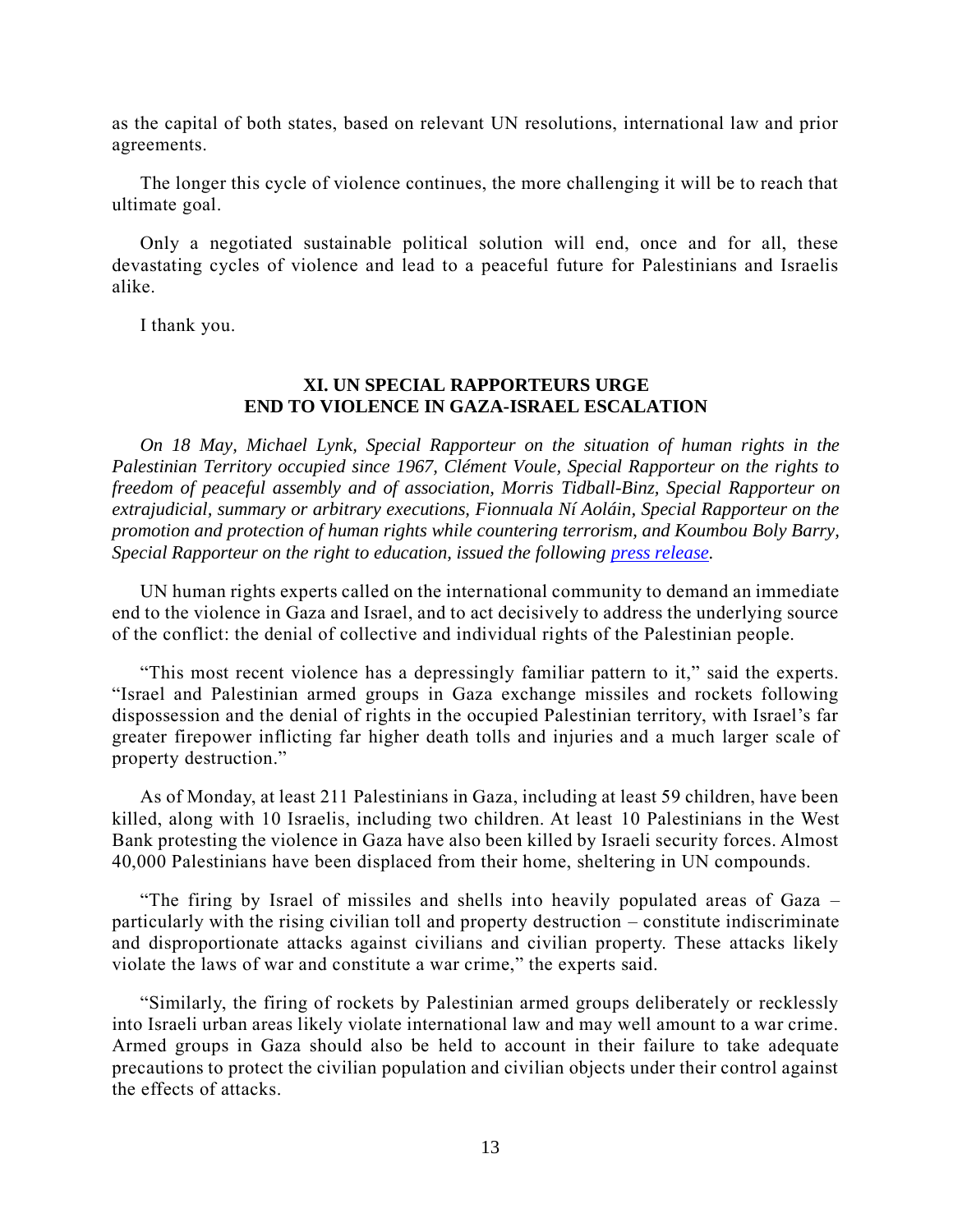"Both sides must strictly adhere to their responsibilities under international law, especially that of proportionality and necessity. There is no justification, including counterterrorism or self-defence, to justify a wholesale abdication for the obligations of Parties to strictly obey international humanitarian law. The actions of both Israel and the Palestinian armed groups should be a matter for the International Criminal Court to investigate."

In particular, Israel's duties as the occupying power require it to allow humanitarian aid – including food, fuel and medical supplies – to enter unhindered into Gaza, the experts said. New reports indicate that fuel supplies in Gaza are almost completely depleted.

The experts condemned the Israeli attack on a civilian apartment building which housed the offices of several international news agencies. "Violence or threatened violence against journalists, particularly those reporting in a conflict zone, breaches the freedom of expression and the right of the media to report unhindered," they said.

Gaza has been under a comprehensive 14-year-old blockade by Israel. Recent Secretaries General of the United Nations have called this a form of collective punishment, a prohibited act under the Fourth Geneva Convention.

"The world should be deeply concerned about the deteriorating humanitarian conditions in Gaza," said the human rights experts. "Most alarmingly, its health care system is flat on its back. It has been starved of equipment, medicines and trained staff. It is buckling under the ravages of the COVID-19 pandemic. And now, it is trying to treat the more than 2,000 Palestinians injured during this latest violence."

The experts noted with deep regret that the international community has not acted with more unity and more success to bring an immediate end to the violence. In particular, the inability of the UN Security Council to even issue a statement after three meetings is an abdication of duty. They observed that the United States has failed to employ its special relationship with Israel, with whom it enjoys a close military and diplomatic alliance , to enforce an immediate ceasefire.

"The underlying reality is that there is an occupying power, with one of the best equipped militaries in the world, ruling over an occupied people who have the right to be freed from an unwanted and protracted alien regime," they said. "This struggle is deeply unequal. The 54-year-old Israeli occupation – already the longest occupation in the modern world – is becoming even more entrenched and even more abusive of fundamental human rights.

"After the last missile of this current violence has been fired, and after the tears from the last funeral have been shed, accountability must rise to the top of the agenda of the United Nations. The international community must ensure that Israel, the occupying power, complies fully with the more than 30 UN Security Council resolutions and the hundreds of General Assembly resolutions of which it is in breach.

"The enemies of accountability are impunity and exceptionalism," the experts said. "It is folly to expect that the justice, peace, equality and security which both Palestinian Arabs and Israeli Jews have a right to enjoy can be achieved without imposing a meaningful cost on Israel, the occupying power, to fully end its illegal occupation.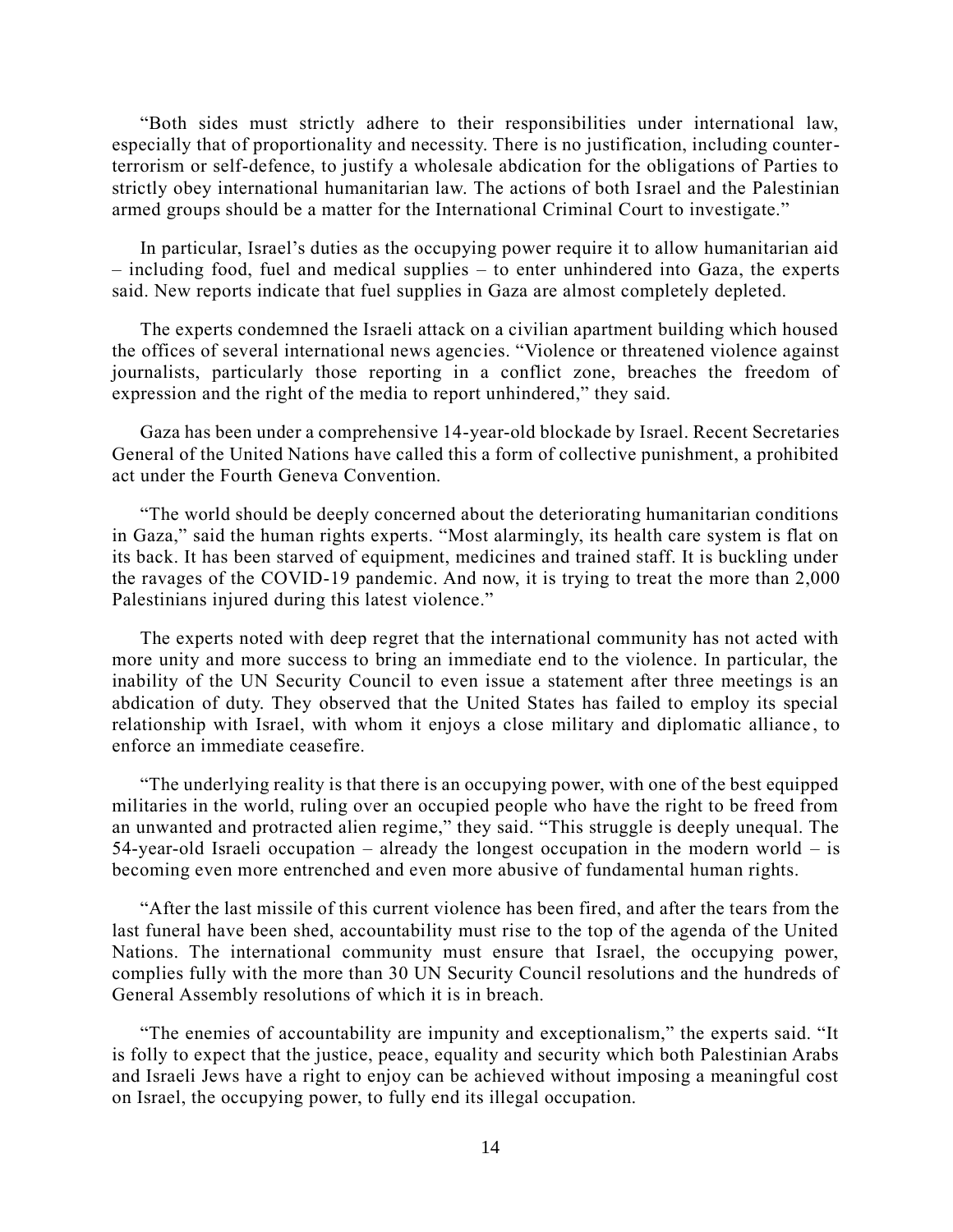"A brand new diplomatic playbook is needed, which leaves behind realpolitik. A rightsbased approach must guide the diplomacy of the international community to secure a just and durable solution."

#### **XII. UN UNDER-SECRETARY-GENERAL FOR HUMANITARIAN AFFAIRS URGES END TO HOSTILITIES, HUMANITARIAN ACCESS**

*On 18 May, Mark Lowcock, United Nations Under-Secretary-General for Humanitarian Affairs and Emergency Relief Coordinator issued the following [statement.](https://www.un.org/unispal/document/usg-for-humanitarian-affairs-and-emergency-relief-coordinator-mark-lowcock-statement-on-the-situation-in-the-opt-and-israel/)*

The current escalation of hostilities has caused immense suffering. I abhor the violence that has killed and injured scores of children and other civilians and caused extensive damage to homes and vital infrastructure.

The hostilities must stop. I echo the Secretary-General's calls for the parties to stop the aerial and artillery bombardments and the indiscriminate launching of rockets. These acts have brought nothing but death, destruction and widespread trauma throughout the Occupied Palestinian territory and Israel.

The parties must respect international humanitarian law, including the fundamental principles of distinction, proportionality and precaution. All parties must take constant care to spare civilians and civilian objects from harm.

In Gaza, I am deeply troubled by reports of high-frequency Israeli bombardments. There is no safe place in Gaza, where 2 million people have been forcibly isolated from the rest of the world, for over 13 years. The indiscriminate launching of rockets by armed groups towards populated areas in Israel is unacceptable and must end.

The hostilities have displaced over 58,000 Palestinians, many of whom are seeking refuge in UNRWA schools across Gaza. I am concerned about the transmission of COVID-19 between vulnerable people huddled in crowded shelters and the inability of the health care system to cope.

Damage to vital infrastructure and insufficient fuel supplies have affected water, sanitation and hygiene services for hundreds of thousands of people. Electrical power shortages, and the damage to the Gaza Ministry of Health Central Laboratory, hinder healthcare provision at dozens of centres throughout Gaza.

In order to respond to needs at the scale required, two critical issues must be addressed. First, we need adequate funding to enable a speedy response. The Humanitarian Coordinator, Lynn Hastings, hopes to release some US\$14 million from the OPT Humanitarian Fund. I call upon donors to accelerate their contributions to the Fund wit hout delay. This is for immediate needs; the Secretary-General and I will be launching a fuller appeal shortly.

Second, access is paramount. Without this, the humanitarian community is unable to respond to the extent needed. The crossings with Gaza need to be opened and to remain as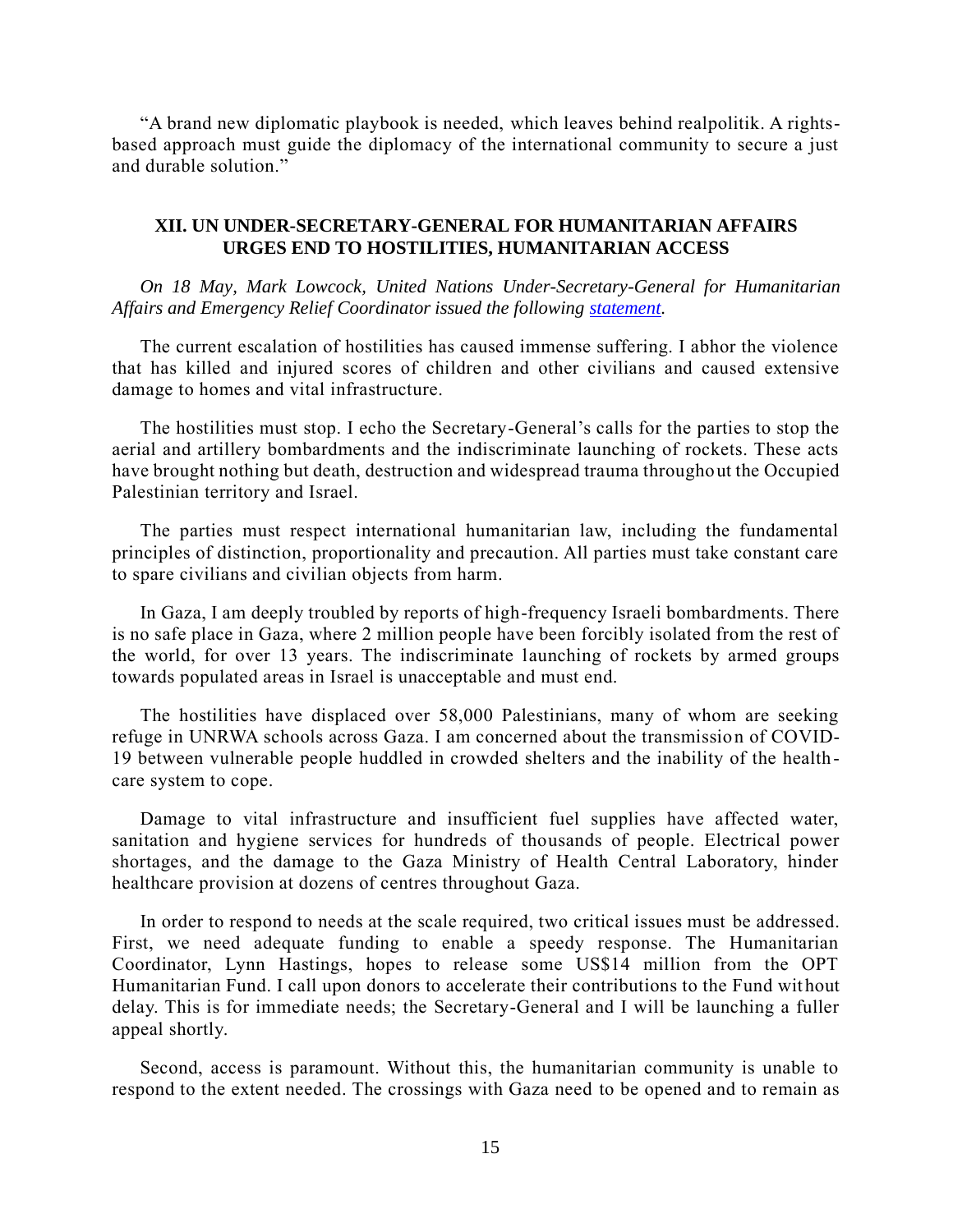such for the entrance of essential and humanitarian supplies, including fuel for basic services and supplies to curb the spread of COVID-19. Opening the crossings will also ensure the exit of patients who need life-saving treatment and the entry of special surgical emergency teams to tend to the wounded.

I recognize the efforts undertaken today to open Kerem Shalom crossing, allowing UNRWA fuel trucks to enter Gaza. Regrettably, other essential humanitarian cargo was unable to cross. I call for the sustainable opening of Kerem Shalom crossing for the entry of emergency essential and humanitarian supplies including fuel and the opening of Erez crossing to allow the evacuation of non-essential international staff and the entry of critical international humanitarian staff. I call upon all parties to allow and facilitate rapid and unimpeded passage of humanitarian relief for civilians in need.

I call on all parties to the hostilities to agree to a humanitarian pause to allow for emergency humanitarian relief distribution and for civilians to purchase food and water, seek medical care and attend to other emergency needs.

#### **XIII. PALESTINIAN RIGHTS COMMITTEE CONVENES UN FORUM OF PARLIAMENTARIANS**

*On 18 May, the Palestinian Rights Committee convened a United Nations Forum on "International Parliamentarian Support to the Question of Palestine". The chair's [summary](https://www.un.org/unispal/document/virtual-event-on-international-parliamentarian-support-to-the-question-of-palestine-chair-summary/) is reproduced below.* 

The virtual United Nations Forum **"International Parliamentarian Support to the Question of Palestine"** took place on 18 May 2021, under the auspices of the Committee on the Exercise of the Inalienable Rights of the Palestinian People (CEIRPP). The event was chaired by H.E. Ambassador Cheikh Niang, Chair of the Committee and Permanent Representative of Senegal to the UN, and moderated by Mr. Pedro Roque, Vice-President of the Parliamentary Assembly of the Mediterranean (PAM) and Member of the Parliament of Portugal.

The Forum consisted of an opening session – with remarks by H.E. Ambassador Cheikh Niang, H.E. Minister Riyad Mansour, Permanent Observer of the State of Palestine, and Ms. Rosemary DiCarlo, Under-Secretary-General of the Department for Political and Peacebuilding Affairs of the UN Secretariat – and two discussion panels. The first panel, on "Parliaments, Security Council Resolution 2334 (2016), and Israeli Settlements: Calls for Accountability", consisted of Mr. Francisco Chahuán, Senator of Chile; Ms. Julie Elliott, Member of Parliament of the United Kingdom; and Mr. Hubert Julien-Laferrière, Member of the French National Assembly. The second panel, on "Parliamentarians and Support for Efforts to Achieve a Just Solution" comprised Mr. Alexandre Boulerice, Member of Parliament of Canada, and Mr. Solomon Lechesa Tsenoli, Deputy Speaker of the National Assembly of South Africa. The Forum, which was open to all Member States via the Interprefy platform with remote interpretation into five official UN languages, was livestreamed on UNTV and UN social media channels and registered more than 20,000 viewers that day.

In his introductory remarks, **the Chair** welcomed the participants and reiterated that the Committee mandate was to promote a just and peaceful settlement to the Israeli-Palestinian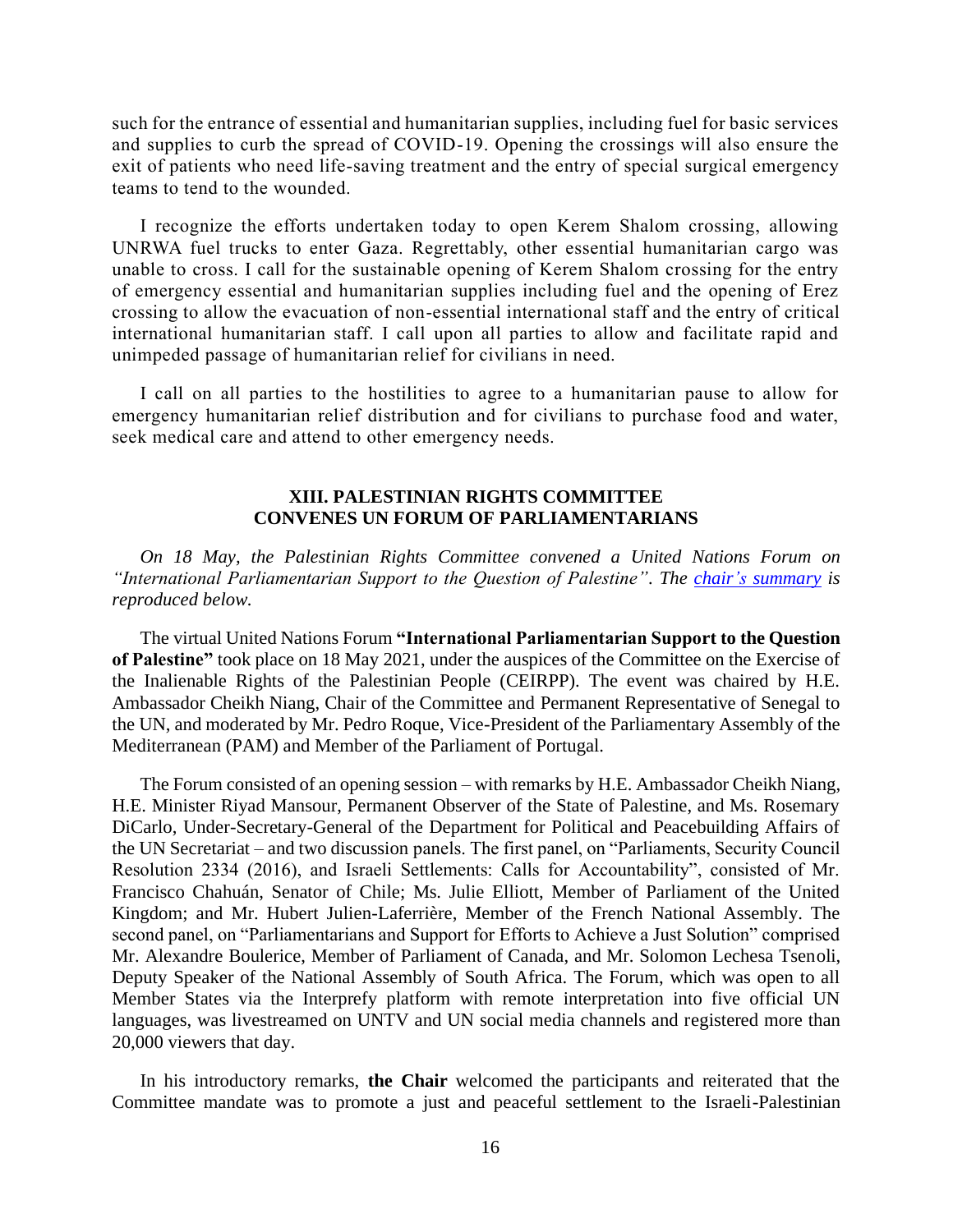conflict, an end to the Israeli occupation and to support the realization of the two-State solution and exercise of the inalienable rights of the Palestinian people including self-determination, sovereignty and right to return. He gave examples of the successful work of parliamentarians to advocate for the same, including recent letters from European members of parliament to call for their governments to impose sanctions on Israel over its annexation policy and to put pressure on Israel to stop the eviction of Palestinian families from their homes in East Jerusalem. The Chair also referred to the recent resolution approved by the Chilean Senate, calling on the President to adopt a law banning the import of settlement goods into the country, as well as to the support provided by South African parliamentarians to Palestinian solidarity movements and civil society groups in their advocacy at the UN Human Rights Council, among other bodies. He reiterated the commitment of the Committee to continue working with a variety of partners, and especially parliamentarians because of the important legislative and diplomatic work that they contribute on the question of Palestine. The Committee was deeply alarmed by the dramatic deterioration of the situation in the Occupied Palestinian Territory (OPT) and Israel's military actions in the Gaza Strip and reiterated the Committee's call for de-escalation.

**Ms. Rosemary DiCarlo** voiced her concern over the clashes and violence in occupied East Jerusalem as well as the launching of rockets from the Gaza Strip towards Israel, followed by Israeli airstrikes on Gaza – all of which had dramatically deteriorated an already fragile situation. These escalations were a tragic reminder of the urgency of a viable political path towards ending this conflict once and for all. She warned that the ongoing hostilities were also taking place against the backdrop of rising tensions and violence in occupied East Jerusalem, where hundreds of Palestinian residents of Sheikh Jarrah and Silwan neighbourhoods were under threat of eviction from their homes. The UN had been actively involved in mediation efforts with all sides with a view to ending the violence immediately. Echoing the Secretary-General's call on the parties to allow for the intensification of mediation efforts, which would be crucial for delivering the humanitarian assistance to the affected people in Gaza, she also called on the international community to do all it can to de-escalate the situation immediately, urge the parties to end the hostilities and chart a path toward negotiations.

Ms. DiCarlo expressed her hope that the Forum would create a shared understanding of the urgency to act resolutely on the question of Palestine. She underlined that parliamentarians could play a crucial role in reinforcing the global consensus on the two-State solution, in accordance with international law, relevant UN resolutions and bilateral agreements, based on the 1967 lines with Jerusalem as the capital of both states.

**Minister Riyad Mansour** highlighted tragic circumstances under which the event was taking place, with the Palestinian people facing Israeli aggression on both sides of the 1967 lines, and particularly in East Jerusalem and in the Gaza Strip. The violence had so far resulted in 213 deaths in the Gaza Strip, including 61 children, 36 women and 16 elderly, and close to 15,000 wounded, and with 7,000 buildings damaged or completely destroyed. He strongly criticised the Security Council for meeting several times and, despite the near-consensus on the need for a ceasefire, failing to speak with one voice and issue a single official document on the matter. He called on the international community, and especially parliamentarians, to help put an immediate stop to the aggression by putting pressure on their governments. He called on the Secretary-General to issue emergency assistance for the displaced Palestinians, highlighting the protection role of the United Nations Relief Works Agency for Palestine Refugees in the Near East (UNRWA).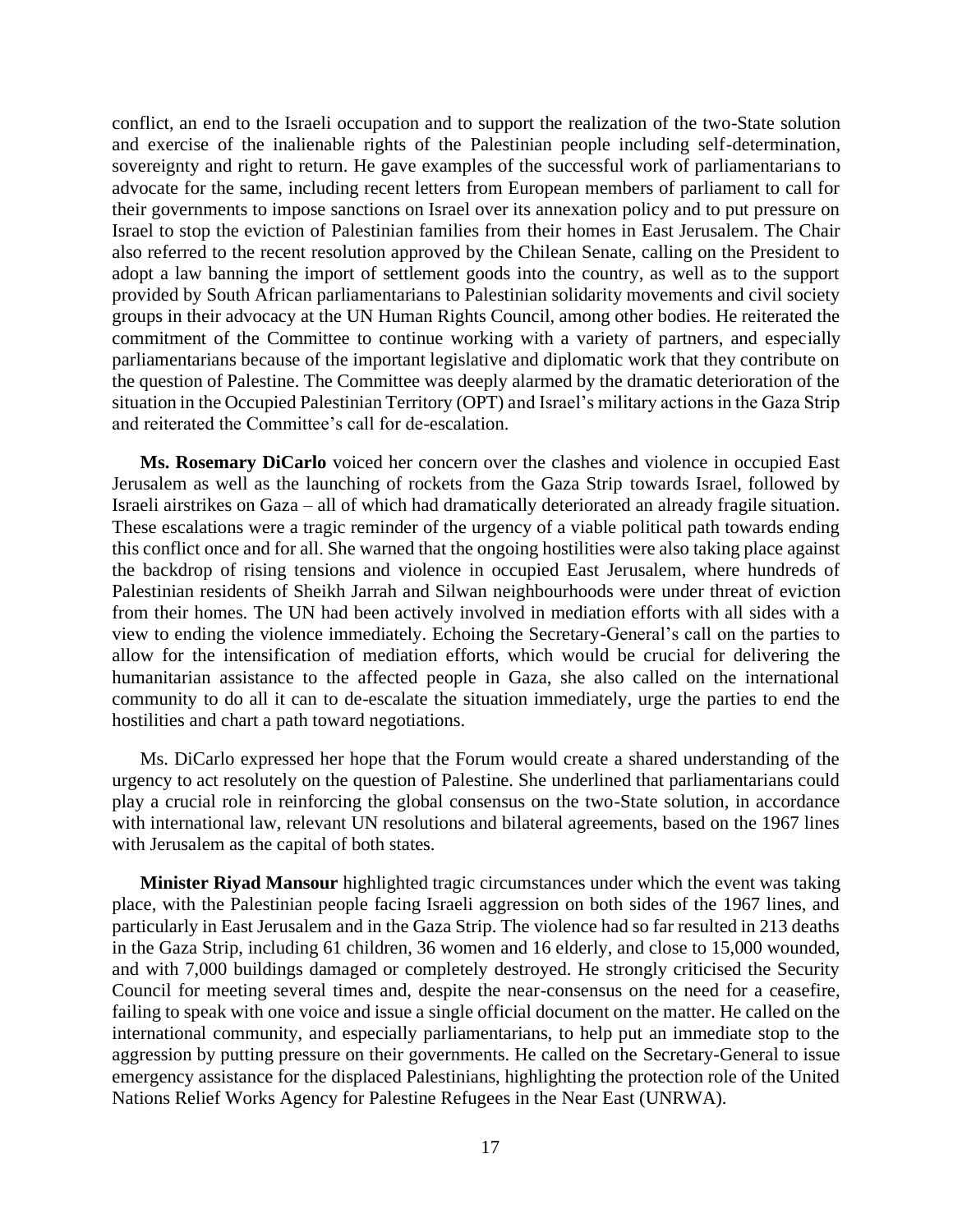Voicing alarm about the number of deaths and pointing to the evictions pending in the Sheikh Jarrah and Silwan neighbourhoods of Jerusalem, he called on the International Criminal Court (ICC) to begin investigating Israeli war crimes. He warned that those who were fixated on Israel's "right to defend itself" should remember that Palestinians lived under a system of "apartheid and discrimination". Anything short of an end to the occupation would only be a preparation for the next cycle of violence. Israel could not continue to be treated as "above the law" as there had to be accountability for its crimes as an occupying Power. It remained the responsibility of the international community, and individual Member States, to end the occupation and support the establishment of a Palestinian state, beyond mere words and statements.

**Mr. Pedro Roque** said that the event came at a critical time and that the status quo of the Palestinian question was unacceptable as demonstrated once again by the recent surge in violence and military confrontation in the Middle East. He also warned that, in the absence of a permanent solution, the situation would continue to result in violence, anger, civilian suffering and violations of the rights of people to live in peace, security and dignity. He lauded the initiative of the Committee to turn to parliamentarians to mobilize the political momentum for respect of international law and the urgent need to resume efforts to reach a two-State solution, as parliamentary diplomacy remained a flexible and powerful tool that allowed for a constructive dialogue.

**Ms. Julie Elliott** underlined that the current situation in the OPT and Israel was a war between unequal parties, with civilians killed on both sides of the divide, yet overwhelmingly so on the Palestinian one, which was already disproportionally suffering under the Corona-19 pandemic. She spoke of recent issues related to the OPT that continued to emerge in the UK Parliament over the past year, including the importance to end a "creeping annexation through the back door" instead of advocating for a ceasefire and returning to the status quo. She underlined how annexation was increasingly making the two-State solution – "a solution we all want" – impossible to achieve. While a ceasefire would remain welcome, she invited Member States to address the underlying causes of the present situation in the region. As an example, she called on the UK to support the call for an investigation and prosecution by the International Criminal Court (ICC) of Israeli violations and human rights abuses including the freedom of assembly and worship in Al-Aqsa mosque in Jerusalem.

The firing of rockets by Hamas and other militant groups into civilian areas would also have to cease as it constituted a war crime, she insisted, and Israel was only to take actions in the Gaza Strip in full compliance with international law. She informed of the UK All-Party group's pressure on the government to end all arms sales that could be used for the subjugation of the Palestinian people in Israel and the OPT. She called on all parties to facilitate humanitarian assistance to the residents of Gaza as their humanitarian needs needed to be met, and on the international community to put pressure on governments to seize this moment to reach real peace in the region and strike a two-State solution as the only viable end to the conflict. She appealed for the end of the blockade on Gaza, support to UNRWA for its exceptional work in difficult circumstances and the holding of free and fair Palestinian elections throughout the OPT, including East Jerusalem.

**Mr. Francisco Chahuán** highlighted the need of a multilateral approach to solve the Israeli-Palestinian conflict in accordance with the UN Charter. Recalling the main UN resolutions describing Israeli settlements as illegal, he said Israel had violated the latter and continued to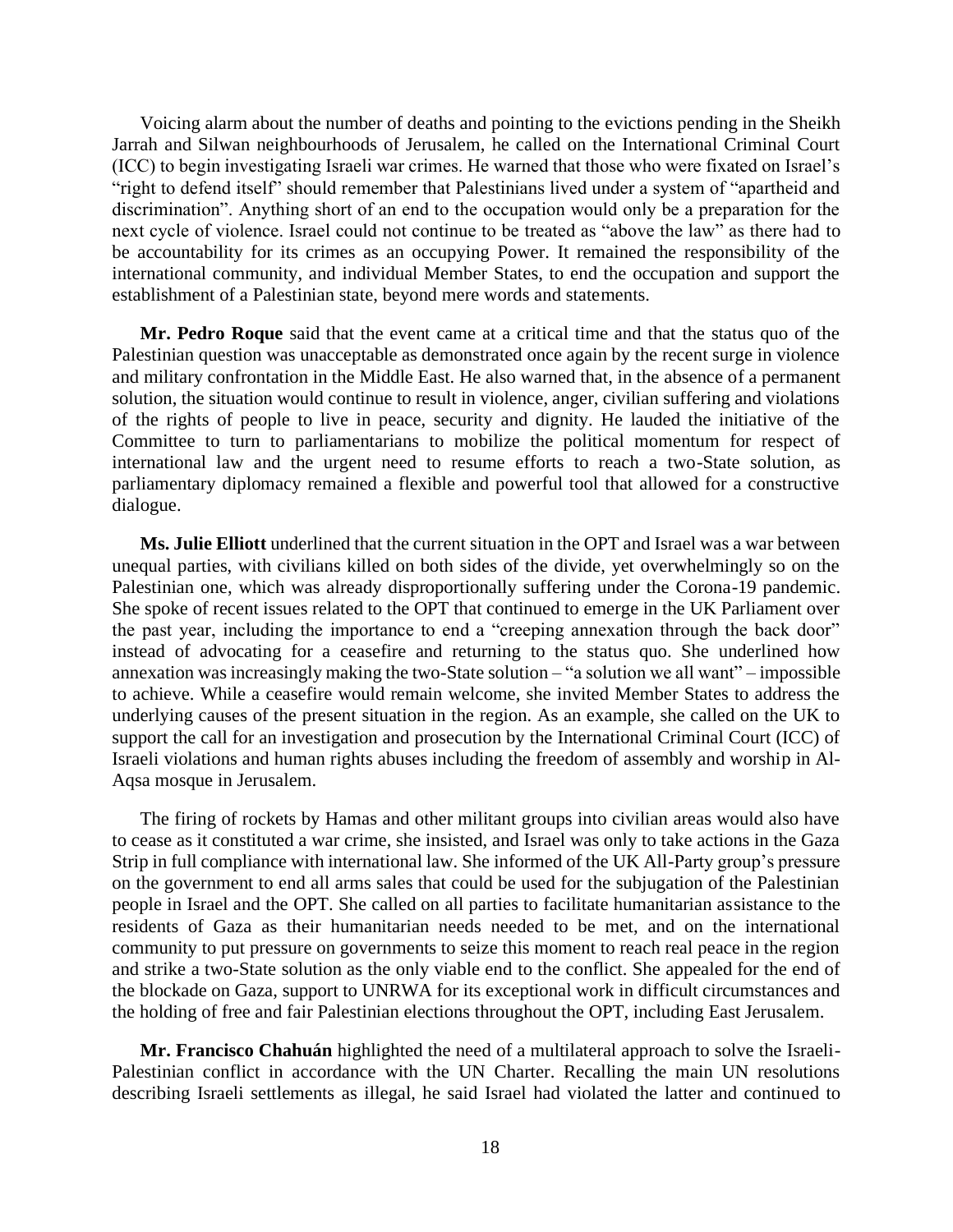invoke the "law of the jungle" through the transfer of Israeli civilians into the occupied territory or the forced transfer of Palestinians out of it. He highlighted the economic effects of the occupation, which deprived Palestinians from benefiting from resource-rich areas, such as the Jordan Valley and the Dead Sea. Today, 10,000 Israeli settlers in the Jordan Valley consumed a third of the water of the 2.3 million Palestinians in the West Bank. Political prisoners were held under administrative detention without charges or any guarantee of due process, while many other civilians, including child detainees, were tried by Israeli military tribunals in infringement of basic human rights and key covenants. He associated the Separation Wall, which Israel built in 2002 and which was deemed illegal in an Advisory Opinion by the International Court of Justice (ICJ) in 2004, to an "apartheid system" since the wall separated Palestinian families and cities, crossed villages and infringed on the freedom of movement.

Mr. Chahuán proposed recommendations for Member States that wished to stand in solidarity with Palestine, such as the establishment of a commission of inquiry to investigate the systematic oppression based on the domination of one racial group over another in the OPT and grave crimes of apartheid and persecution, and of a UN committee to follow-up on the commission's investigations and identify measures to prosecute the perpetrators. He also called on Member States to revise trade treaties with Israel to ban once and for all the importation of products made in Israeli settlements and any tax benefits to companies and businesses involved in the settlements, and to take concrete measures against the discrimination of citizens that are not posing any security threat, including those of Palestinian origin, when they visit the OPT.

**Mr. Hubert Julien-Laferrière** informed that a large majority in the French parliament supported the two-State solution with Jerusalem as the capital of both States and the recognition of the State of Palestine – a position which had yet to be taken up by the government. As Chair of the parliamentary group for France-Palestine friendship he reported on numerous initiatives such as the mobilization of 115 parliamentarians to call on the French government to oppose the annexation of the Jordan Valley, after an Israeli government announcement to the effect in May 2020. He had also coordinated an initiative against the Abraham Accords, because they did not include any elements to facilitate the creation of a Palestinian state. He stated that while France officially supported the two-State solution, it was "soft" on sanctions and a boycott of settlement products. He recalled the decision by the European Court of Justice (ECJ) that it was legal to label settlement products and lamented the inconsistency in the application of this decision, which deserved more sustained political pressure. Finally, he called on parliamentarians to continue mobilizing at national and regional levels to establish common grounds and prospects on issues related to the question of Palestine, as resolutions adopted by consensus at bodies such as the Inter-Parliamentary Union (IPU) would prove helpful to the Palestinians.

**Mr. Solomon Lechesa Tsenoli** said the current violence in the OPT reminded South Africans of what apartheid had done to them. He called on Israelis to join in greater numbers the world's disquiet and to object to "unsustainable violent and hegemonic imposition of all kinds" on the Palestinian people. He regretted that this continued to be the legacy of the provocative approach by the previous US administration. He recalled former President Nelson Mandela's and his grandson's commitment to the Palestinian cause, repeating the stance that "Our freedom in South Africa is dependent on the freedom of Palestinians." As Israeli violations of international law and UN resolutions were unacceptable, he fully supported his government's efforts in all multilateral bodies to pursue peace for the Middle East. In the name of his parliament, he reiterated its solidarity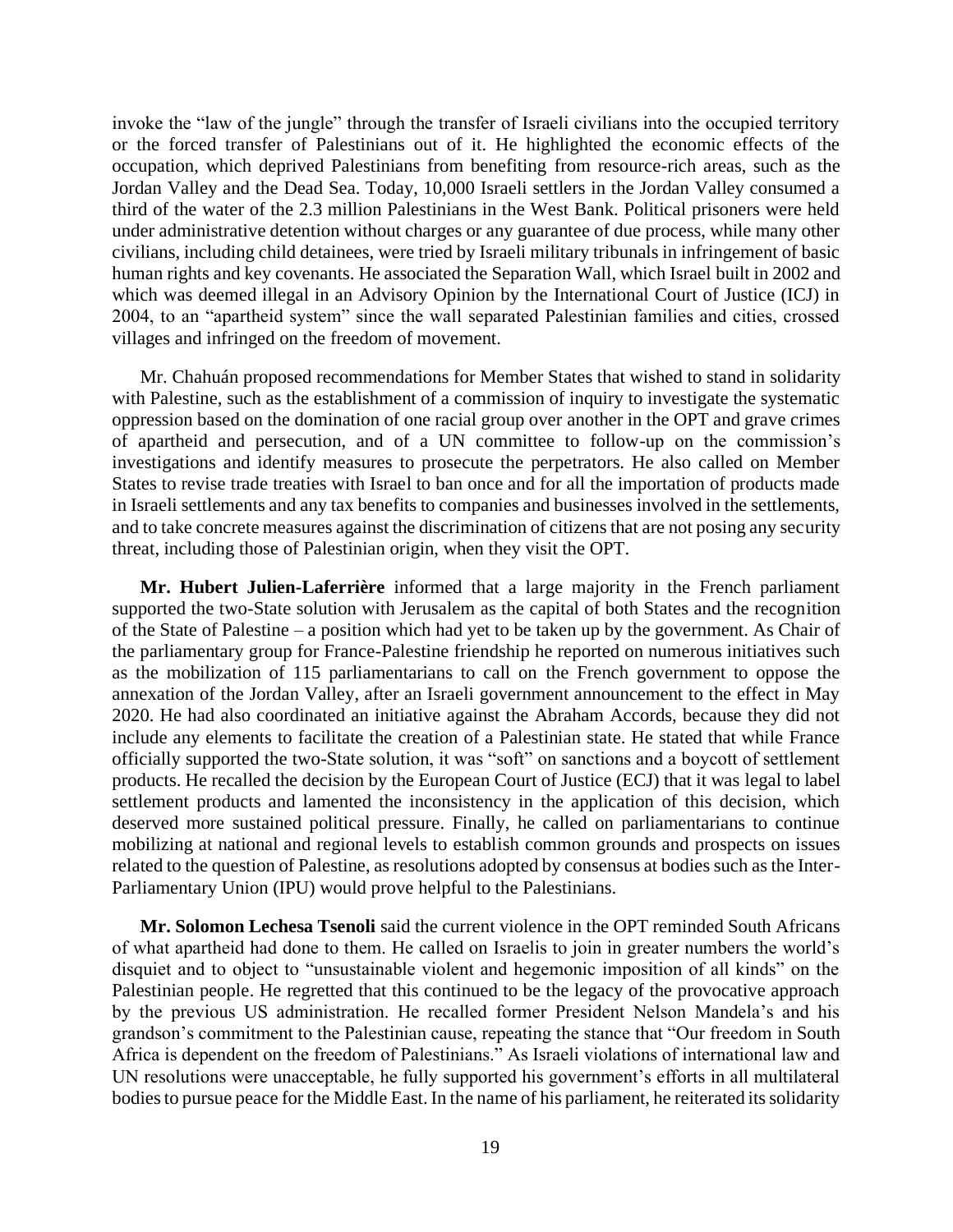with the Palestinian people and their right to self-determination and the full support for the establishment of a Palestinian state with East Jerusalem as its capital. The situation on the ground could not be allowed to remain unchanged as it represented an impediment to the security, peace, stability and development of the broader Middle East.

Mr. Lechesa Tsenoli underlined the position of South Africa on ending the Israeli occupation, which would be in the interest of both Israel and Palestine and called on both parties to take concrete steps to that end. The outstanding final status issues would need to be resolved through negotiations between them with support from the international community and South Africa through international platforms and through engagement to resume the peace process for a lasting and just settlement of the Palestinian question. He stressed that any peace plan should not allow for the Palestinian State to become an entity devoid of territorial contiguity and economic viability. Solidarity from world parliaments and civil society would contribute significantly to prospects of peace.

**Mr. Alexandre Boulerice** said that the essential work in solidarity with the Palestinian people in the Canadian parliament was carried by the group of Palestine-Canada friends, of which he had been a member for many years. He had in 2018 accompanied a delegation of parliamentarians to the West Bank to meet Palestinian senior elected officials, humanitarian organizations and NGOs. The delegation saw the impact of the Israeli occupation of the Palestinian territory and discrimination taking place on a daily basis for thousands of people, including how Palestinian olive groves and villages were disappearing because of the expansion of illegal settlements. The delegation also visited refugee camps that were practically towns since they were established in 1948, and had an "unsettling" visit to Hebron, where the settlements were protected by the Israeli soldiers. The parliamentarians then sent a report of the visit to the Prime Minister through the Minister of Foreign Affairs.

While the official position of Canada on the Israeli-Palestinian conflict was principled, the refusal of the government to stand by it remained an issue, as the government was unwilling to apply pressure on Israel beyond a few words in press statements. In that context, he outlined his party's recent demand to the House of Commons to put an end to Canadian support to Israel as long as the latter continued to violate international law and the rights of the Palestinians.

During the **Question and Answer** session, a representative of **Cuba** underlined that the event was taking place in an uncertain escalation of violence and Israel's disproportionate use of force in the West Bank and East Jerusalem against its population. He informed that the Cuban parliament, through its Foreign Affairs Commission, had issued a declaration to express its strongest condemnation of the bombings of Palestinian people in Gaza, resulting in the deaths of hundreds of civilians including children, many more wounded and extensive material damage, and to demand an immediate cessation of the aggression by the Israeli military and of the country's expansionist and colonialist policies. It had further denounced the continued support of the US government for crimes committed against the Palestinian civilian population and had called parliamentarians around the world to act decisively and force Israel to put an end to these crimes and to respect the UN Charter, international law and relevant Security Council resolutions. The representative of **Indonesia** called on the Committee to urge the immediate cessation of violence, respect of international law, facilitation of emergency humanitarian assistance and a push for the relaunch of negotiations for the realization of the two-State solution in line with agreed parameters.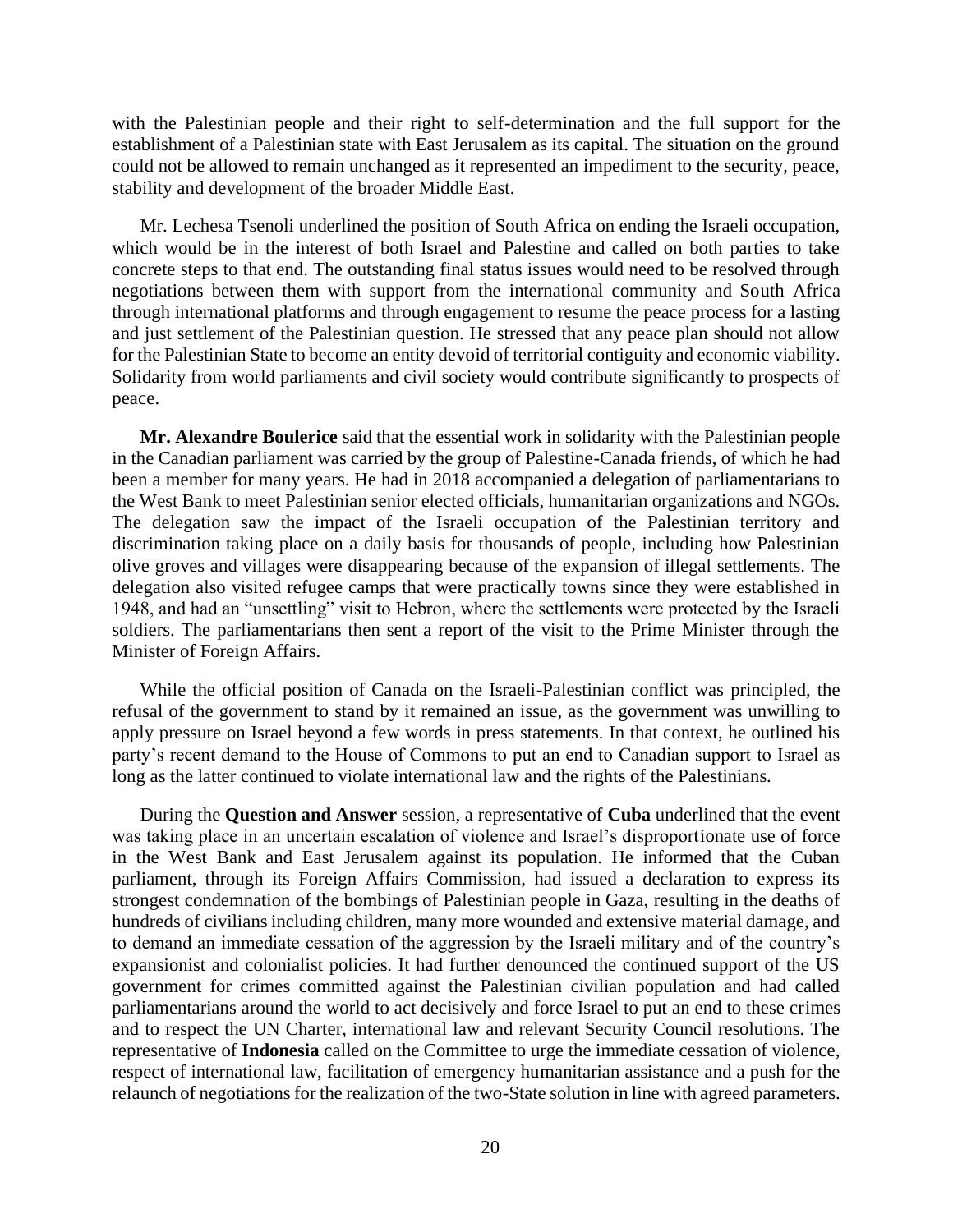He called on parliamentarians to work hand in hand with their governments on the question of Palestine and continue to raise awareness and put the necessary pressure on the relevant parties to reach a just settlement.

In the ensuing discussion, Mr. Boulerice expressed that he was ashamed to see his Government being so cautious with regards to condemning Israeli violations, given that historically Canada had shown leadership when it came to the situation in South Africa. The tragedy that was unfolding right now in Gaza before everyone's eyes should incite the international community to demand accountability. Mr. Julien-Laferrière said that the history of Israel's creation and the right of existence of the State of Israel made it difficult to impose sanctions against it, despite its breach of international laws. Ms. Elliot said that while the situation in Israel and the OPT was not identical to what had happened in South Africa, in the former areas there were rampant inequalities between children born within a half mile of each other, depending on whether they are Israeli or Palestinian, and governments around the world needed to take actions the way they did for South Africa.

Ambassador Cheikh Niang closed the event.

# **XIV. CHAIR OF THE PALESTINIAN RIGHTS COMMITTEE INTERVENES AT SESSION OF UN GENERAL ASSEMBLY TO ADDRESS DEVELOPMENTS IN OPT INCLUDING EAST JERUSALEM**

*On 20 May, Ambassador Cheikh Niang, Chair of the Palestinian Rights Committee delivered the following [remarks.](https://www.un.org/unispal/document/statement-by-chair-of-the-palestinian-rights-committee-at-the-ga-joint-debate-on-the-question-of-palestine-and-the-situation-in-the-middle-east/) António Guterres, United Nations Secretary-General also made the following remarks [\(SG/SM/20732\)](https://www.un.org/unispal/document/secretary-generals-remarks-to-the-general-assembly-meeting-on-the-situation-in-the-middle-east-and-palestine-as-delivered/) at the General Assembly meeting convened at the request of Niger and Algeria, in their capacities as chairs of the Organisation of Islamic Cooperation (OIC) and the Arab Group, respectively, under agenda item "Question of Palestine". The full press release of the meeting can be found [here.](https://www.un.org/unispal/document/general-assembly-situation-in-the-middle-east-press-release-ga-12325/)* 

Allow me, at the outset, to express, on behalf of the Committee on the Exercise of the Inalienable Rights of the Palestinian People, our appreciation to you, Mr. President, as well as to the Chairs of the OIC and the Arab Group and the Non-Aligned Movement, for mobilizing to convene an urgent plenary meeting on the question of Palestine in light of the quickly deteriorating situation in Palestine and in Israel.

The past week has seen the most severe and deadly escalation of violence since 2014, already claiming many innocent civilian lives, wounding thousands, and traumatizing millions. We have all been witness to the daily worsening of the already dire and volatile situation in the Occupied Palestinian Territory. This has been caused by the rise in tensions due to the ongoing threats of forced displacement and dispossession of Palestinians in East Jerusalem and the rest of the West Bank, the violent raids by Israeli forces on the Al-Aqsa Mosque compound in East Jerusalem, in which hundreds of Palestinian worshippers were injured, and also the violent clashes between Israeli forces and extremists settlers with Palestinians.

This was followed by an outbreak of fighting with the launching of rockets by Palestinian armed groups from Gaza towards Israel, and the disproportionate massive bombing by Israel's armed forces against Gaza, a deadly cycle of violence that we have witnessed too many times.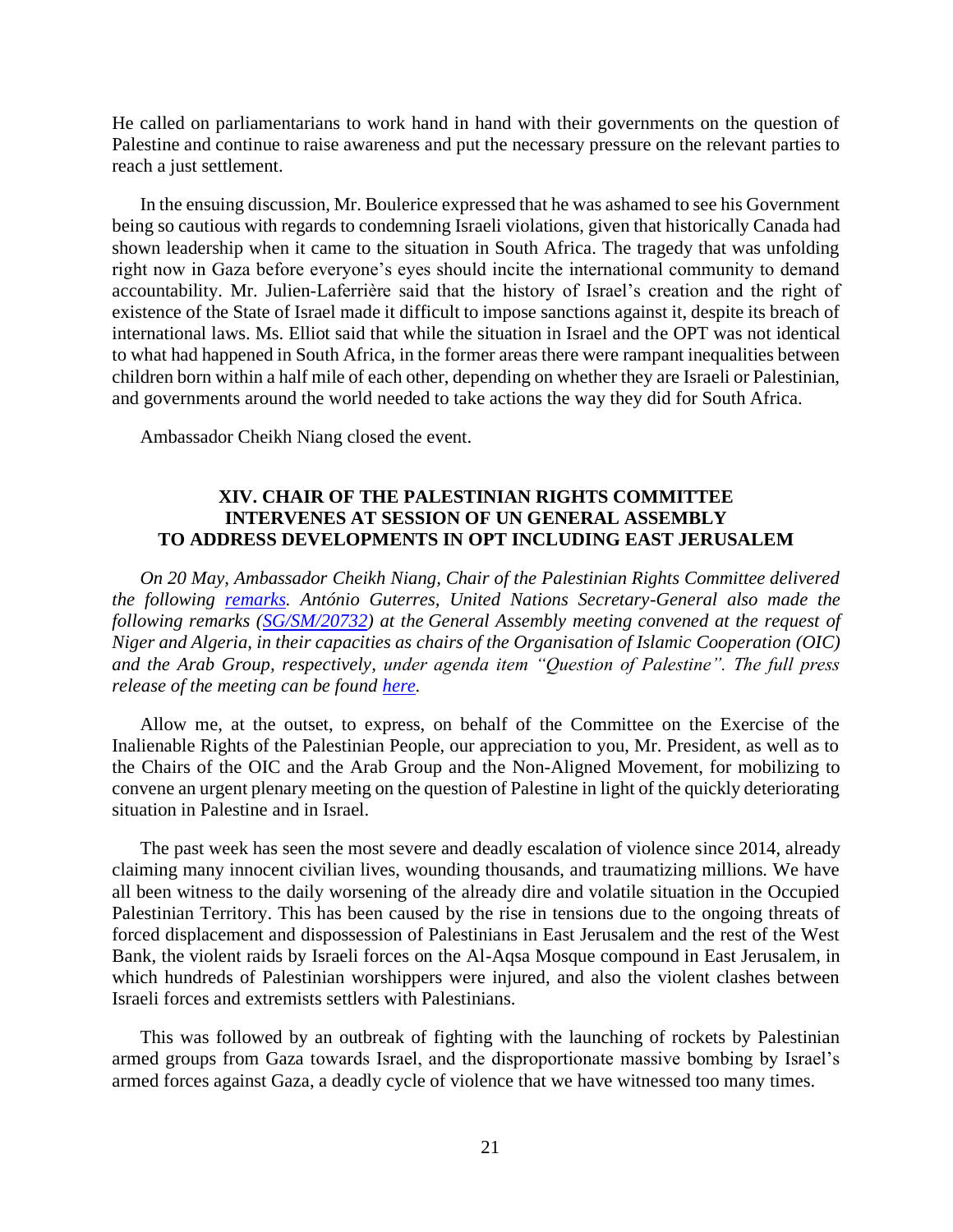Today, we welcome the news of a ceasefire. At the same time, the recent escalation has caused great number of casualties, suffering and destruction. Based on current information, the fighting has tragically claimed the lives of many civilians, including women, children, and infants – with at least 245 Palestinians in Gaza, including at least 68 children and 37 women, killed by Israel airstrikes on civilian areas, with entire families being killed in some attacks, along with 12 persons killed in Israel, including two children, 1 Indian and 2 Thai nationals, by Palestinian militants' rockets.

Israeli forces have used excessive and lethal force against Palestinian civilians in the occupied West Bank, including East Jerusalem, where, since 7 May, 25 Palestinians have been killed, including children, and communal violence in Israel also continue to increase, with hateful, racist attacks being perpetrated daily and excessive force being used by Israeli police against Palestinian citizens, at least 800 of whom have been detained.

The Committee concurs with the Special Coordinator for the Middle East Peace Process, Tor Wennesland, that the toll of this deadly confrontation has been too high and the consequences for Palestinians and Israelis, as well for the region could be dangerous. The humanitarian situation in Gaza is becoming more dire by the day, aggravated by the 14-year blockade, intra-Palestinian divisions, recurring hostilities, and the Covid-19 pandemic. The hostilities have displaced over 58,000 Palestinians, who are by and large refugees from previous conflicts. Many of the newly displaced are seeking refuge in UNRWA schools across Gaza, having limited access to water and no access to health care or food or other basic human necessities. The damage to infrastructure is daunting, and the international community's capacity to support yet another Gaza rebuilding effort is limited by the current economic climate.

The Committee reiterated the Secretary-General's appeal for an immediately halt in hostilities and welcomes the ceasefire agreed by Israel and Palestine. The Committee hopes that the ceasefire will allow for delivery of much needed medical and humanitarian aid to the affected people in Gaza. We urge support for UNRWA and the other UN agencies valiantly providing assistance to the Palestinian people, including in this time of emergency.

In terms of accountability, the Committee reminds that indiscriminate, deliberate attacks on civilians and civilian areas constitute war crimes.

The parties who fail to respect international humanitarian law – including the fundamental principles of distinction, proportionality, and precaution – must be held accountable. The Committee commends Egypt's efforts with the parties to agree to a ceasefire. However, this is just a first step to stop the suffering on both sides. Concrete and immediate action must be taken to revive the stalled peace process to achieve the just solution that has eluded us for so long.

The Committee calls on Israel, the occupying Power, and the international community to ensure that the rights of the Palestinian people are respected and upheld, including the inalienable rights to security and to live in freedom and dignity in an independent and sovereign State. To this end, the Committee calls for Member States who have not yet done so, to urgently consider recognition of the State of Palestine as one way to advance towards the just and fair two-State solution of this long-standing conflict.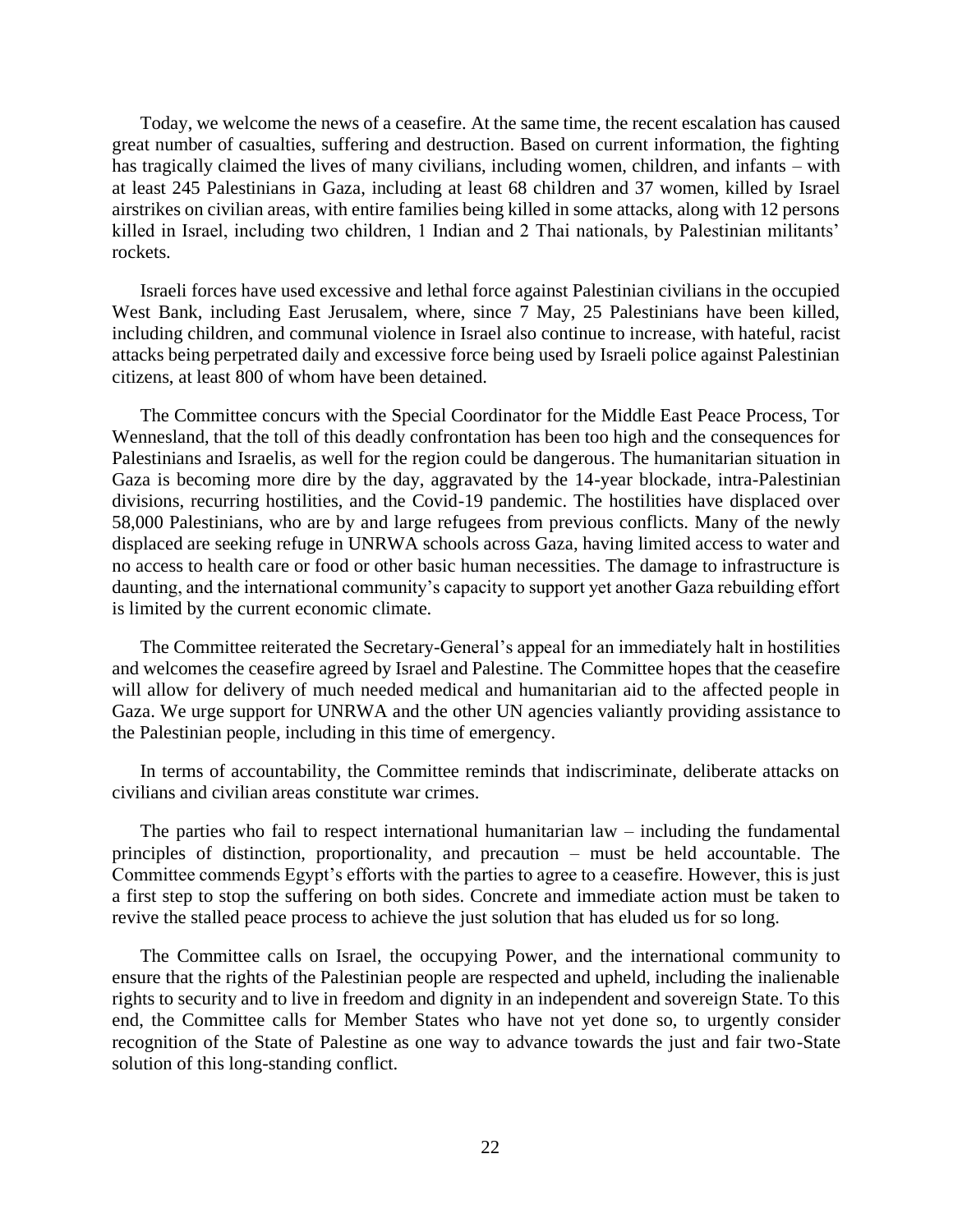There is also an urgent need to act decisively to address the underlying root causes of the conflict: the prolonged Israeli occupation and the denial of the inalienable rights of the Palestinian people.

The cycles of Israeli-Palestinian violence can only stop with a just political resolution of the conflict addressing all final status issues including Jerusalem and the plight of the Palestine refugees, with an end to the occupation, and the realization of a two-State solution on the basis of the pre-1967 lines, in accordance with UN resolutions, international law, and mutual agreements.

The Committee will continue to advocate for the rights of the Palestinian people, engage representatives of both sides of the divide, Palestinians and Israelis alike, and strengthen efforts to return and advance the realization of a just, lasting and comprehensive solution to this tragedy that has gone on for far too long.

I thank you.

# **XV. UN SECRETARY-GENERAL'S REMARKS FOLLOWING CEASEFIRE ANNOUNCEMENT BETWEEN GAZA AND ISRAEL**

*On 20 May, António Guterres, United Nations Secretary-General made the following [remarks](https://www.un.org/unispal/document/secretary-generals-press-stakeout-following-ceasefire-announcement-between-gaza-and-israel/) at a press stakeout.*

I welcome the ceasefire between Gaza and Israel, after 11 days of deadly hostilities. I extend my deepest condolences to the victims of the violence and their loved ones.

I commend Egypt and Qatar for the efforts carried out, in close coordination with the UN, to help restore calm to Gaza and Israel. I call on all sides to observe the ceasefire.

I appeal to the international community to work with the United Nations on developing an integrated, robust package of support for a swift, sustainable reconstruction and recovery that supports the Palestinian people and strengthens their institutions. I stress that Israeli and Palestinian leaders have a responsibility beyond the restoration of calm to start a serious dialogue to address the root causes of the conflict. Gaza is an integral part of the future Palestinian state and no effort should be spared to bring about real national reconciliation that ends the division. I underscore the United Nations' deep commitment to working with Israelis and Palestinians, and with our international and regional partners, including through the Middle East Quartet, to return to the path of meaningful negotiations to end the occupation and allow for the realization of a two-State solution on the basis of the 1967 lines, UN resolutions, international law and mutual agreements.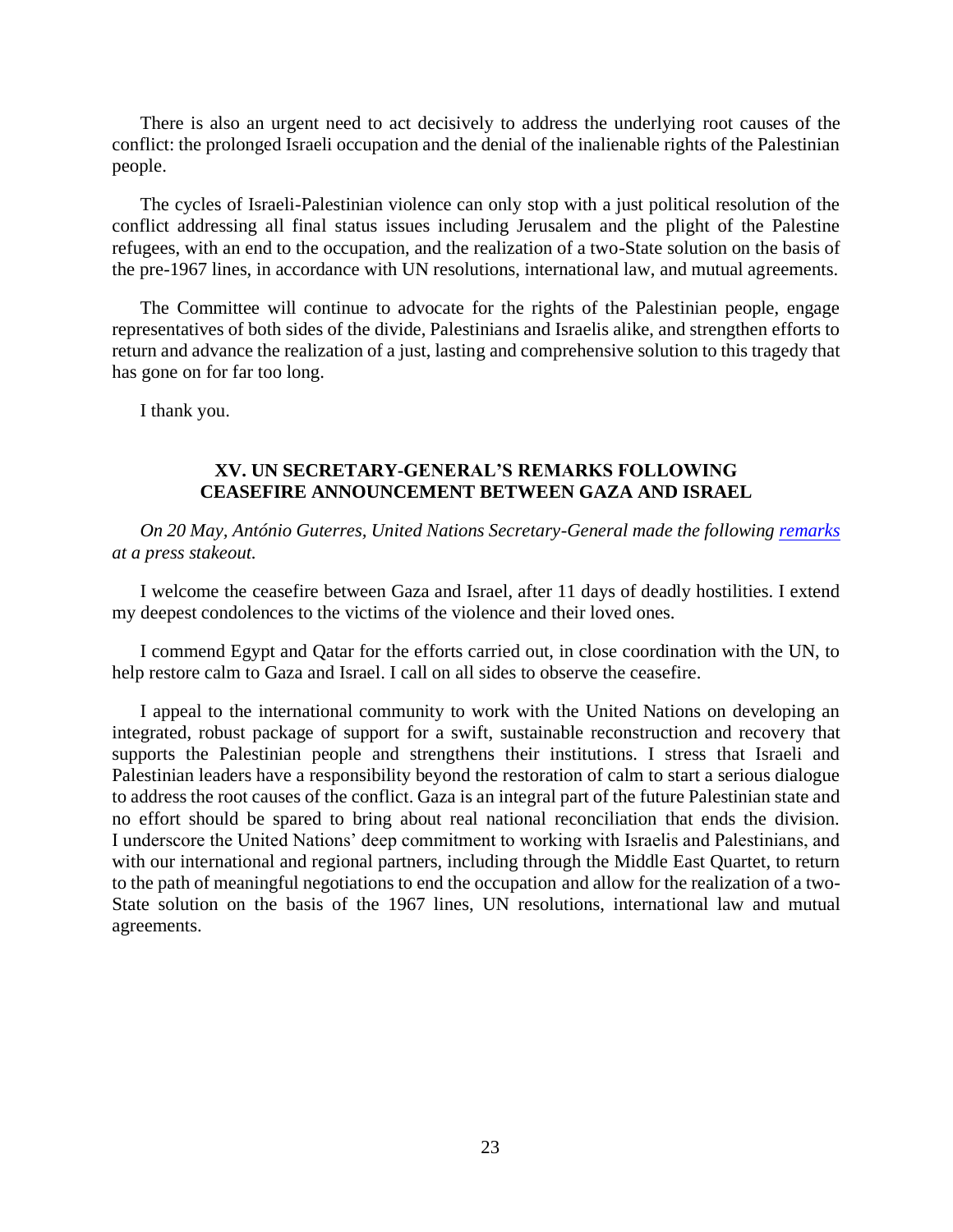#### **XVI. UN SPECIAL RAPPORTEURS WELCOME CEASEFIRE, CALL FOR ICC PROBE**

*On 21 May, Balakrishnan Rajagopal, Special Rapporteur on adequate housing as a component of the right to an adequate standard of living, and on the right to non-discrimination in this context; Michael Lynk, Special Rapporteur on the situation of human rights in the Palestinian Territory occupied since 1967; Pedro Arrojo Agudo, Special Rapporteur on the human rights to safe drinking water and sanitation; Koumbou Boly Barry, Special Rapporteur on the right to education; Michael Fakhri, Special Rapporteur on the right to food; Cecilia Jimenez-Damary, Special Rapporteur on the Human Rights of Internally Displaced Persons; Irene Khan, Special Rapporteur on the promotion and protection of the right to freedom of opinion and expression; Fionnuala Ní Aoláin, Special Rapporteur on the promotion and protection of human rights while countering terrorism; and Morris Tidball-Binz, Special Rapporteur on extrajudicial, summary or arbitrary executions, issued the following [press release.](https://www.un.org/unispal/document/special-rapporteurs-welcome-ceasefire-call-for-icc-probe-press-release/)*

UN human rights experts today called on all parties to the conflict in Gaza and Israel to respect a ceasefire, and for an investigation by the International Criminal Court into the attacks on civilian populations and other gross violations of human rights.

The experts pointed to the forced evictions of Palestinian families living in Sheikh Jarrah and Silwan in Occupied East Jerusalem as the spark that set off a full-blown war. At least 222 people, including 63 children, were killed in Gaza and 12 people died in Israel as a result of the fighting. More than 450 buildings in the Gaza Strip were completely destroyed or damaged by missiles. Among them were six hospitals, nine healthcare centres and a water desalination plant, supplying around 250,000 Palestinians with clean drinking water, as well as a tower housing media offices such as Al Jazeera and Associated Press.

"Owing to the vast asymmetry of power, the victims of this conflict are disproportionately Palestinians in Gaza, of whom over 74,000 have been forcibly displaced and made homeless, mostly women and children," the experts said.

"The conflict has led to a new wave of unprecedented mass destruction of civilian homes and infrastructure, including electrical grids in Gaza, and indiscriminate or deliberate missile attacks on civilians and residential areas in Israel and Gaza, that violate not only international human rights standards, but amount as well to crimes under international law for which there is individual and State responsibility.

"The indiscriminate or deliberate bombardment of civilians and towers housing civilians, media organizations and refugee camps in Gaza and Israel are war crimes that are, prima facie, not justified by the requirements of proportionality and necessity under international law. All parties who engage in such attacks must bear individual and State responsibility as appropriate.

"We urge Israel and the authorities in Gaza to restore electrical, fuel, water and food supply to Gaza, and to ensure that humanitarian aid assistance can enter into the Gaza Strip. There is an immediate need to offer emergency housing and restore homes that have been destroyed or rendered unusable.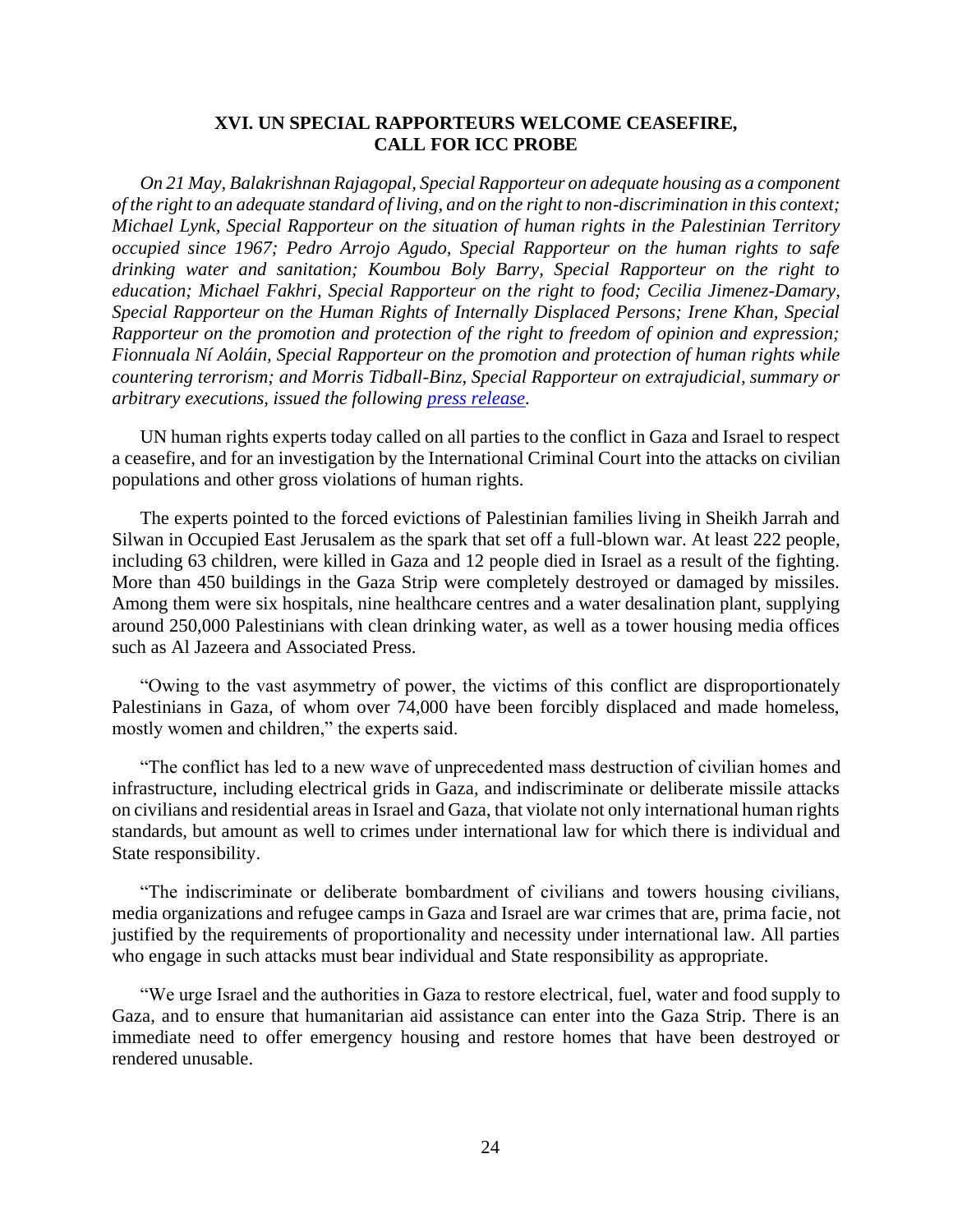"We call on all States, especially those who support Israel or the Palestinian authorities materially, to cease the export of all military weapons that fuel this conflict and condition all other assistance on compliance with human rights and humanitarian law.

"We urge all sides to commit to a credible process of negotiation that will aim for a durable peace in the framework of international law and human rights, end the occupation of Palestinian territories, forced evictions and housing demolitions, arbitrary displacement and unlawful transfer of population, and the construction of illegal settlements in the occupied territories.

"We also call on them to address discrimination and segregation experienced by residents in the occupied territories as well as by many Palestinian citizens within Israel, including in education, housing, the freedom of movement and choice of place of residence and other domains."

The experts urged the ICC to investigate acts by all parties which violate the Rome Statute, especially war crimes, including targeting of civilians, the massive and indiscriminate violations of the right to adequate housing, and to investigate acts and policies that have taken place during the conflict, or have contributed to it, that may amount to the crime of apartheid and crimes against humanity.

"We also urge Israel, the State of Palestine and other States to investigate and prosecute these crimes according to their national law or based on the principle of universal jurisdiction, to begin the process of ending impunity," the experts concluded.

#### **XVII. UN RELEASES US\$22.5 MILLION FOR RISING HUMANITARIAN NEEDS IN GAZA**

*On 21 May, the United Nations Office for the Coordination of Humanitarian Affairs issued the following [press release.](https://www.un.org/unispal/document/un-releases-us-22-5-million-for-rising-humanitarian-needs-in-gaza-press-release/)*

Emergency Relief Coordinator Mark Lowcock today announced the release of US\$22.5 million towards the response to rising humanitarian needs in Gaza. The amount includes a US\$4.5 million allocation from the Central Emergency Response Fund (CERF) and up to US\$18 million from the Occupied Palestinian Territory Humanitarian Fund.

As of 21 May, the escalation of hostilities in Gaza has claimed the lives of at least 242 Palestinians, including 66 children and 38 women, and injured over 1,900 people. In Israel there were at least 12 fatalities, including two children, and hundreds of injuries.

The violence has displaced over 77,000 Palestinians who were seeking protection in 58 UNRWA schools, including in 23 designated emergency shelters. Following today's ceasefire announcement, most of the displaced have returned home. However, about 1,000 people whose homes were destroyed or severely damaged still remain. There is concern about the transmission of COVID-19 between vulnerable people who huddled in crowded shelters and the health-care system's inability to cope.

The hostilities have also caused serious damage to vital civilian infrastructure in Gaza, affecting water, sanitation and hygiene services for hundreds of thousands of people. Electrical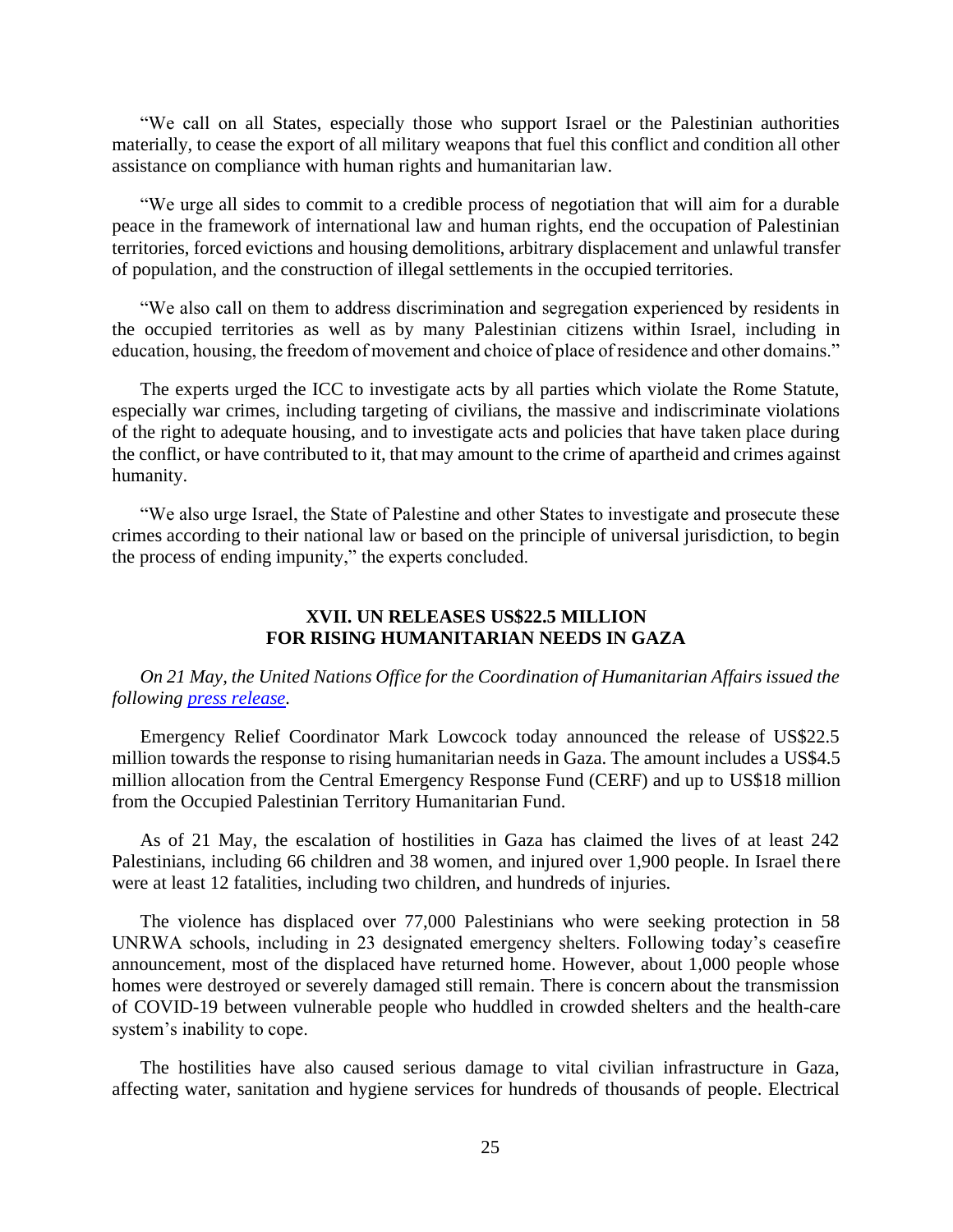power shortages and the damage to the Gaza Ministry of Health Central Laboratory, which processes COVID-19 tests, hinder healthcare provision at dozens of centres throughout Gaza.

Hundreds of buildings and homes have been destroyed, damaged or rendered uninhabitable. The ceasefire in place since today is permitting repair teams to begin assessing the damage more accurately.

The funds released today will help provide affected people with essential services and humanitarian assistance and dispose of explosive ordnance.

The UN's Under-Secretary-General for Humanitarian Affairs and Emergency Relief Coordinator, Mark Lowcock, said: "Hostilities have exacerbated the needs of 2 million people in Gaza who have been debilitated by 13 years of forced isolation and the COVID-19 pandemic.

"I welcome the ceasefire and I reiterate my call on all parties to the hostilities to allow for emergency humanitarian relief distribution, and for civilians to purchase food and water, seek medical care and attend to other emergency needs."

CERF is one of the fastest and most effective ways to help people affected by crises. Since its creation, it has assisted hundreds of millions of people with over \$7 billion across more than 100 countries and territories.

Since its inception in 2013, the Occupied Palestinian Territory Humanitarian Fund has allocated \$132 million to humanitarian partners, including \$58.3 million to international NGOs and \$46 million to local and national partners on the front line of emergencies.

This would not have been possible without generous and consistent donor support.

#### **XVIII. SECURITY COUNCIL WELCOMES GAZA CEASEFIRE**

*The United Nations Security Council issued the following press statement [\(SC/14527\)](https://www.un.org/unispal/document/security-council-press-statement-on-gaza-ceasefire-sc-14527/) on 22 May.*

The following Security Council press statement was issued today by Council President Zhang Jun (China):

The members of the Security Council welcomed the announcement of a ceasefire beginning 21 May and recognized the important role Egypt, other regional countries, the United Nations, the Middle East Quartet and other international partners played in this regard. The Security Council called for the full adherence to the ceasefire.

The members of the Security Council mourned the loss of civilian lives resulting from the violence.

The members of the Security Council stressed the immediate need for humanitarian assistance to the Palestinian civilian population, particularly in Gaza, and supported the Secretary-General's call for the international community to work with the United Nations on developing an integrated, robust package of support for a swift, sustainable reconstruction and recovery.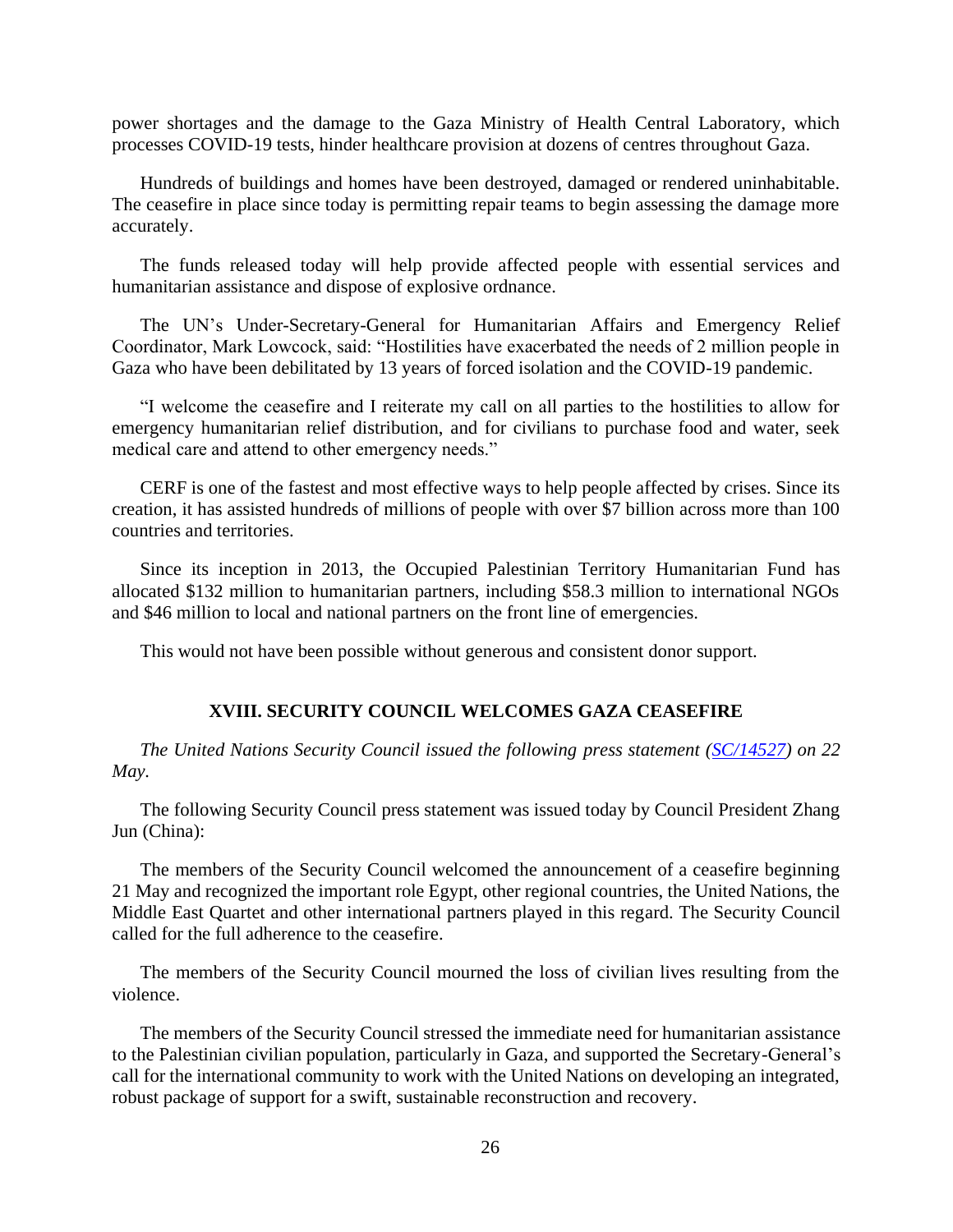The members of the Security Council stressed the urgency of the restoration of calm in full and reiterated the importance of achieving a comprehensive peace based on the vision of a region where two democratic States, Israel and Palestine, live side by side in peace with secure and recognized borders.

## **XIX. UN CHILD RIGHTS COMMITTEE URGES ISRAEL, PALESTINE AND INTERNATIONAL COMMUNITY TO BRING IMMEDIATE SUPPORT TO CHILDREN AND START BUILDING PEACE**

#### *On 26 May, the Committee on the Rights of the Child issued the following [press release.](https://www.un.org/unispal/document/un-child-rights-committee-urges-israel-and-palestine-and-international-community-to-bring-immediate-support-to-children-and-start-building-peace-press-release/)*

The Committee on the Rights of the Child joins the declaration of the Secretary General of the United Nations that "*Israeli & Palestinian leaders have a responsibility beyond the restoration of calm to start a serious dialogue to address the root causes of the conflict*."

Beyond the unacceptable and tragic loss of more than 60 children's lives, the recent hostilities have had long-lasting material and mentally traumatic consequences on many children and their families. More than 600 children have been injured. The Committee considers that the first priority, beyond the consolidation of the ceasefire, is to provide children with protection, mental health support and meet their basic and urgent needs.

In the longer term, the Committee strongly urges Israel and Palestine, and the entire international community, to work with determination to seek a negotiated, balanced and sustainable peace. Both Israel and Palestine are States parties to the Convention on the Rights of the Child and have an obligation to uphold their commitments to the human rights of children. As such, Ms. Mikiko Otani, Chair of the Committee on the Rights of the Child emphasizes that "they must respect rules of international humanitarian law applicable to children in armed conflict and take all feasible measures to ensure protection and care of children who are affected by an armed conflict."

#### **XX. UN SPECIAL COORDINATOR BRIEFS THE SECURITY COUNCIL ON RECENT ESCALATION**

*Tor Wennesland, Special Coordinator for the Middle East Peace Process, made the following [remarks](https://www.un.org/unispal/document/special-coordinator-wenneslands-briefing-to-the-security-council-on-the-situation-in-the-middle-east-5/) at the Security Council meeting of 27 May.*

As I brief you today, a cessation of hostilities is holding between Palestinian militants in Gaza and Israel following eleven days of the most intense hostilities we have witnessed in years. I welcome this agreement as it brings a halt to the violent escalation and allows us to address the most urgent humanitarian needs of the people in Gaza.

At the outset, I wish to thank this Council for the support expressed to the UN efforts to deescalate the situation, address urgent needs and respond to the aftermath. I also wish to commend the crucial role of Egypt and the United States, and the work of Qatar, who all in close contact with the United Nations were instrumental in bringing this latest round of violence to an end.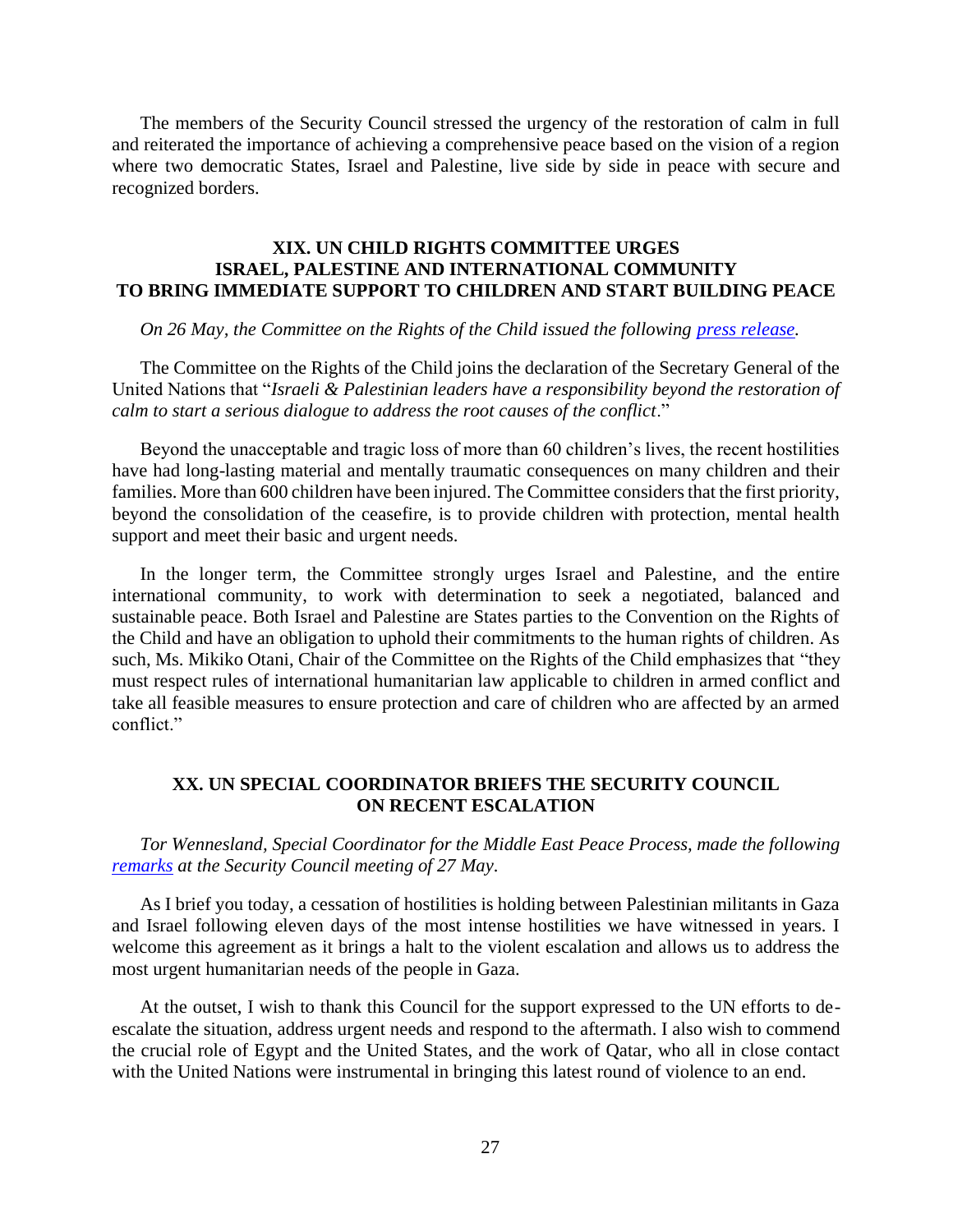The United Nations is coordinating the delivery of urgent humanitarian assistance to the people of Gaza and I highlight the 95 million USD humanitarian flash appeal launched today. At the same time, we remain focused on the important political steps that are needed to solidify the cessation of hostilities that began 21 May.

These recent events have made clear once again the costs of perpetual conflict and lost hope. The challenges in Gaza – like this conflict as a whole - require political solutions. As we look ahead, our approach cannot be business as usual and we cannot afford to repeat the mistakes of the past.

Given their magnitude, I will focus today's briefing on the recent escalation and its consequences. Broader developments on the ground will be covered in the upcoming Report of the Secretary-General on UNSCR 2334.

The escalation that engulfed Gaza, the occupied West Bank, including East Jerusalem, and cities across Israel, led to terrible suffering and destruction and took the lives of too many civilians. I share my condolences with all who have lost loved ones or been affected by the fighting.

The hostilities spread amidst a spike in tensions in occupied East Jerusalem. Longstanding protests intensified over the potential eviction by Israeli authorities of several Palestinian families in the Sheikh Jarrah neighborhood. In parallel, tensions escalated sharply between Palestinians and Israeli security forces (ISF), and civilians, in and around the Old City, including at the Holy Sites, during the month of Ramadan, leading to clashes and hundreds of arrests and injuries.

The violence was accompanied, and amplified, by inflammatory statements and incitement, including violent threats issued by senior Hamas leaders, racist chants by Israeli extremists marching near the Old City and provocative visits to Sheikh Jarrah by far-right Israeli Members of Knesset and their supporters.

On 10 May, amid heavy presence of Israeli security forces ahead of the Israeli organized Jerusalem Day march, thousands of Palestinians clashed with police in and around Jerusalem's Old City. ISF reportedly shot and injured over 650 Palestinians with rubber-coated metal bullets and other crowd-control means. Thirty-two ISF personnel were injured.

Although Israeli authorities took steps to reduce tensions – including re-routing the march, postponing a Supreme Court hearing on the Sheikh Jarrah evictions and barring Jewish visits to the Holy Sites – the violence and heavy security presence continued. That very same day, Hamas fired seven rockets towards Jerusalem, causing some property damage and setting off the escalation of hostilities.

From 10 to 21 May, during ensuing hostilities between Israel and armed groups in Gaza, 253 Palestinians, including at least 66 children, 38 women and three persons with disabilities, were killed during Israeli airstrikes and shelling. At least 126 of these were civilians. One journalist was also killed. In some cases, entire families, including women, children and infants, were killed in their homes.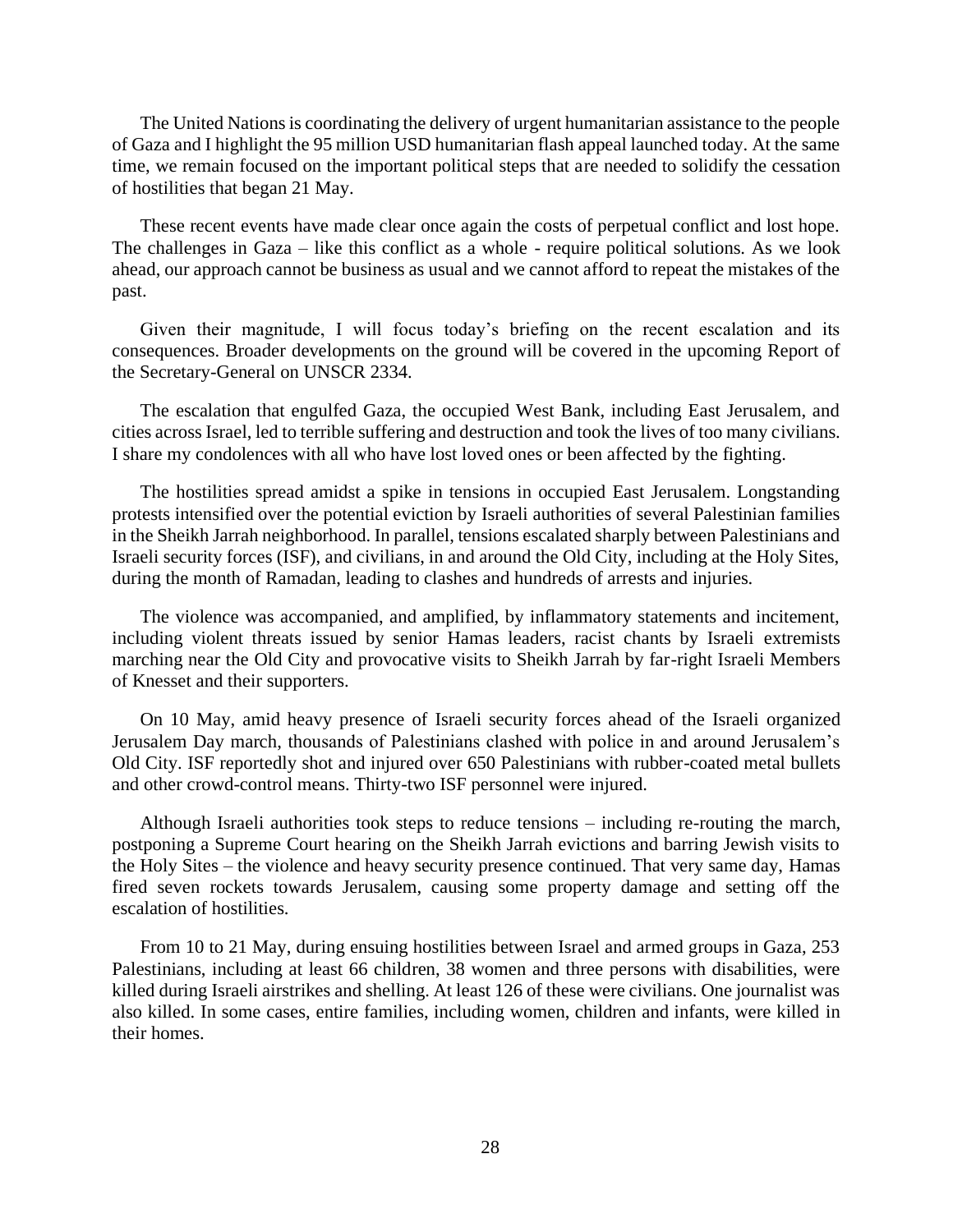Over the same period, nine Israelis, including two children and five women, and three foreign nationals were killed by indiscriminate rockets and mortars launched by Hamas and other militants in Gaza, and one soldier was killed by an anti-tank missile fired near the Gaza perimeter fence.

Hamas and other militants fired more than 4000 rockets from Gaza at an unprecedented intensity and scope with a significant number intercepted by Iron Dome and others landing short inside Gaza. In Israel, direct hits were reported in multiple locations, causing damage to residential and commercial property, as well as a school and energy infrastructure, including power lines supplying Gaza. Hundreds of Israelis were injured in these attacks.

In Gaza, the IDF conducted over 1500 airstrikes against what it said were militant targets belonging to Hamas and Palestinian Islamic Jihad. Nevertheless, there was significant damage to homes and civilian infrastructure. During the hostilities, the UN and partners reported that at least, 57 schools, nine hospitals and 19 primary healthcare centers sustained complete or partial damage. Initial reporting during the hostilities indicate that at least 258 buildings, including four high-rise towers – one hosting international media outlets – were damaged or destroyed. This translates to nearly 2000 housing and commercial units. The UN and partners are currently undertaking a rapid damage and needs assessment to understand the full scale of destruction and needs on the ground.

According to the Gaza Ministry of Health, 1,948 Palestinians were injured in these strikes and over 112,000 people were displaced, with some 77,000 sheltering in nearly 60 UNRWA schools, where they had limited access to water and nearly no access to health care or food. The vast majority have returned home, but approximately 9,000 people remain displaced, with their homes destroyed or uninhabitable.

The violence we have witnessed, and its tragic consequences are unacceptable. Civilians should never be the target of violence. Children, in particular, must never be put in harm's way. Journalists must be able to carry out their work without fear of attack and harassment.

Throughout the hostilities, the United Nations worked tirelessly with all sides to restore calm, including calls from the Secretary-General upon Israel and Palestinian armed groups to take immediate and decisive steps to de-escalate the situation and prevent any further loss of life. This Council convened four times to discuss ways to end the hostilities, and the General Assembly held a special debate on the crisis. The sustained attention of the international community provided crucial momentum to ceasefire efforts at decisive moments in time.

On 20 May, Israel and Hamas announced that they had agreed to a cessation of hostilities, which went into effect in the early morning hours on the 21st May. It has since held, with no further rockets or airstrikes reported.

The humanitarian impact of the fighting on Gaza has been devastating, compounding an already dire situation. Humanitarian access was limited to only five trucks of fuel for UNRWA installations, which entered via Kerem Shalom on 18 May. Due to rockets fired from Gaza, the majority of planned humanitarian supplies on that day were not able to cross.

Following the cessation of hostilities, on 21 May, 40 truckloads of humanitarian supplies were permitted entry. On 25 May, Israel announced the opening of the crossings for certain humanitarian goods and personnel, including a shipment of over 46,000 COVAX vaccines. It is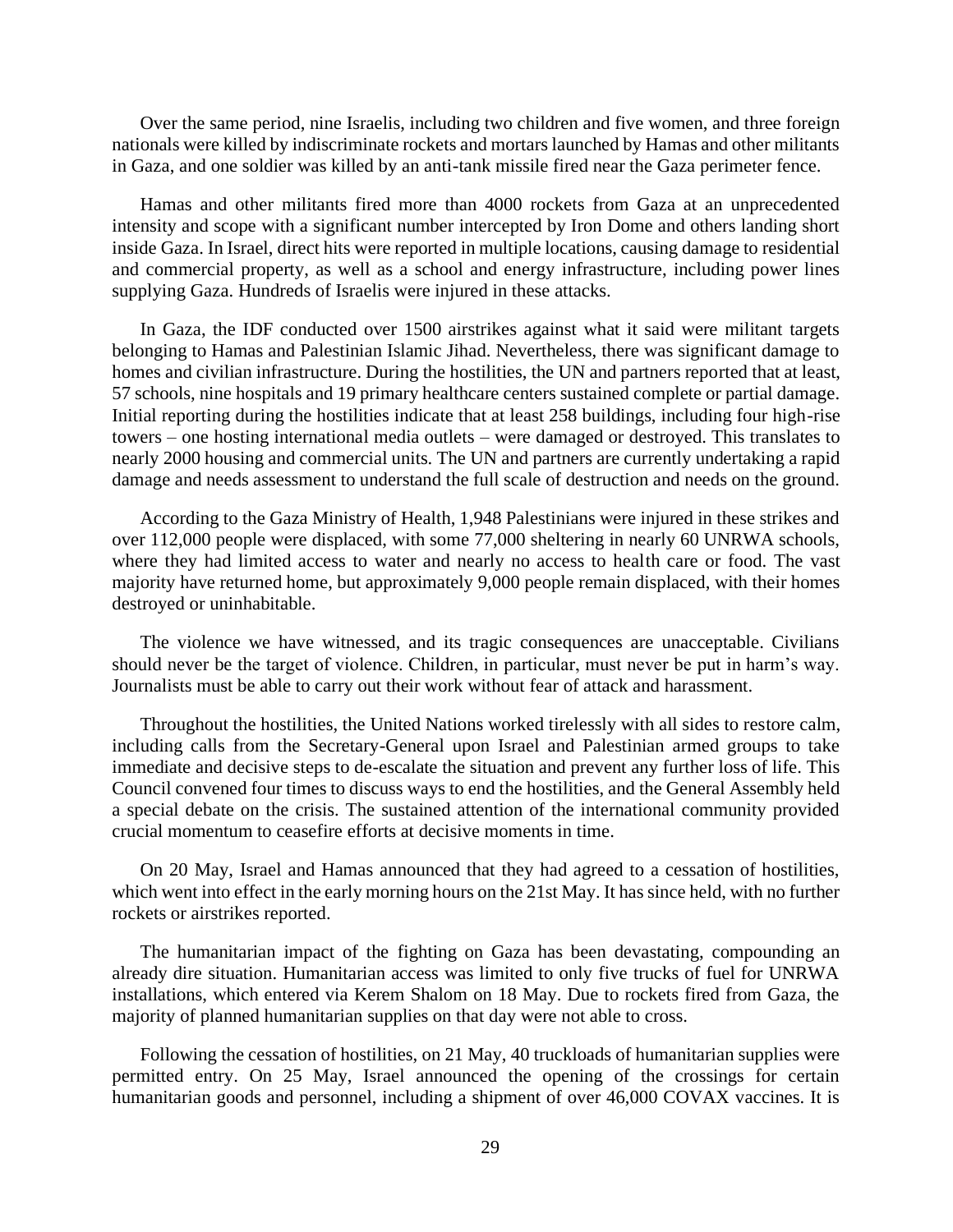critical that a predictable schedule for the entry of all humanitarian materials and personnel is put in place at both crossings. In addition, Israel reinstated the fishing zone off the coast of Gaza on 25 May to six nautical miles, which had been fully closed during the hostilities.

Repair to some damaged sewage and water infrastructure has commenced. The entry of fuel purchased through the UN for the Gaza Power Plant has been barred by Israel since 10 May. Gaza authorities reported that fuel purchased from Egypt has been used to ensure that it continues to function, albeit at reduced capacity resulting in an average of 5 hours of electricity per day. The Gaza Power Plant is the only source of large-scale electricity supply within Gaza critical to ensuring that hospitals, health clinics, water and sanitation facilities can operate.

The health system, already overwhelmed by chronic drug shortages, inadequate equipment and the COVID-19 pandemic, will likely be unable to meet the needs of those injured during the violence.

Propelled by events in Gaza and East Jerusalem, there has also been a sharp rise in the number of clashes between ISF and Palestinians, settler-related violence, and Palestinian attacks against Israelis in the occupied West Bank as well as an apparent increase in the use of live ammunition by ISF against Palestinians participating in demonstrations.

I reiterate that all perpetrators of violence must be held accountable. Israeli forces must exercise maximum restraint and use lethal force only when strictly unavoidable in order to protect life.

Potential evictions in occupied East Jerusalem also continue to be a major concern. On 9 May, the Supreme Court temporarily postponed the eviction of several families from Sheikh Jarrah until a hearing is held on their appeal. Nevertheless, they and many others in Sheikh Jarrah and Silwan face the risk of displacement with eviction cases commenced by settler organizations currently pending before Israeli courts.

I reiterate that all settlement activity is illegal under international law; and I urge Israel to cease demolitions and seizures of Palestinian property, in line with its obligations under international humanitarian law, and to allow Palestinians in Area C and East Jerusalem to develop their communities.

The violence in Gaza has reverberated in the immediate region, particularly in Lebanon. Since my last briefing on 16 May, UNIFIL detected several rockets fired from southern Lebanon towards Israel on 17 and 19 May, one of which impacted east of Haifa. The IDF fired artillery rounds in response, impacting north of the Blue Line. No injuries or damage were reported. In addition, a number of demonstrations have been organized throughout Lebanon to express solidarity with Palestinians. On 23 May, over 900 protestors gathered in demonstrations in southern Lebanon, including close to the Blue Line. In the Shab'a area, several individuals crossed briefly south of the Blue Line and placed flags on the Israeli technical fence. Throughout, UNIFIL and UNSCOL have engaged the parties to defuse tensions. As a preventive measure, UNIFIL, in coordination with the Lebanese Armed Forces, has maintained a strong presence along the Blue Line and remained in close contact with both parties.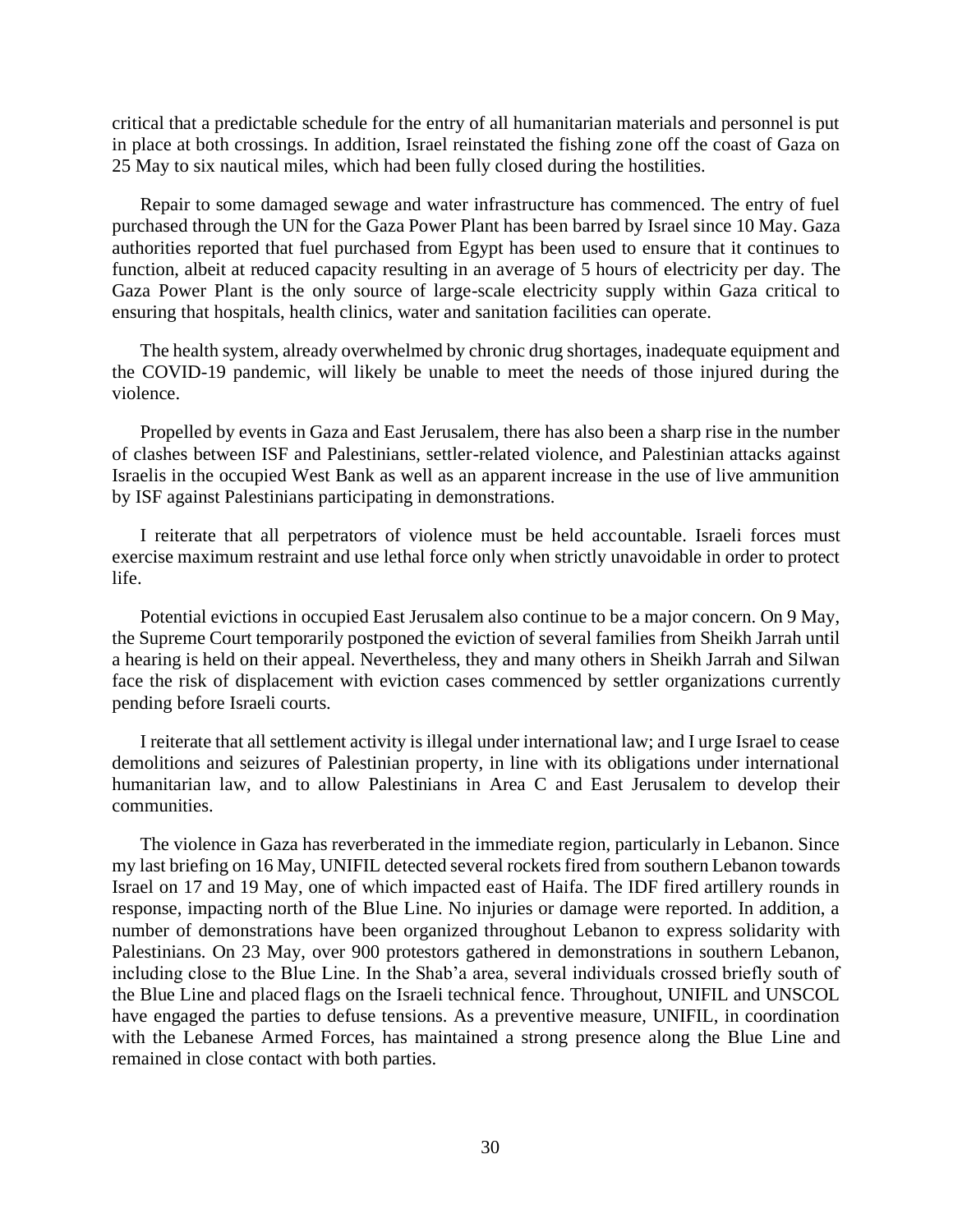This is not the first time we are witnessing the end of a war in Gaza. Each time, those who lose the most are the civilians. The loss and trauma extend far beyond the period of hostilities. Ending the violence and taking steps to urgently address the humanitarian consequences are crucial, but we cannot stop there. This reality – and avoiding its repetition - should be the point of departure for all of us as we look toward sustainable, long-term solutions to this conflict.

I reiterate the Secretary-General's appeal to the international community to work with the United Nations on developing an integrated, robust package of support for a swift recovery and sustainable reconstruction that supports the Palestinian people and strengthens their institutions. I am committed to ensuring that the United Nations plays its part.

We must avoid the pull of short-term fixes and focus on how we can work toward resolving the deadlock in Gaza and the Palestinian divide – situations that have been left unresolved for over 14 years and require real political solutions.

Palestinian national unity and the return of a legitimate Palestinian Government to Gaza is needed to move forward sustainably. At the same time, we must create a political horizon that allows the parties to return to the path of meaningful negotiations. I remain in close contact with my fellow Envoys in the Middle East Quartet, with key Arab and international partners, as well as with Israeli and Palestinian leadership to this end.

At the end, it is the lack of the proverbial "light at the end of the tunnel" – of a political horizon – after decades of conflict, that kills hope and provides space for those not interested in sustainable peace.

Only through negotiations that end the occupation and create a viable two-State solution, on the basis of UN resolutions, international law and mutual agreements, with Jerusalem as the capital of both States, can we hope to bring a definitive end to these senseless and costly cycles of violence.

# **XXI. UN HUMAN RIGHTS COUNCIL ESTABLISHES INTERNATIONAL COMMISSION OF INQUIRY**

*On 27 May, the UN Human Rights Council at its thirtieth special session adopted the following draft resolution [\(A/HRC/RES/S-30/1\)](https://www.un.org/unispal/document/ensuring-respect-for-international-human-rights-law-and-international-humanitarian-law-in-opt-and-israel-human-rights-council-30th-special-session-resolution-a-hrc-res-s-30-1/) by a vote of 24 in favour, 9 against and 14 abstentions.*

#### **S-30/1.Ensuring respect for international human rights law and international humanitarian law in the Occupied Palestinian Territory, including East Jerusalem, and in Israel**

*The Human Rights Council*,

*Guided* by the purposes and principles of the Charter of the United Nations and the Universal Declaration of Human Rights,

*Reaffirming* that all States have an obligation to promote and protect human rights and fundamental freedoms, as affirmed in the Charter and in the Universal Declaration of Human Rights, the International Covenants on Human Rights and other applicable instruments,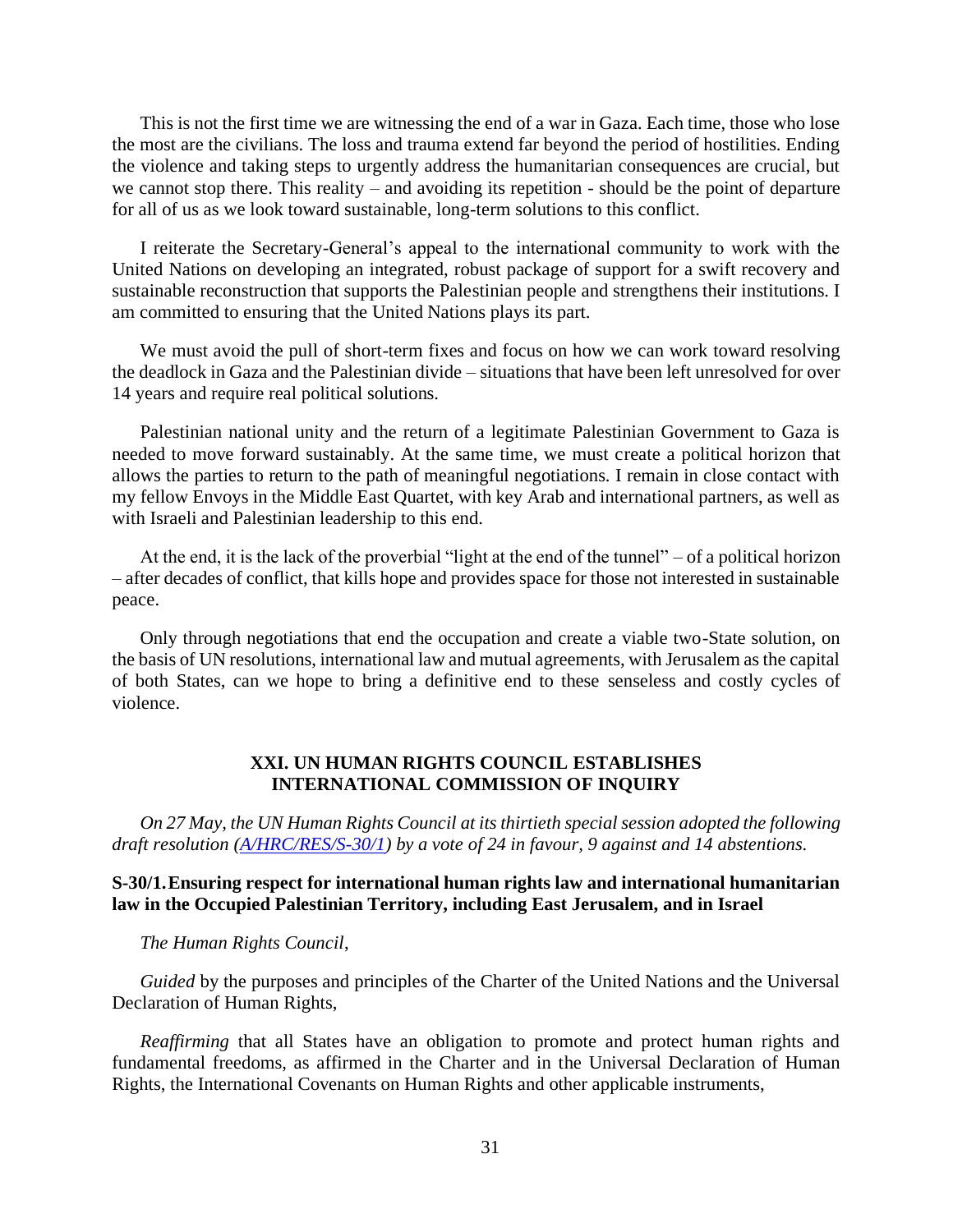*Reaffirming also* the applicability of international human rights law and international humanitarian law, in particular the Geneva Convention relative to the Protection of Civilian Persons in Time of War of 12 August 1949, to the Occupied Palestinian Territory, including East Jerusalem,

*Reaffirming further* that all High Contracting Parties to the Fourth Geneva Convention are under the obligation to respect and ensure respect for the obligations arising from the said Convention in relation to the Occupied Palestinian Territory, including East Jerusalem, and recalling their obligations under articles 146, 147 and 148 with regard to penal sanctions and grave breaches,

*Recalling* all relevant resolutions of the Human Rights Council, the General Assembly and the Security Council,

*Recalling also* the report of the Secretary-General submitted to the General Assembly pursuant to Assembly resolution ES-10/20 of 13 June 2018,\* and the need for the operationalization of the protection options contained therein,

*Recalling further* the Guiding Principles on Business and Human Rights, which place responsibilities on all business enterprises to respect human rights by, inter alia, refraining from contributing to human rights abuses arising from conflict,

*Firmly convinced* that justice and respect for the rule of law and human rights are the indispensable bases for peace, and stressing that long-standing and systemic impunity for international law violations has thwarted justice, created a protection crisis and undermined all efforts to achieve a just and peaceful solution that warrants action in line with international law and relevant United Nations resolutions,

1. *Decides* to urgently establish an ongoing independent, international commission of inquiry, to be appointed by the President of the Human Rights Council, to investigate in the Occupied Palestinian Territory, including East Jerusalem, and in Israel all alleged violations of international humanitarian law and all alleged violations and abuses of international human rights law leading up to and since 13 April 2021, and all underlying root causes of recurrent tensions, instability and protraction of conflict, including systematic discrimination and repression based on national, ethnic, racial or religious identity;

2. *Also decides* that the commission of inquiry shall:

(a) Establish the facts and circumstances that may amount to such violations and abuses and of crimes perpetrated;

(b) Collect, consolidate and analyse evidence of such violations and abuses and of crimes perpetrated, and systematically record and preserve all information, documentation and evidence, including interviews, witness testimony and forensic material, in accordance with international law standards, in order to maximize the possibility of its admissibility in legal proceedings;

<sup>\*</sup> A/ES-10/794.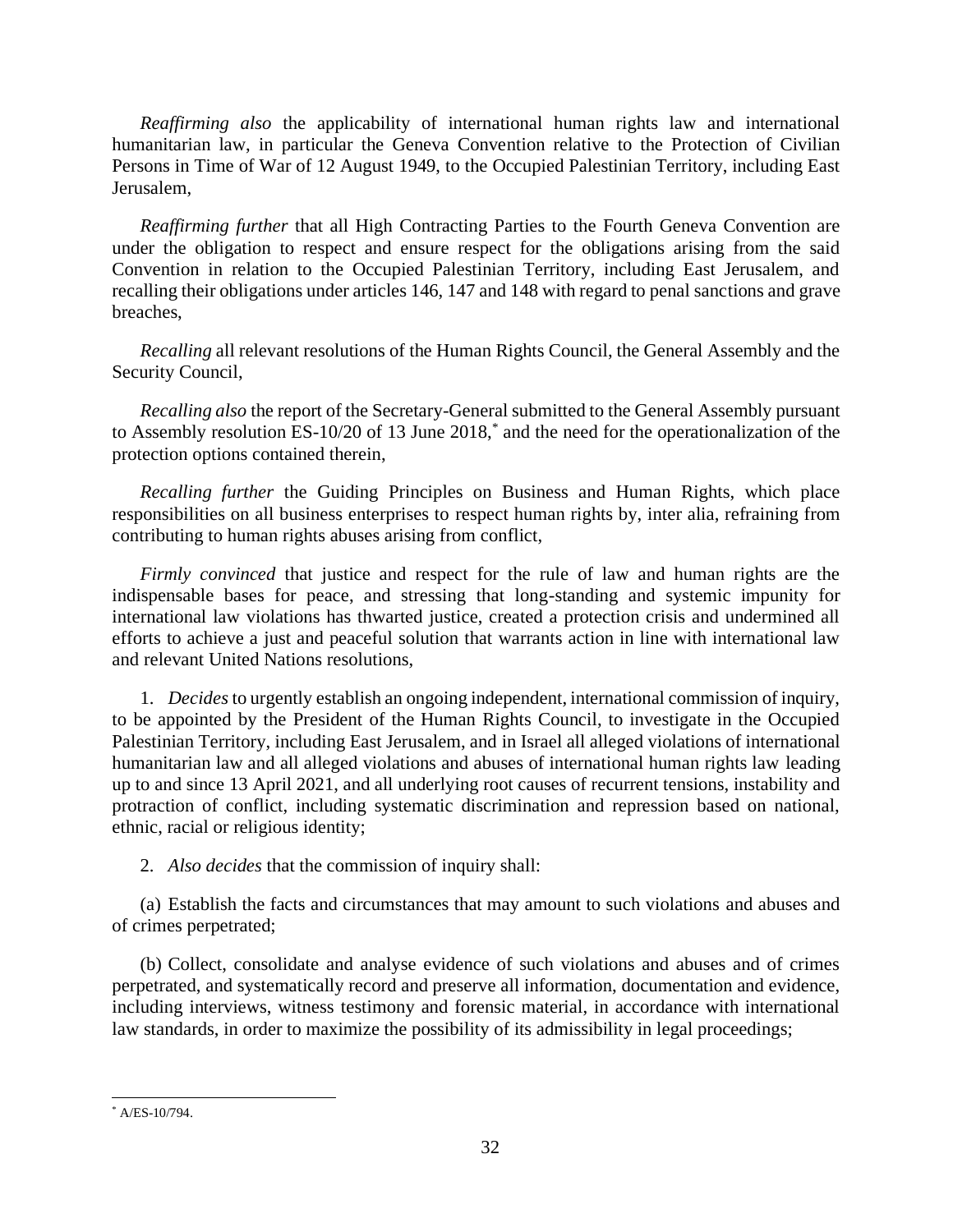(c) Have the capacity to document and verify relevant information and evidence, including through field engagement and by cooperating with judicial and other entities, as appropriate;

(d) Identify, where possible, those responsible, with a view to ensuring that perpetrators of violations are held accountable;

(e) Identify patterns of violations over time by analysing the similarities in the findings and recommendations of all United Nations fact-finding missions and commissions of inquiry on the situation;

(f) Make recommendations, in particular on accountability measures, all with a view to avoiding and ending impunity and ensuring legal accountability, including individual criminal and command responsibility, for such violations, and justice for victims;

(g) Make recommendations on measures to be taken by third States to ensure respect for international humanitarian law in the Occupied Palestinian Territory, including East Jerusalem, in accordance with article 1 common to the Geneva Conventions, and in fulfilment of their obligations under articles 146, 147 and 148 of the Fourth Geneva Convention, including by ensuring that they do not aid or assist in the commission of internationally wrongful acts;

(h)Report on its main activities on an annual basis to the Human Rights Council under agenda item 2 as of its fiftieth session, and to the General Assembly as of its seventy-seventh session;

3. *Calls upon* all relevant parties to cooperate fully with the commission of inquiry and to facilitate its access;

4. *Calls upon* all States, and encourages civil society, the media and other relevant stakeholders, to cooperate fully with the commission of inquiry to allow it to effectively fulfil its mandate and, in particular, to provide it with any information or documentation they may possess or come to possess, as well as any other form of assistance pertaining to their respective mandates;

5. *Calls upon* relevant organs, bodies and agencies of the United Nations system to cooperate fully with the commission of inquiry and to respond promptly to any request made by it, including with regard to access to all relevant information and documentation;

6. *Requests* the Secretary-General to allocate the resources necessary for the implementation of the present resolution and for the Office of the United Nations High Commissioner for Human Rights to provide the logistical and technical resources necessary to support the functioning of the commission of inquiry;

7. *Urges* all States to refrain from transferring arms when they assess, in accordance with applicable national procedures and international obligations and standards, that there is a clear risk that such arms might be used to commit or facilitate serious violations or abuses of international human rights law or serious violations of international humanitarian law;

8. *Calls upon* all States, international agencies and other donors to urgently mobilize humanitarian support for the Palestinian civilian population in the Occupied Palestinian Territory, including East Jerusalem, and to address their prevailing needs, and calls upon Israel, the occupying Power, to ensure the unimpeded delivery of that humanitarian assistance;